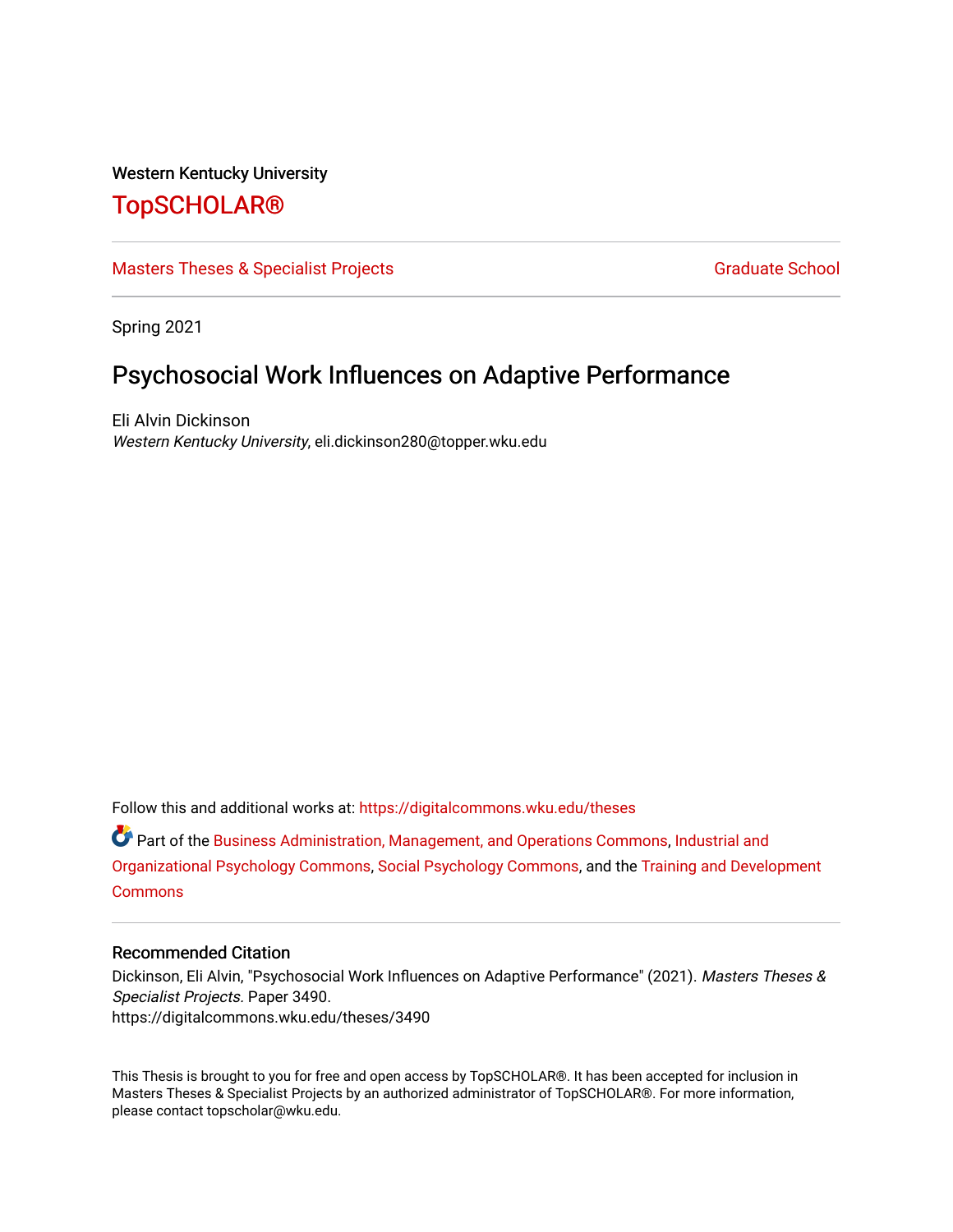### PSYCHOSOCIAL WORK INFLUENCES ON ADAPTIVE PERFORMANCE

A Thesis Presented to The Faculty of the Department of Psychological Sciences Western Kentucky University Bowling Green, Kentucky

> In Partial Fulfillment Of the Requirements for the Degree Master of Science

> > By Eli Dickinson

> > > May 2021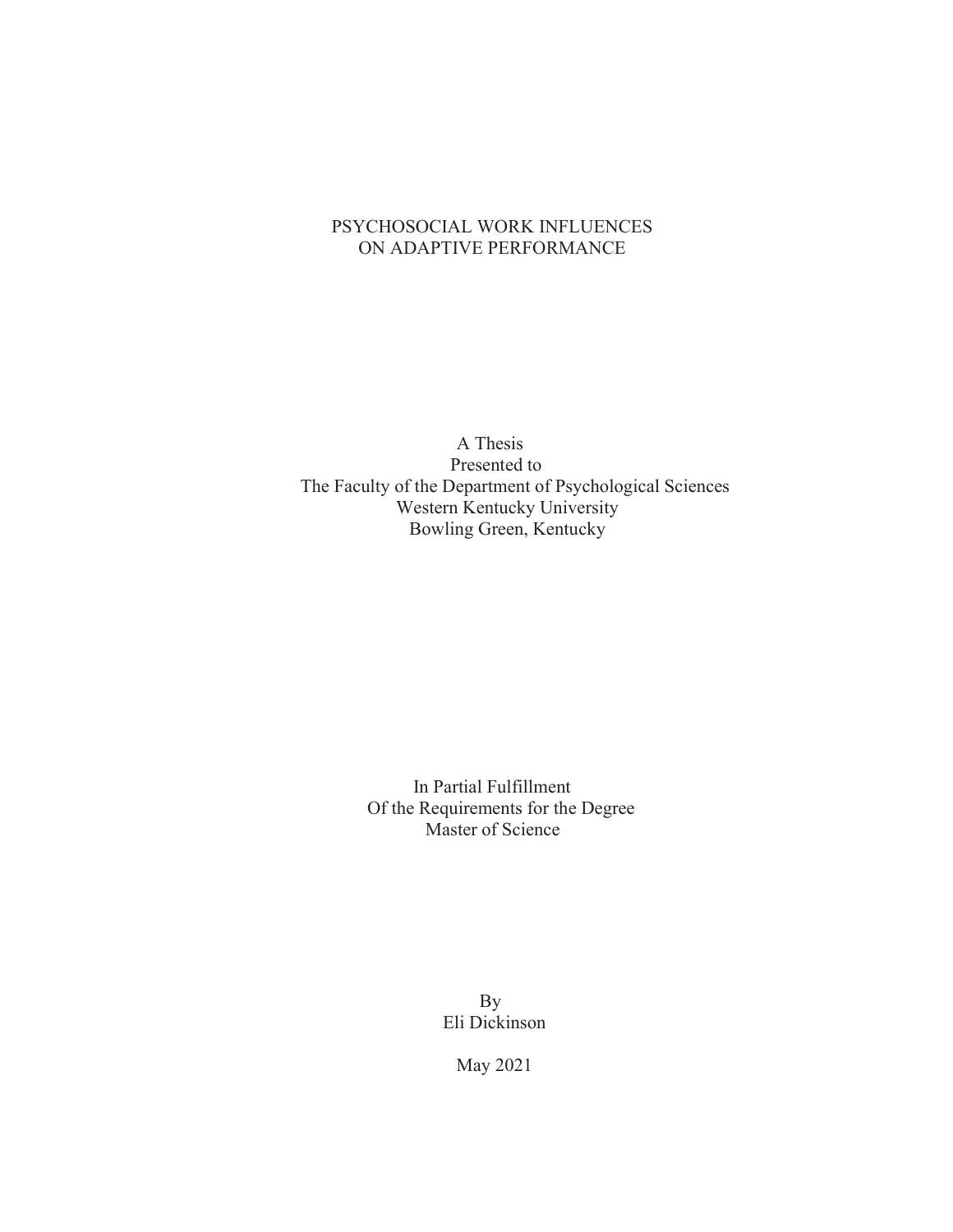### PSYCHOSOCIAL WORK INFLUENCES ON ADAPTIVE PERFORMANCE

| Date recommended April 7, 2021                                                                      |
|-----------------------------------------------------------------------------------------------------|
| Digitally signed by Katrina A. Burch<br>Katrina A. Burch<br>Date: 2021.04.07 16:11:41 -05'00'       |
| , Director of Thesis<br>Dr. Katrina Burch                                                           |
|                                                                                                     |
| Digitally signed by Reagan D. Brown<br>Reagan D. Brown<br>Date: 2021.04.08 13:57:07 -05'00'         |
| Dr. Reagan Brown                                                                                    |
| Digitally signed by Elizabeth Shoenfelt<br>Elizabeth Shoenfelt<br>Date: 2021.04.09 10:04:53 -05'00' |
| Dr. Elizabeth Shoenfelt                                                                             |

 $\not\approx$ 

Associate Provost for Research and Graduate Education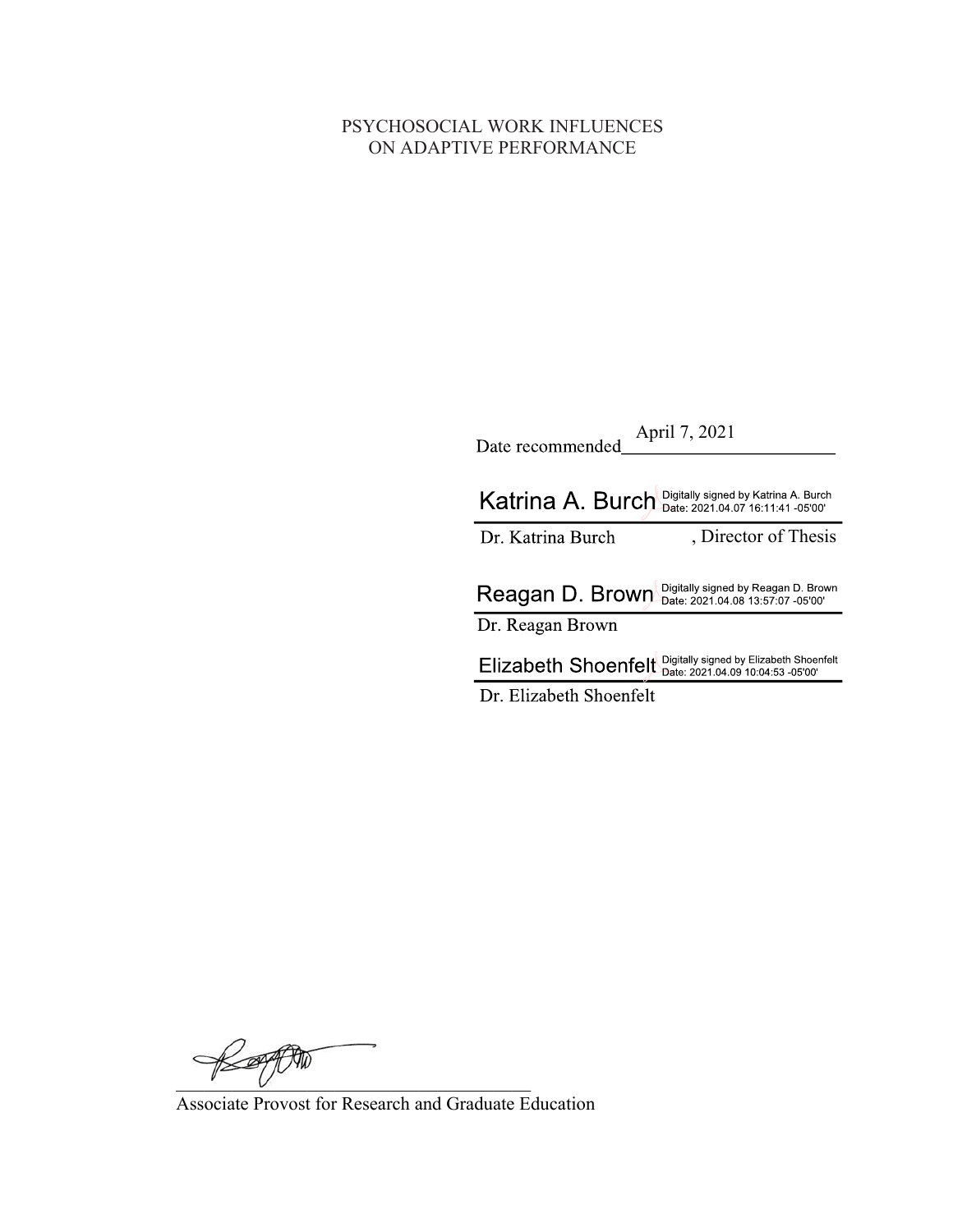I dedicate this thesis to Faith and San for allowing me to annoy them as we all

worked on our theses in the lab.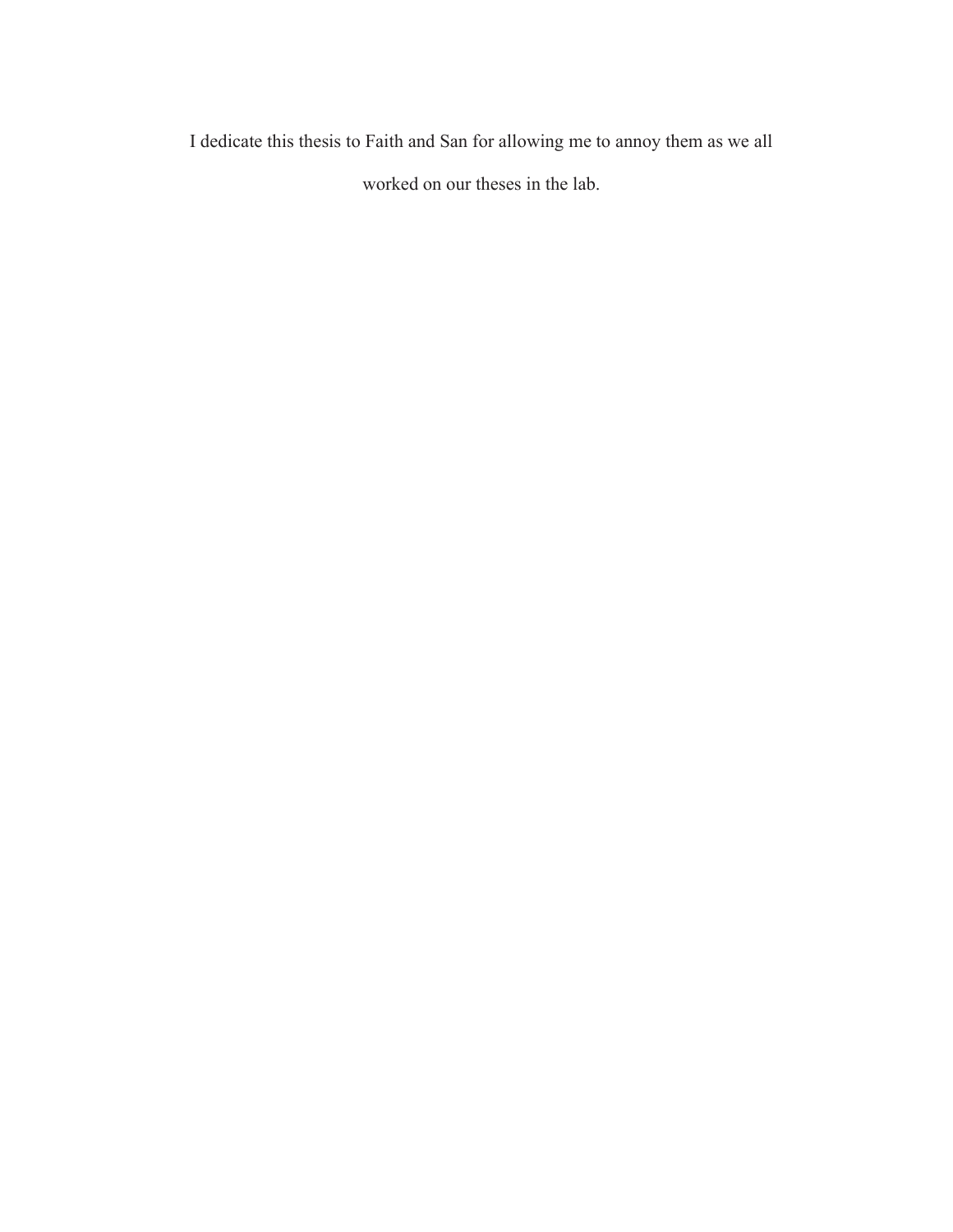#### ACKNOWLEDGEMENTS

I would like to thank my thesis chair Dr. Katrina Burch for supporting me throughout my graduate career. Also, I would like to thank her for her help with my thesis project. From conceptualization to completion, she was always there to guide me through the process. Additionally, I would like to thank Dr. Reagan Brown and Dr. Betsy Shoenfelt for being a part of my thesis committee, and for being excellent teachers during my graduate education. Last, I'd like to acknowledge my cohort: Brewer Ayres, Brandi Forgione, San Nguyen, Faith Rollins, and Ben Sammet. No one could ask for a better cohort.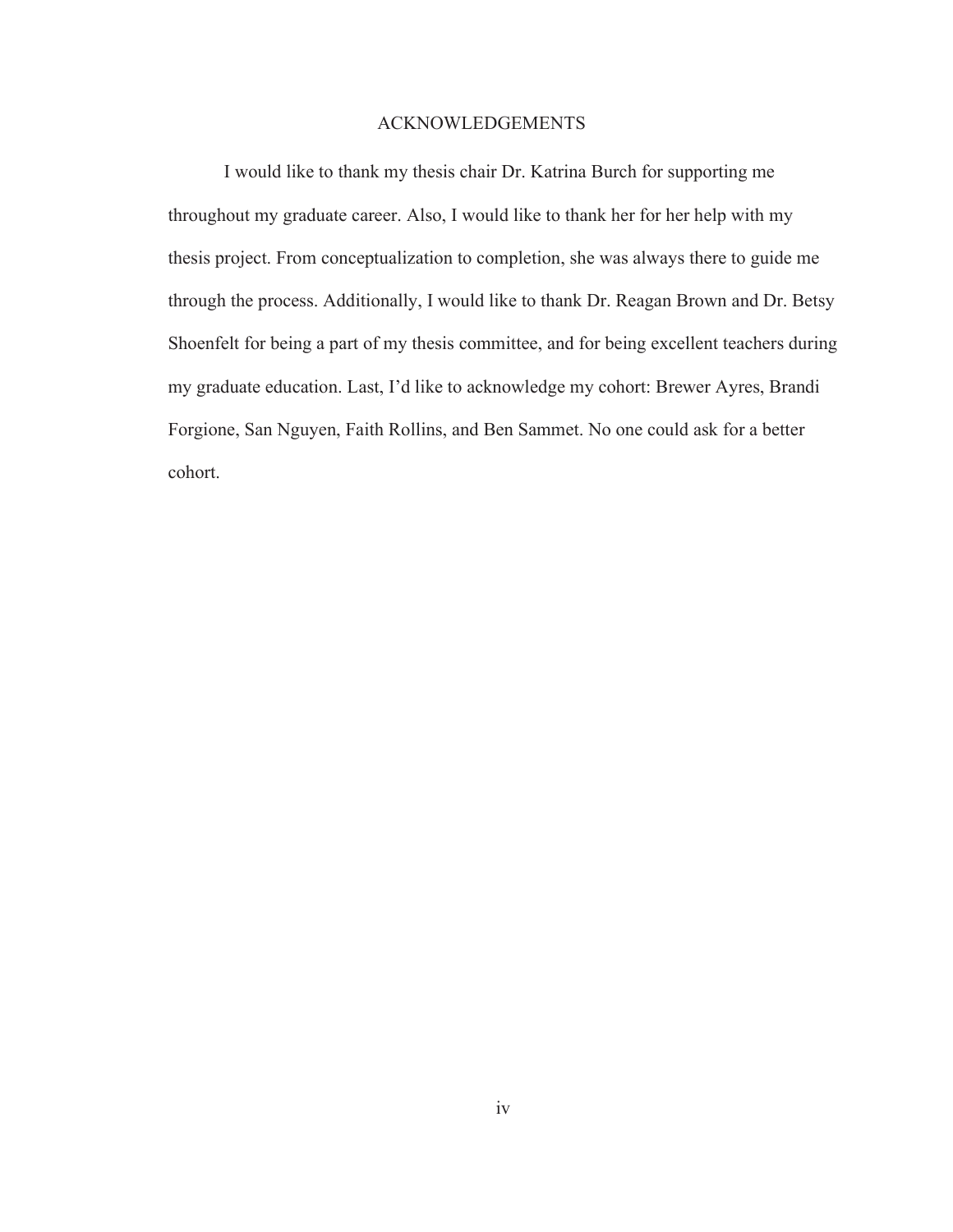## TABLE OF CONTENTS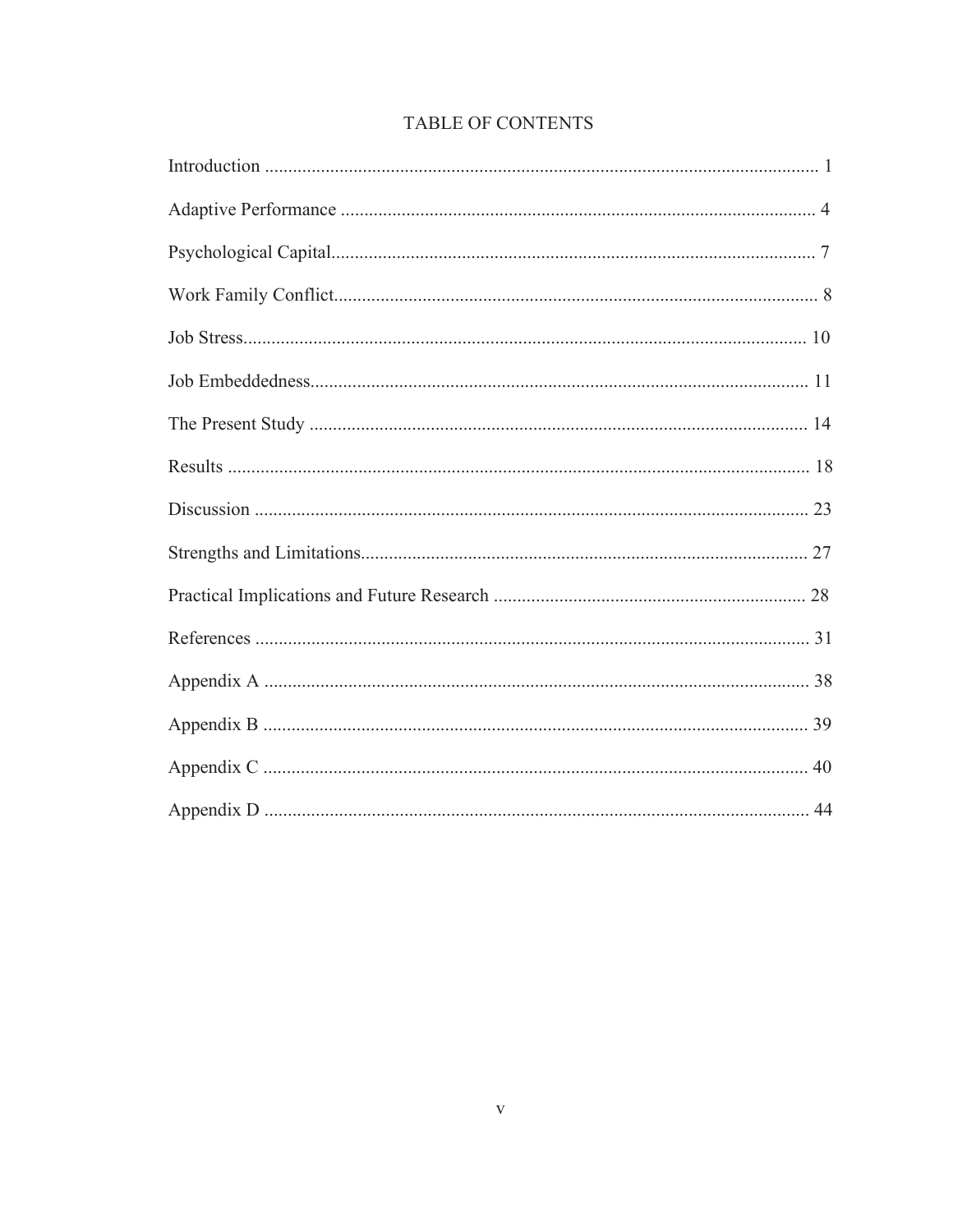## LIST OF FIGURES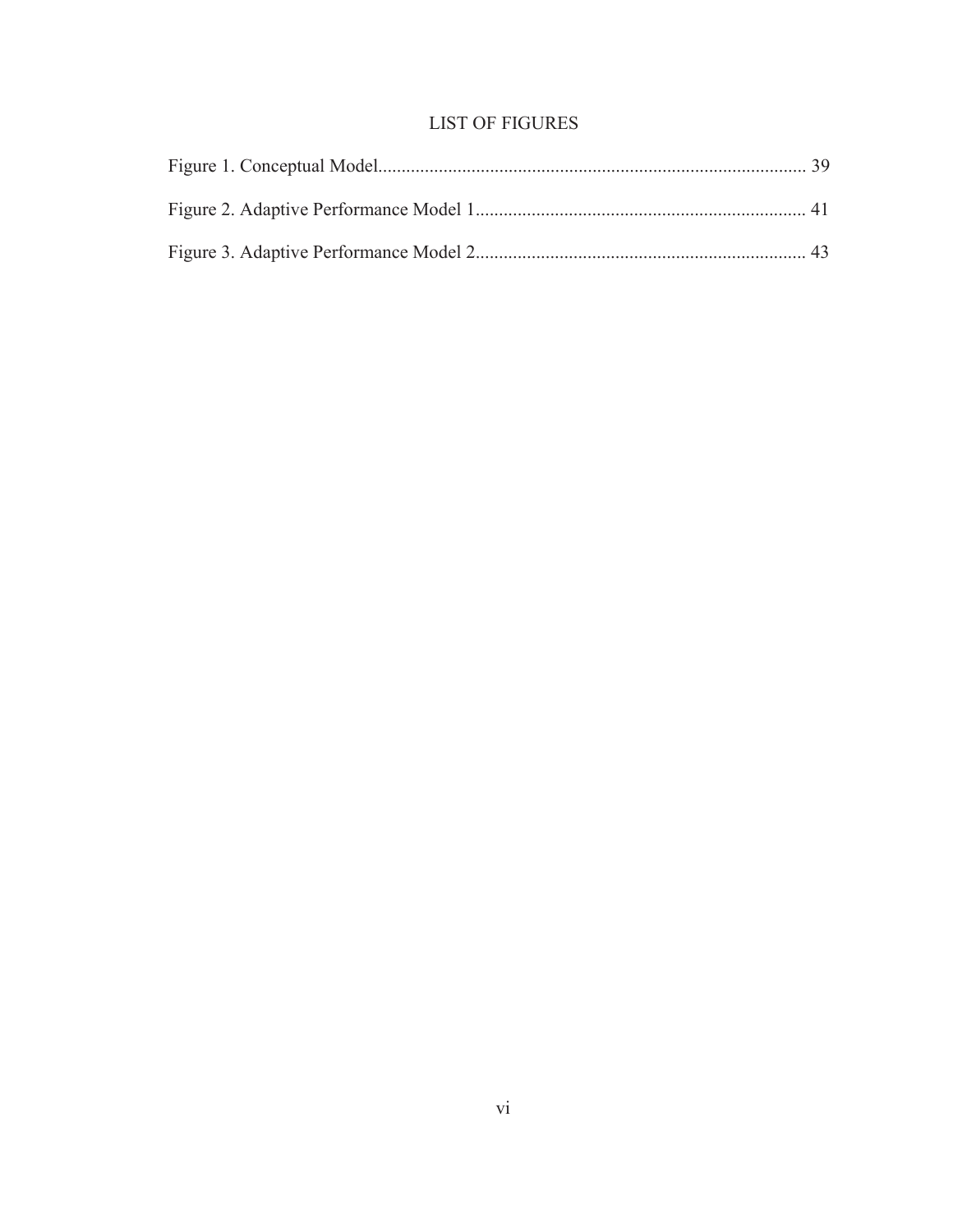## LIST OF TABLES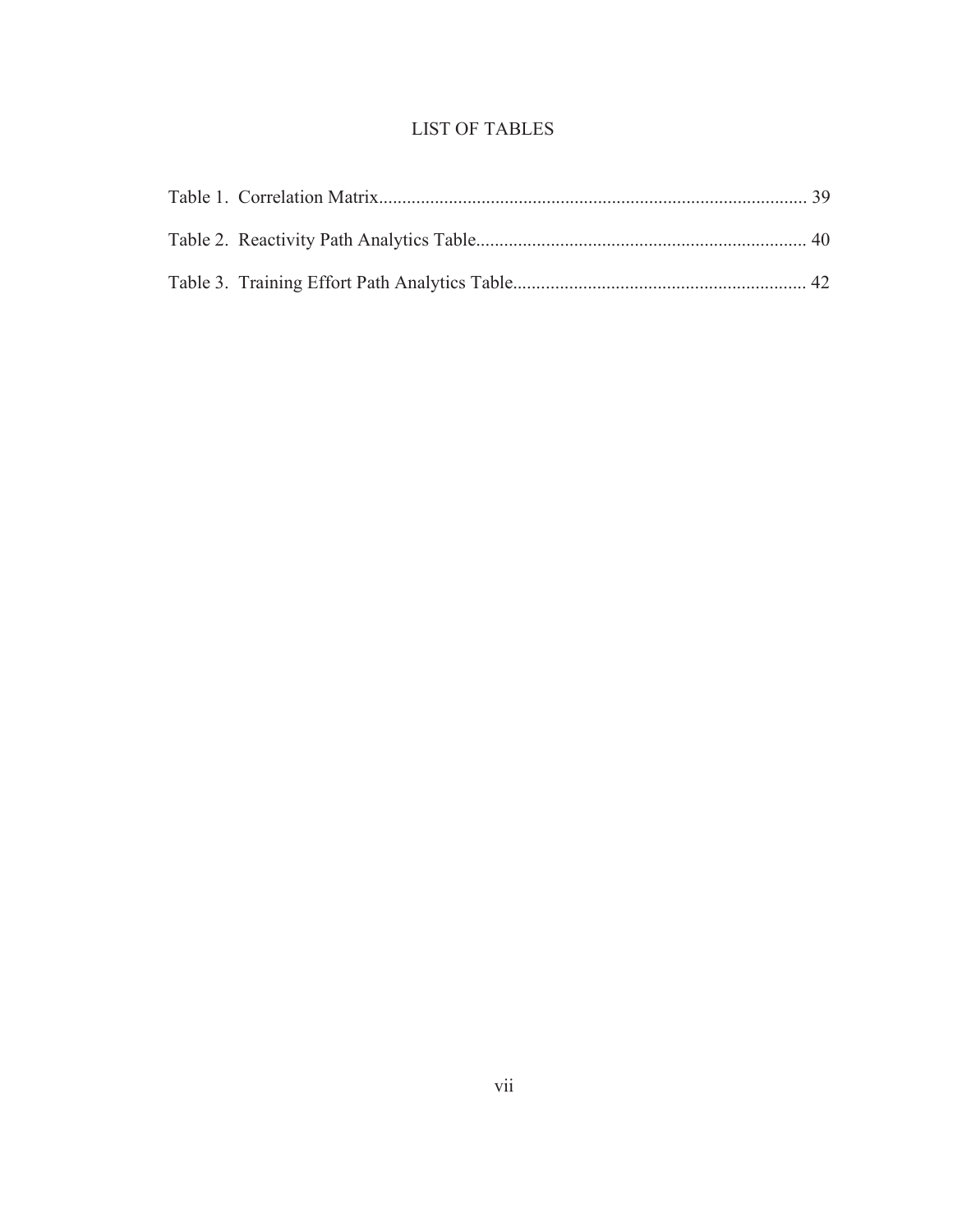#### PSYCHOSOCIAL WORK INFLUENCES ON ADAPTIVE PERFORMANCE

| Eli Dickinson                                                              | May 2021 | 46 Pages                    |
|----------------------------------------------------------------------------|----------|-----------------------------|
| Directed by: Katrina A. Burch, Elizabeth L. Shoenfelt, and Reagan D. Brown |          |                             |
| Department of Psychological Sciences                                       |          | Western Kentucky University |

The present study sought to understand why some employees may be more or less able to adapt to the changing work environment. Adaptive performance can help employees to be resilient to technological advances, economic factors, and/or cultural shifts, making it an important form of extra-role performance. According to conservation of resources (COR) theory, one reason employees may fail to adapt is because they lack resources that are required in order to be adaptive. I proposed that the resources needed for adaptive performance aggregate in a resource caravan. Job embeddedness is a proposed resource caravan that may facilitate more adaptive performance of employees. One resource that may be associated with adaptive performance through job embeddedness is psychological capital. On the other hand, job demands (i.e., family-towork conflict, job stress) can theoretically deplete or diminish resource caravans, thus impacting adaptive performance. I tested the direct and indirect effects of the aforementioned resources and demands on adaptive performance in a sample of 284 individuals using ordinary least squares regression and path analysis. Results indicated full mediation of job embeddedness between job stress and adaptive performance, and a partial mediation between the relationship between PsyCap, family-to-work conflict and adaptive performance. Implications for theory and practice are discussed, as well as future research directions.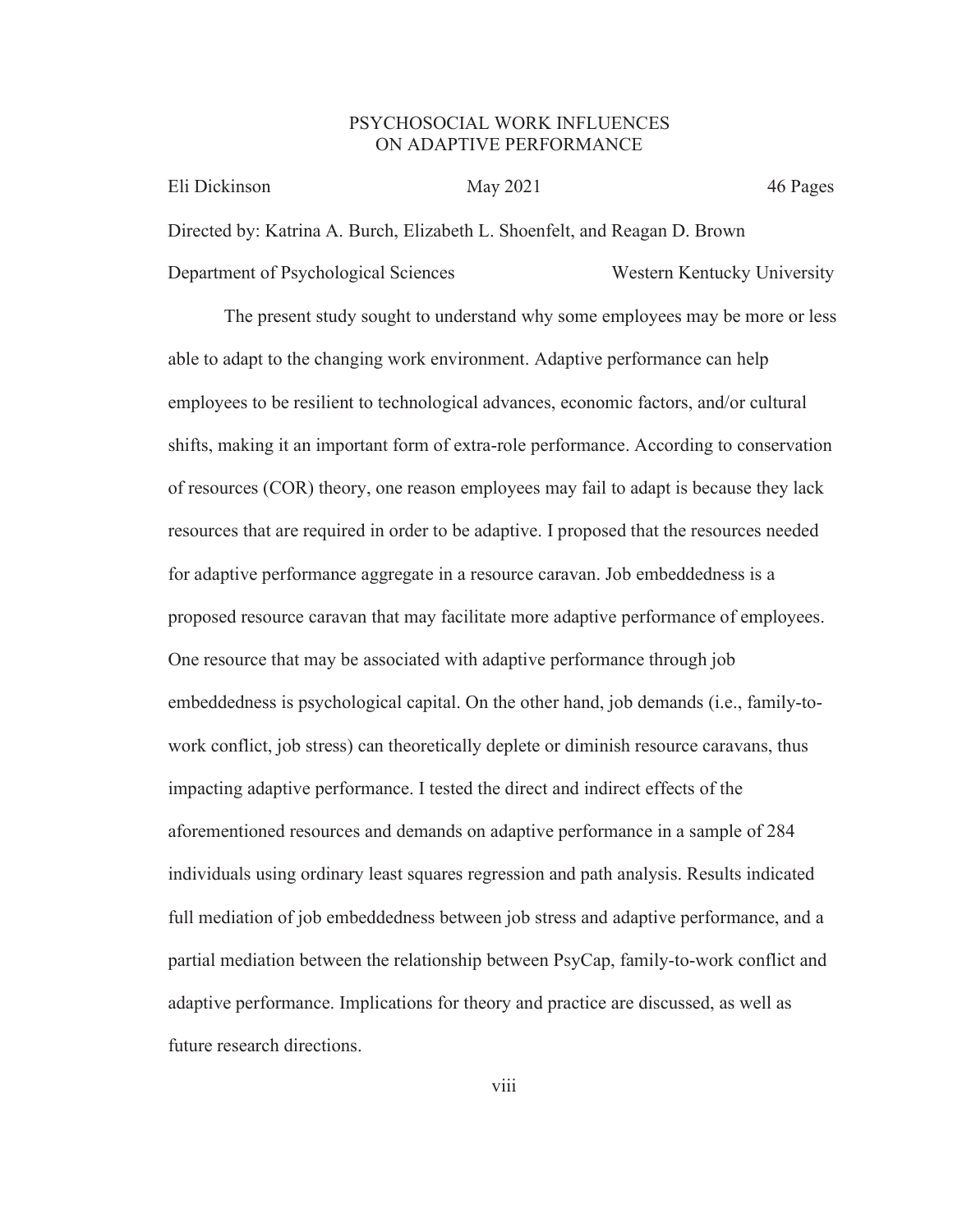#### **Introduction**

Organizations frequently fall apart because they fail to adapt their business model to reflect their current external environment. For example, Blockbuster had the opportunity to buy Netflix, however, Blockbuster didn't believe in the concept of movie rentals by mail (Chong, 2015). Blockbuster failed to see that people, if given the choice, prefer the ability to rent movies and entertainment from home. Technology improvements, and the ability to stream media from home, left Blockbuster obsolete (Lepsinger, 2017). However, adapting a business model is not enough, organizations also require an adaptable workforce who can smoothly shift with the changes in technology, culture, and/or environment. Blockbuster did not have the foresight to see how the internet would change the landscape with which people live and work.

According to experts, the next technological advancement that will completely change the landscape of industry is artificial intelligence (Forrester, 2019). During the 2020 Democratic Presidential Primary, candidate Andrew Yang pontificated on the need to prepare the nation for the coming automation of major industry jobs (Quora, 2019). This had been an under discussed issue among politicians, despite the fact technology advancements have been automating jobs for well over a hundred years. Technology is evolving every year, requiring the constant change of knowledge and skills needed to perform jobs effectively. Unfortunately, many individuals find themselves out of jobs because of either their ignorance or unwillingness to adapt. Organizations find themselves needing to make the decision between either training their workforce or overhauling it. The threat of technology is something that organizations must constantly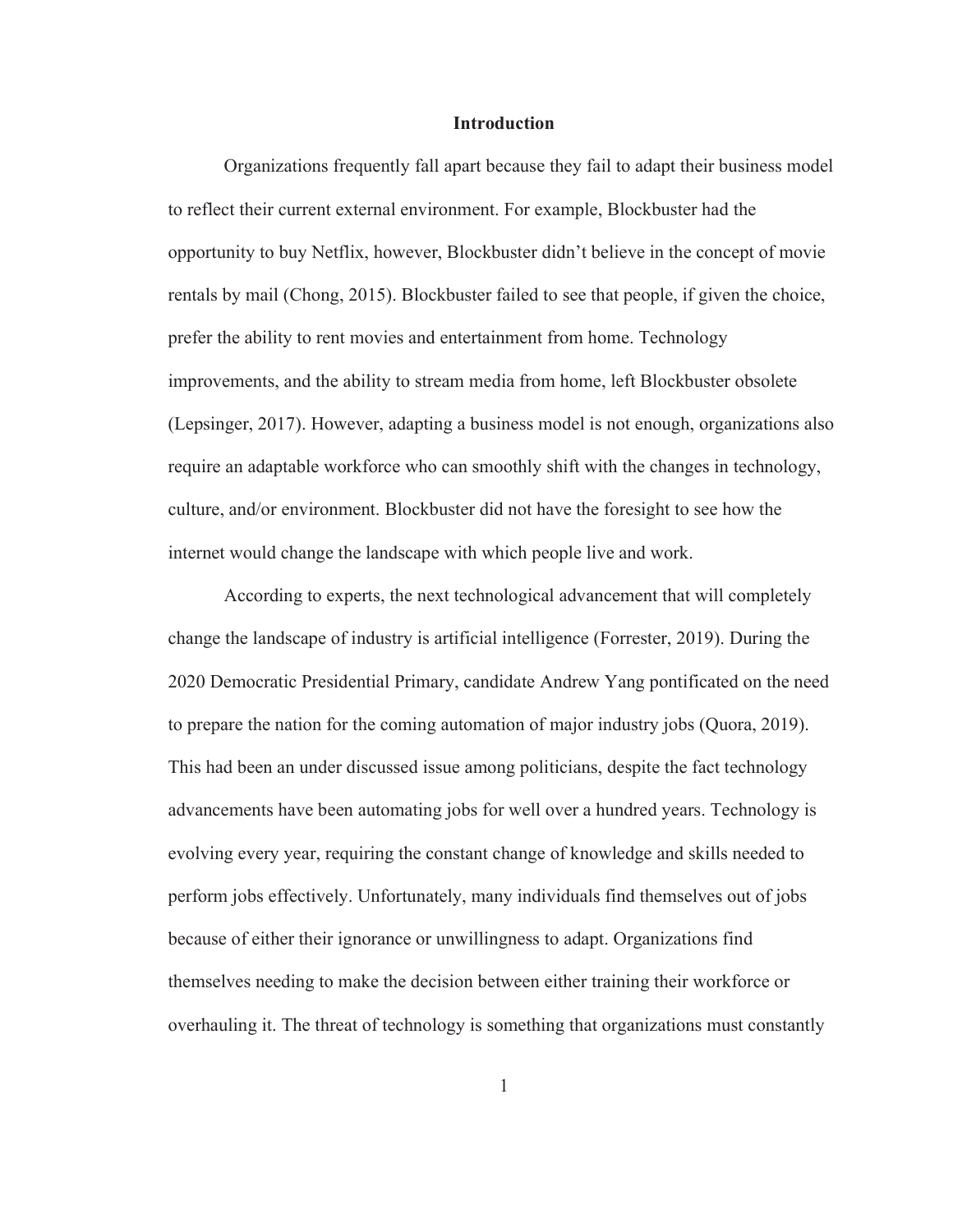be preparing for. Organizations will need to adapt to these changes if they hope to survive, and in order to do this they will need to begin preparing their workforce for change. Organizations that do not consider the external environment in which they function will inevitably fail.

 One way organizations can adapt to the changing nature of work, is through training employees which in many cases costs less than recruiting new employees (Bretado, 2016). But what if current employees are unable to be trained? What if the current workforce lacks the capability to adapt? An organization is likely to come across the problem where current employees fail to transfer new knowledge they gain from training to their actual job, which can cost organizations in terms of training and waste attributed to lack of transfer. What's more, if the workforce is not adapting, the organization is not adapting. Fortunately, there are solutions to this adaptability problem, and research examining the antecedents of adaptive performance may be key.

 Specifically, an employee's organizational job embeddedness may directly influence their ability to adapt their performance in accordance with organizational needs. Conservation of Resources (COR) theory suggests that job embeddedness serves as a resource caravan (Wheeler et al, 2012), in that the more an employee is embedded within their job, the more resources they can apply to their performance on that job, including adaptive performance. However, antecedents of job embeddedness may increase or decrease this theoretical resource caravan, thus impacting employees' adaptive performance. It is of great importance that organizations are able to understand what resources make an employee adaptive and what demands prevent or deter adaptiveness.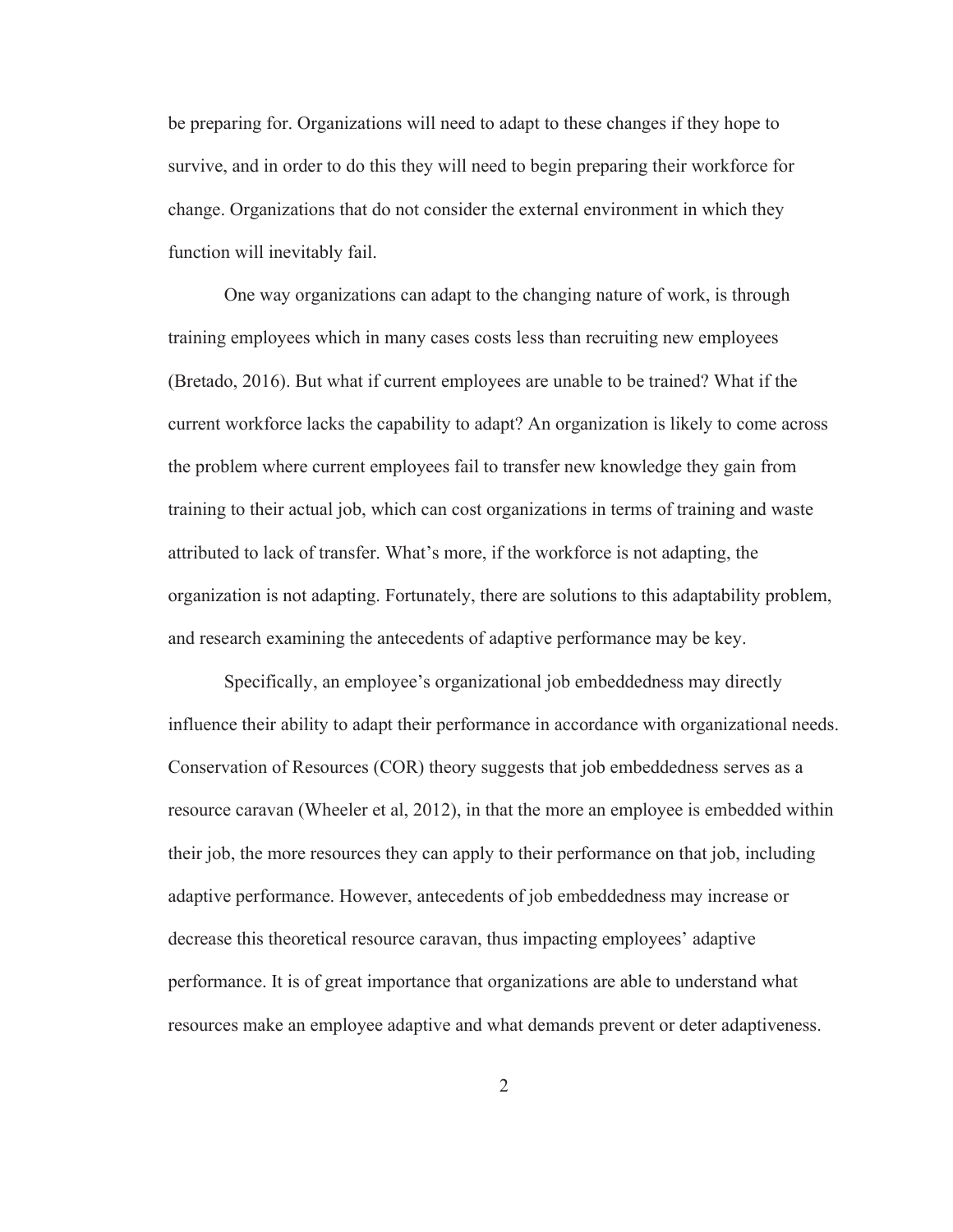An employees' psychological capital may bolster job embeddedness, thus leading to positive influences in adaptive performance. Psychological capital (PsyCap) is a set of resources that includes hope, self-efficacy, optimism, and resilience. When considering adaptive performance, it is clear that the dimensions of PsyCap should greatly increase an individual's ability to be adaptive. Yet, there is very little research on the exact effect of PsyCap on adaptive performance. Indeed, this isn't a well-studied phenomenon in the literature, as a literature search yielded only two prior studies that have examined PsyCap and adaptive performance. Madrid et al. (2017) examined the relationship between the dimensions of PsyCap and their potential differential effect on work performance. Whereas Krauter (2019) examined the effect of PsyCap on adaptive task performance in leaders, finding that PsyCap was positively associated with leader's adaptive task performance.

Conversely, job stress and family-to-work conflict may be demands that diminish job embeddedness, therefore negatively influencing employees' adaptive performance. Within the framework of COR theory, job stress occurs when an individual's resources are threatened (Hobfoll, 2001). Therefore, it makes sense conceptually that an individual who is reporting high levels of job stress, is having their resources depleted, likely decreasing their job embeddedness. Along with this demand, family-to-work conflict may play a role in depleting resources as well. Conceptually, family-to-work conflict occurs when the family role conflicts in the work domain (Obrenovic et al, 2020). When this occurs in the work domain, the resources needed to be embedded in the organization will likely be depleted.

3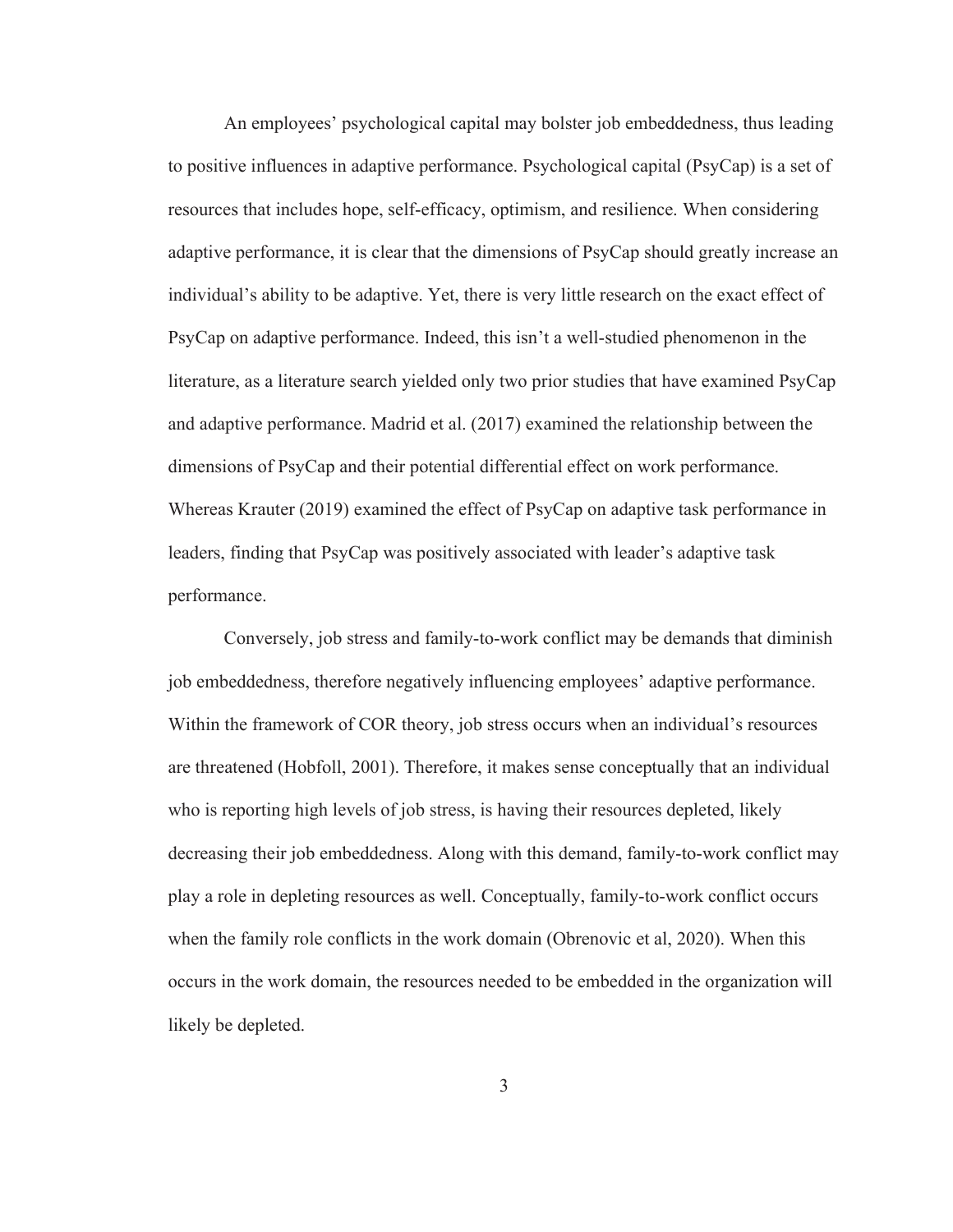My thesis will examine the direct and indirect influences of job stress, family-towork conflict, and psychological capital on employees' adaptive performance via the explanatory mechanism of organizational job embeddedness. The conceptual model guiding this research is presented in Appendix A.

#### Adaptive Performance

Job performance is characterized by both in-role- and extra-role- performance. Inrole performance concerns job performance that is directly linked to the specific job and is expected of someone in that job (Williams & Anderson, 1991). Extra-role performance is performance expected from all employees no matter the job but is necessary for an organization to be effective (Lee et al., 2004). Adaptive performance is considered an extra-role performance because all employees are expected to be adaptive, and it is critical for the success of the organization. Adaptive performance, despite its extra-role categorization, transcends its role as it is also directly linked to effective in-role job performance (Shoss et al., 2011).

 Allworth and Hesketh (1999) defined adaptive performance as "behaviors demonstrating the ability to cope with change and to transfer learning from one task to another as job demands vary." Allworth and Hesketh (1999) went on further to describe adaptive performance as comprised of two parts: a cognitive component and a noncognitive component. The cognitive component deals with new learning and problem solving, while the non-cognitive component deals with the emotional reaction to change and the ability to cope (Allworth & Hesketh, 1999). Pulakos et al (2000) proposed an eight-dimension model termed the taxonomy of adaptive performance. The eight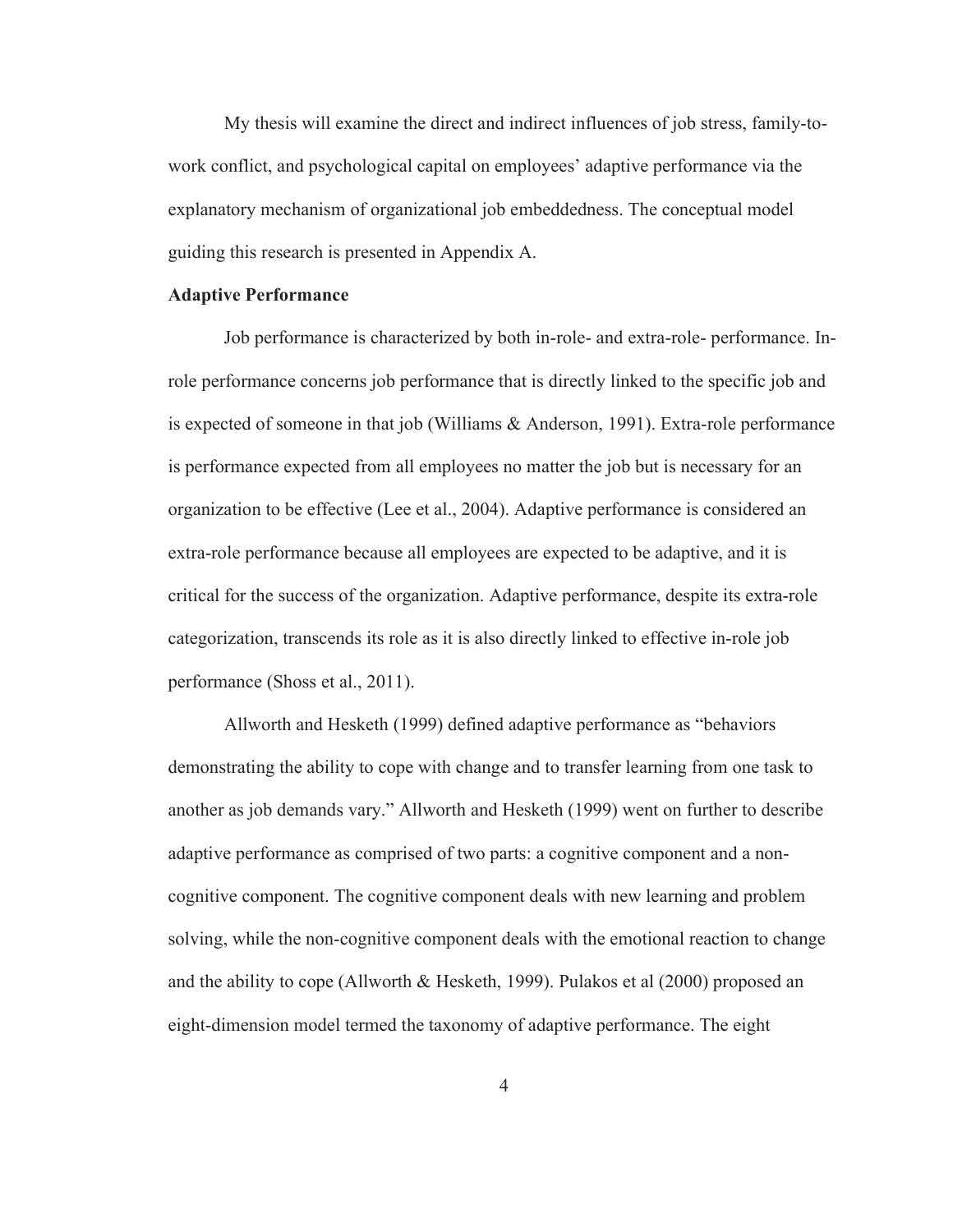dimensions are as follows: handling emergencies of crisis situations; handling work stress; solving problems creatively; dealing with uncertain and unpredictable work situations; learning work tasks, technologies, and procedures; demonstrating interpersonal adaptability; demonstrating cultural adaptability; and demonstrating physically oriented adaptability.

 Zacher (2015) demonstrated that an individual's adaptability can change daily. It is important to note this unstable nature of adaptability as it suggests that the variables which lead to adaptive performance may not be constant in an individual. If adaptive performance is unstable in an individual, then it would line up with Hobfoll's (1989) conservation of resources (COR) theory, which would say that being adaptive requires that an individual has the necessary resources to invest in adaptive performance. In COR theory, individuals are motivated to gain and maintain resources (Hobfoll, 1989). Hobfoll (1989) defines these resources as "those objects, personal characteristics, conditions, or energies that are valued by the individual or that serve as a means for attainment of these objects, personal characteristics, conditions, or energies". Adaptive performance should require more resources than in-role performance (Kanten, 2015). Therefore, for an individual to be adaptive they would need enough resources available. Moreover, someone who is adaptive will likely be able to gain more resources than someone who is unable to adapt. Adaptive individuals should be more likely to experiment with change in behavior that other individuals will find risky (Van Den Heuvel et al., 2013).

 Using COR theory as a theoretical framework, I investigated the job demands and resources that influence adaptive performance in the workplace. Since adaptive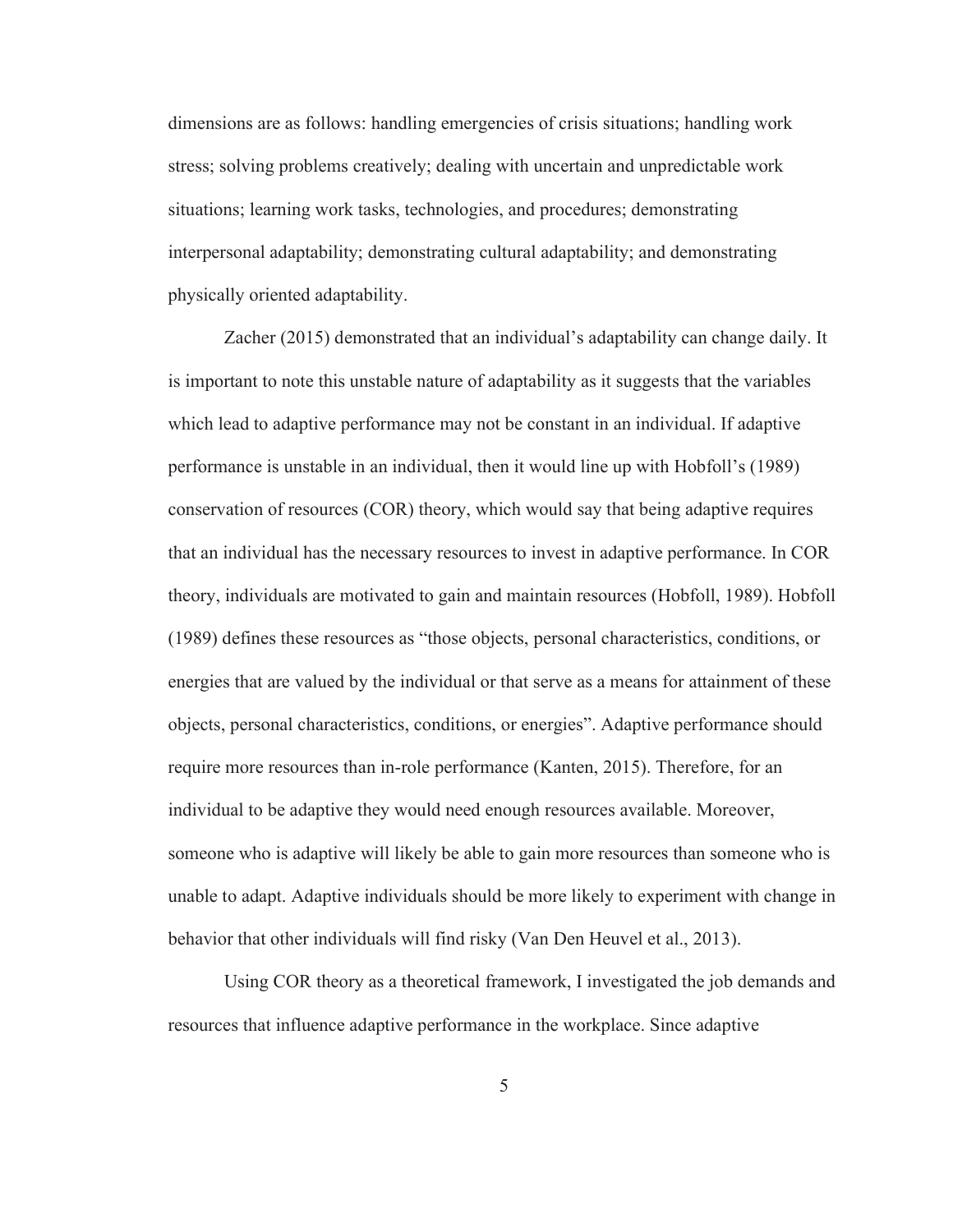performance requires more resources than in-role performance, this suggests that resource differences will have a greater impact on adaptive performance than in-role performance. Adaptive employees, theoretically, should be able to accumulate resources better than non-adaptive employees.

Due to the broad nature of adaptive performance and the varying definitions across research, Charbonnier-Voirin & Roussel (2012) saw a need to create a psychometrically sound adaptive performance scale. The scale includes five dimensions based upon Pulakos' (2000) typology. These five dimensions include: creativity, reactivity in the face of emergencies or unexpected circumstances, interpersonal adaptability, training effort, and handling work stress. For the purposes of this thesis, I focused on reactivity in the face of emergencies and training effort as indicative of adaptive performance. Both reactivity and training effort should be the most relevant forms of adaptive performance for adapting to changes in technology. Reactivity in the face of emergencies or unexpected circumstances refers to the ability to manage priorities and to adapt to new work situations. Training effort is defined as the tendency to initiate action to promote personal development.

Resources that Facilitate Adaptive Performance. Park and Park (2019) identified twenty-two known antecedents from the literature that lead to adaptive performance. These antecedents comprise four categories: individual, job, group, and organization. Some individual characteristics that have significant relationships with adaptive performance include personality, self-efficacy, work-requirement biodata, openness to experience, and change receptivity (Park & Park, 2019). Job characteristics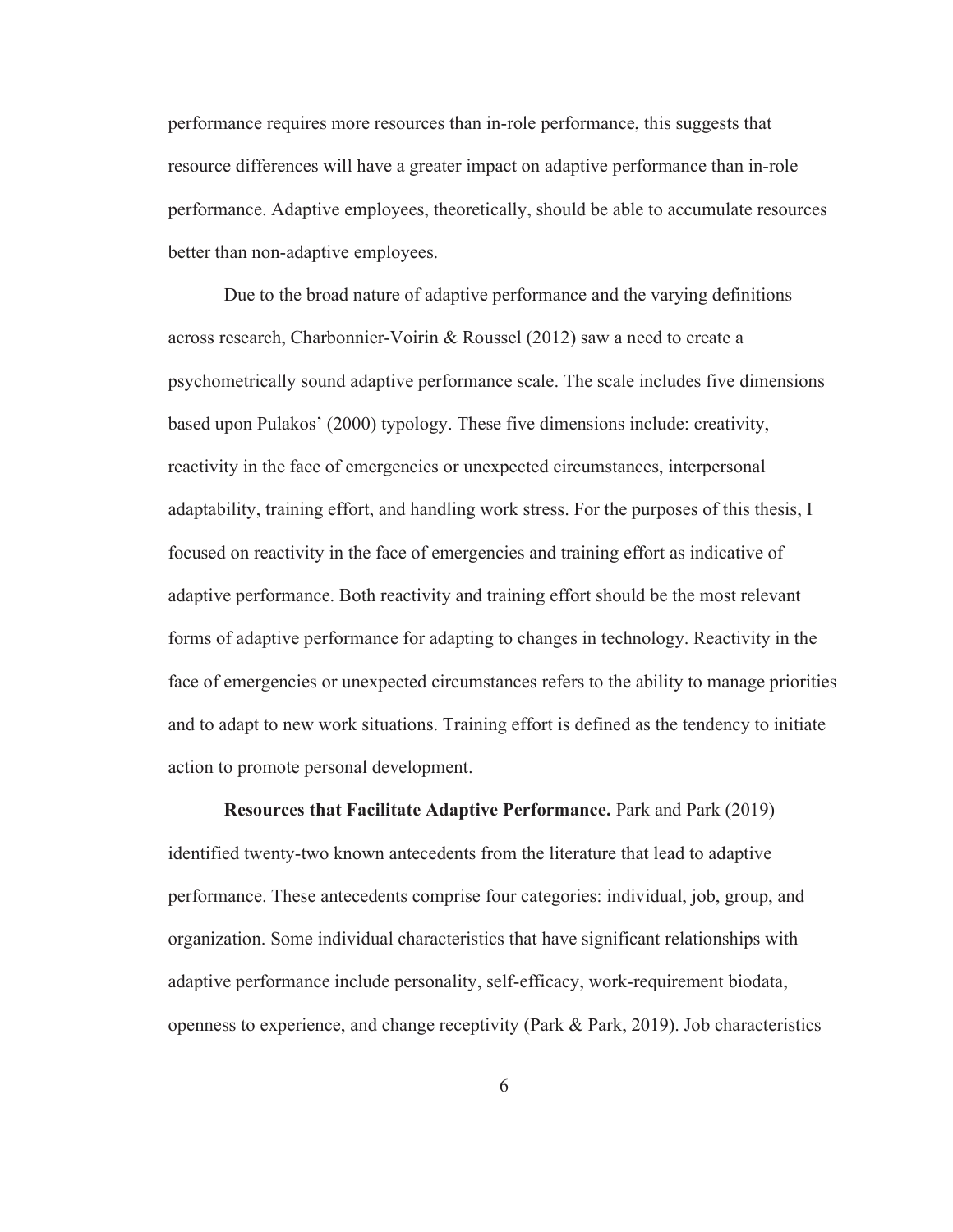related to adaptive performance include autonomy, resources, and employees' effort to succeed in the organization (Park & Park, 2019). Group characteristics include climate and leadership, and organizational characteristics include innovation and learning at the organizational level (Park & Park, 2019). Furthermore, research supports that psychological capital is another resource that improves both work performance (Madrid et al., 2017), and leaders' adaptive task performance (Krauter, 2019), therefore it is likely that it also improves employees' adaptive performance. For the purposes of this thesis, I aim to better understand the resource of psychological capital and its relationship with adaptive performance.

#### Psychological Capital

Psychological capital (PsyCap) is a construct developed out of positive psychology and is comprised of four positive resources: hope, resiliency, optimism and self-efficacy (Luthans et al., 2004). Hope is defined as having the willpower and the pathways to obtain one's goals. Resiliency is the ability to push through adversity, failure, or even overwhelming positive changes. Optimism is an explanatory method in which an individual attributes a more positive outlook to internal or external events. And finally, self-efficacy is the belief that one has the capacity to mobilize resources to reach a specific outcome (Luthans et al., 2004).

PsyCap theoretically impacts job performance through two mechanisms: first, by providing resources that initiate motivation within an individual to perform (Luthans et al., 2007), and second, by reducing potential negative influences on job performance (e.g., job stress; Avey et al., 2009). COR theory suggests that an individual with PsyCap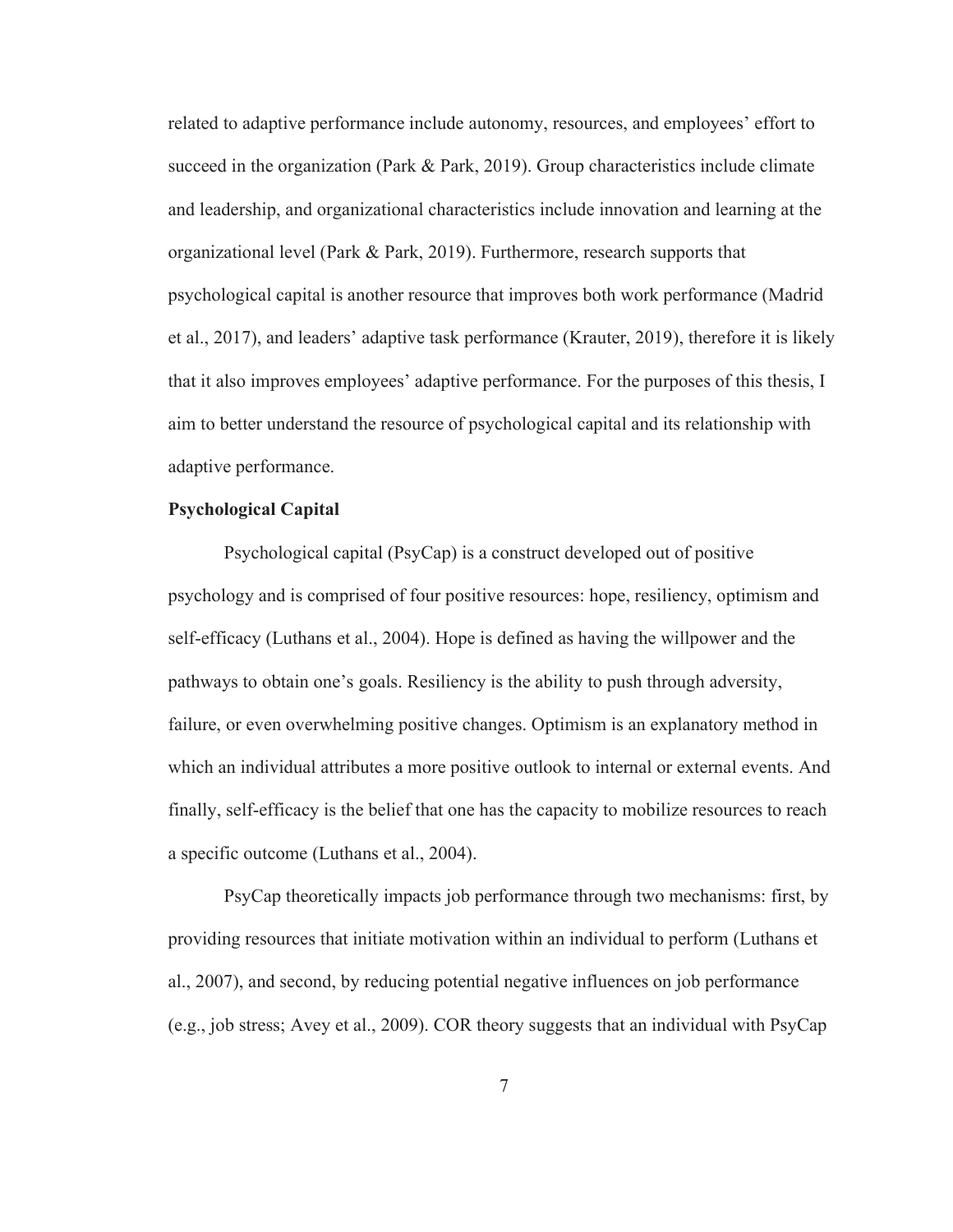is resource abundant, and therefore will be more likely to invest their resources for gain (Wheeler et al., 2012). One place to invest resources is in job performance (Luthans et al., 2007). As for the aforementioned second mechanism, because an individual with PsyCap is resource abundant, it will take longer for them to have their resources depleted by job demands. Furthermore, research supports that individuals with more PsyCap are better able to adapt their performance as necessary (Madrid et al., 2017). Therefore, I hypothesize that:

*Hypothesis 1a:* Psychological Capital will be positively associated with adaptive performance (reactivity and training effort).

Demands that Decrease Adaptive Performance. Adaptive performance requires resources in order to manifest; conversely, when resources are depleted, adaptive performance is less likely to occur because the individual lacks the resources required to be adaptive (Kanten, 2015). Factors that deplete resources required to perform are considered demands (Demerouti et al., 2001). When faced with demands, individuals must use their resources to address them. Two job-related demands that I will focus on are family-to-work conflict and job stress.

#### Work Family Conflict

Work family conflict is a form of inter-role conflict that occurs when role pressures from both the work and family domains conflict (Judge et al., 2006). Greenhaus and Beutell (1985) stated that any role characteristic that affected a person's time involvement, strain, or behavior within their role could cause inter-role conflict. Conflicts are intensified when each of the role expectations are critical to the individual's self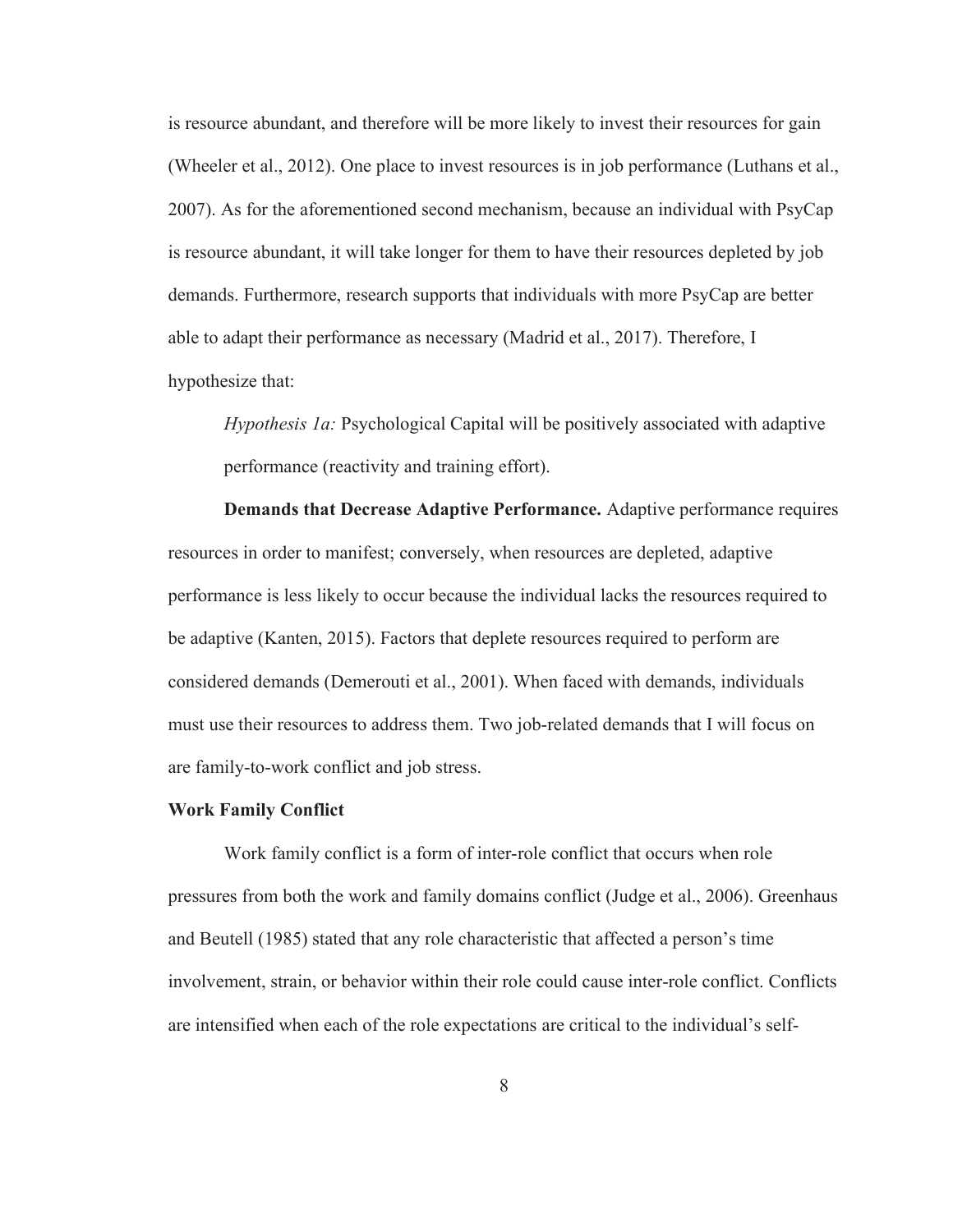concept (Greenhaus & Beutell, 1985). Time-based conflict examples include overtime demands and expectations of attending family events during working hours (Greenhaus & Beutell, 1985). Negative emotions along with other forms of negative affect (i.e. stress) can cause strain-based conflict (Greenhaus & Beutell, 1985). Finally, behaviorbased strain occurs when behaviors expected in the work-domain are incompatible with the behaviors that are expected in the family domain and vice versa (Greenhaus  $\&$ Beutell, 1985).

Work family conflict is bidirectional, thus can take the form of either work-tofamily conflict or family-to-work conflict (Greenhaus & Beutell, 1985). Work-to-family conflict occurs when work-related role requirements conflict with family-related role requirements and manifests in the family domain (Judge et al., 2006). Family-to-work conflict occurs when family-related role requirements conflict with work-related role requirements and manifests in the work domain (Judge et al., 2006). Research has also found that the impacts of either conflict can spill over into other domains (e.g., Clark, 2000).

 Within the framework of COR theory, Grandey and Cropanzano (1999) suggested that work-family conflict causes resource loss as the individual must go through the process of juggling between their two roles. Since adaptive performance occurs in the work domain, family-to-work conflict is the direction that should have the greatest impact. Family-to-work conflict drains resources from the individual in the work domain due to the conflict caused by the individual's family role (Obrenovic et al., 2020). Specific examples of these resources that family-to-work conflict drains include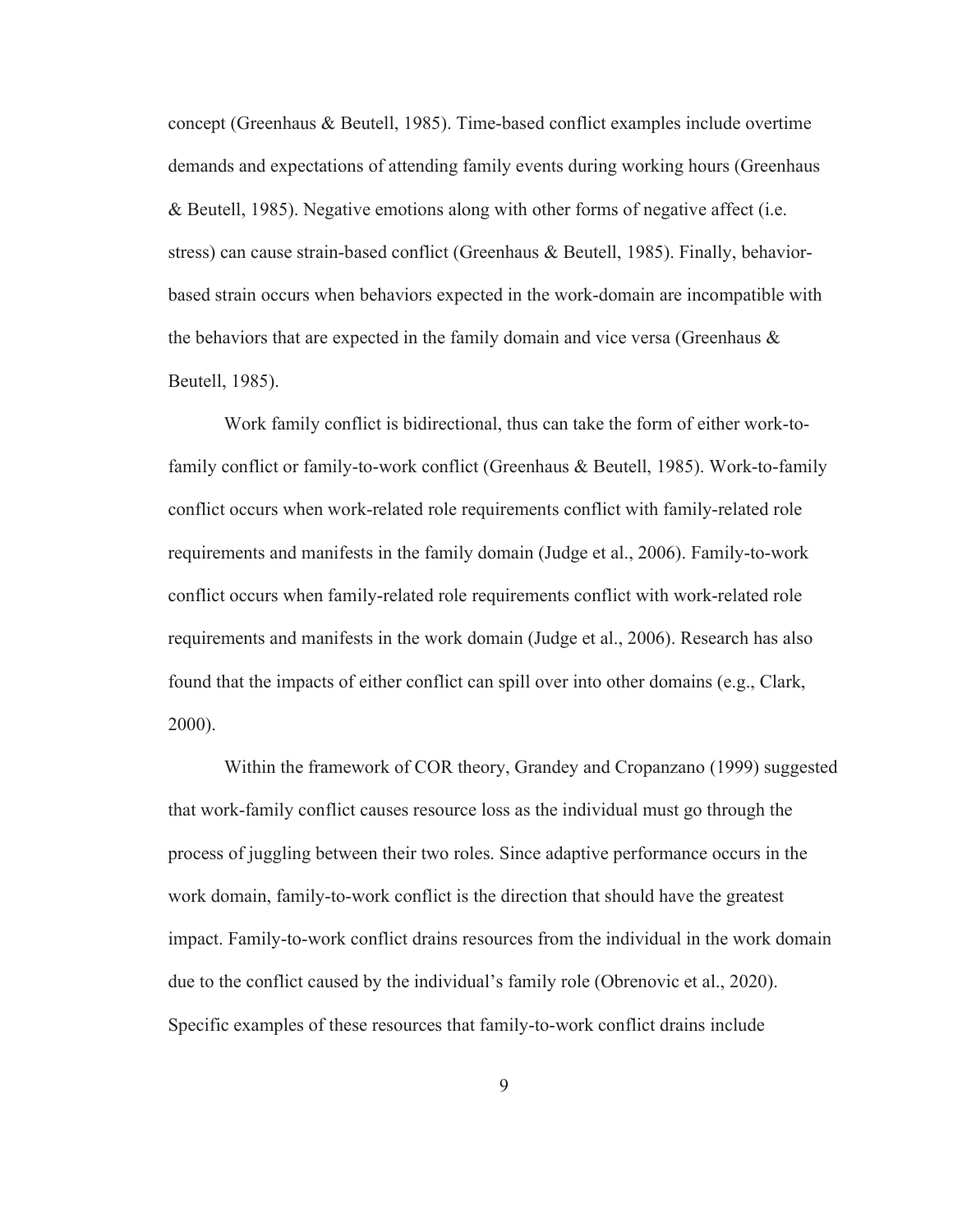psychological wellbeing and psychological safety (Obrenovic et al., 2020; Wang et al., 2012). Without these resources, employees are unable to perform their jobs effectively (Grandey & Cropanzano). Therefore, it is suggested that family-to-work conflict has a negative relationship with both job performance and job satisfaction (Witt & Carlson, 2006). There is little research on the relationship between family-to-work conflict and adaptive performance. However, as a job demand, according to COR theory, family-towork conflict should deplete the resources that could otherwise be devoted to adaptive performance, therefore I hypothesize that:

*Hypothesis 1b*: Family-to-work conflict will be negatively associated with adaptive performance (reactivity and training effort).

#### Job Stress

Job stress occurs when resources are "threatened, lost, believed to be unstable, or when individuals or groups cannot see a path to the fostering and protection of their resources through their individual or joint efforts" (Hobfoll, 2001). According to COR theory, loss of resources is psychologically more harmful than the psychological benefits of resource gain (Halbesleben et al., 2014). Coinciding with that is the idea that those who lack resources are less likely to gain resources compared to those who are resource abundant (Hobfoll, 1989). Indeed, this suggests that job stress not only reflects the loss of resources but also negatively impacts an individual's desire to gain more resources (Wheeler et al., 2012). If an individual's resources are either drained by job stress or job stress is the reflection of those resources drained, then job stress will have a negative relationship with outcomes that require resources. Therefore, I hypothesize that: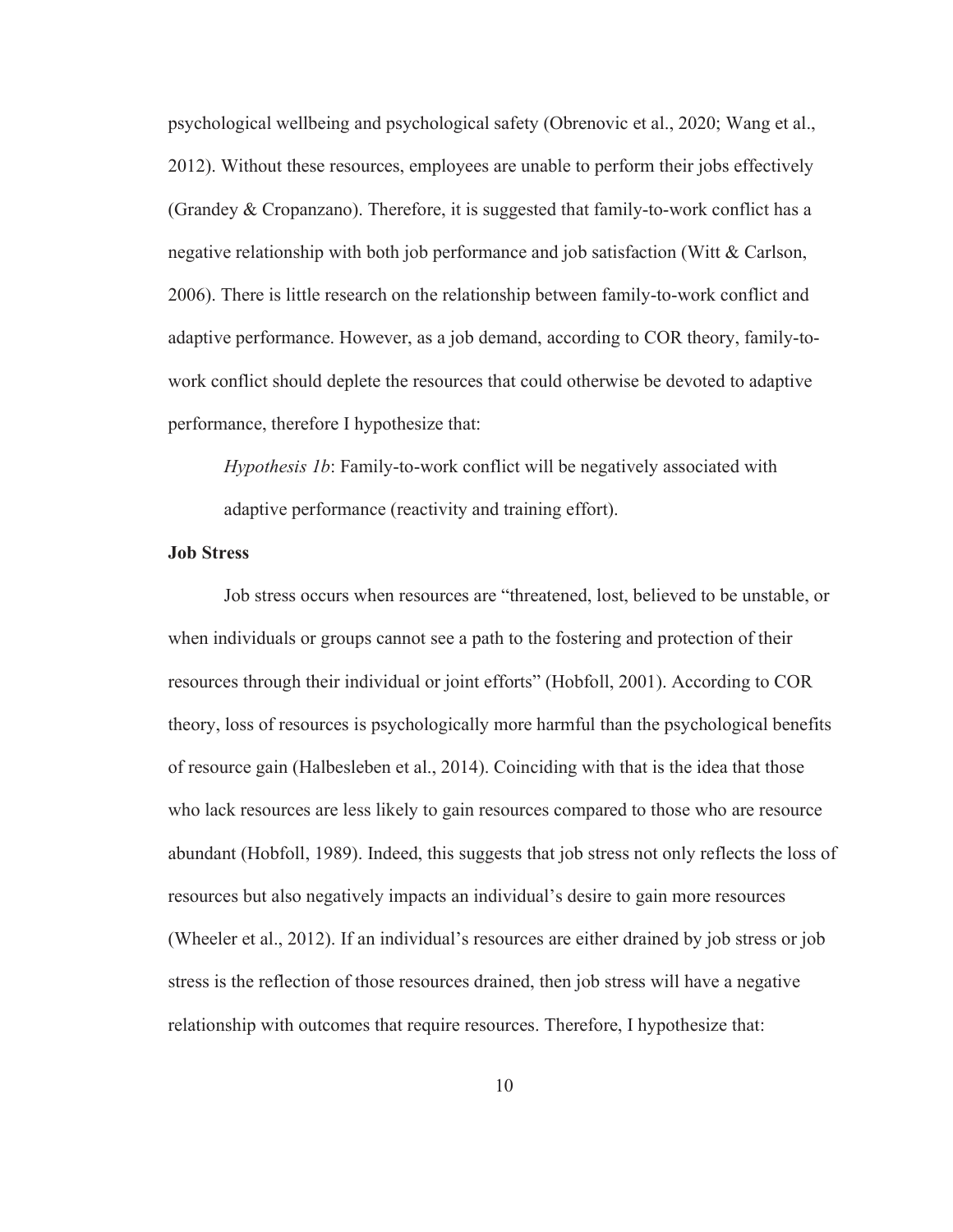*Hypothesis 1c:* Job stress will be negatively associated with adaptive performance (reactivity and training effort).

#### Job Embeddedness

 Job embeddedness theory focuses on understanding the forces that keep an individual in a job (Mitchell et al., 2001). Job embeddedness is comprised of two subtypes: on-the job embeddedness (organizational job embeddedness) and off-the job embeddedness (community job embeddedness; Mitchell et al., 2001). Each subtype has three foci: links, fit, and sacrifice. Job embeddedness has predictive power when it comes to turnover, making it a concept worthy of study (Mitchell et al., 2001). When employees feel embedded, they are less likely to leave their organization, when they do not feel embedded, they are more likely to leave (Mitchell et al., 2001). Though predicting turnover is a useful application for job embeddedness, research has also found that job embeddedness is associated with other positive outcomes in the workplace (Lee et al., 2004; Holtom et al., 2006; Coetzer et al., 2018). Positive outcomes associated with job embeddedness include task performance, adaptive performance, and organizational citizenship behaviors (Lee et al., 2004).

The association between job embeddedness and adaptive performance can be understood through COR theory. COR theory states that the loss of resources is a stronger motivational force than the gain of resources, which is referred to as the primacy of resource loss (Wheeler et al., 2012). Furthermore, COR theory states that in order to protect resources and gain new resources, employees will be motivated to invest resources, which is referred to as resource investment (Wheeler et al., 2012). Due to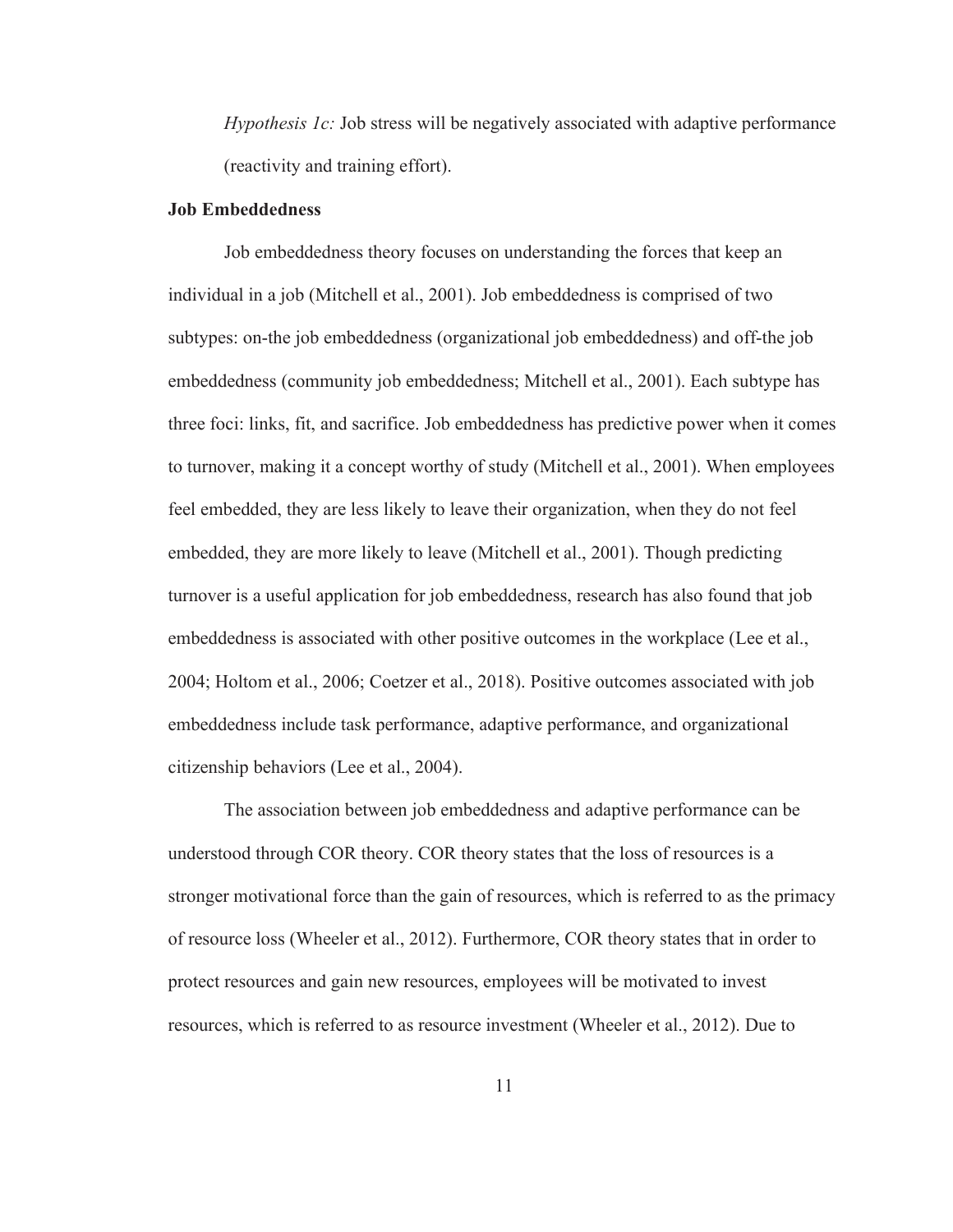resource-investment motives, employees who have more resources are more motivated to gain more resources (Wheeler et al., 2012). In contrast, employees that lack resources will be less motivated to gain more resources. What's more, when employees store up these acquired resources they create "resource caravans" (Wheeler et al., 2012). Applying COR theory, job embeddedness is one of these described resource caravans (Wheeler et al., 2012). Organizational job embeddedness is a work-related resource caravan, while community job embeddedness is a community-related resource caravan (Wheeler et al., 2012). Employees that are embedded will desire to protect their resource caravans, and therefore will be less likely to sacrifice their jobs (Wheeler et al., 2012). Employees who are embedded will also be more motivated to invest their resources into job performance (i.e., adaptive performance) or organizational citizenship behaviors in order to gain more resources which will increase and replenish their on-the job embeddedness (Wheeler et al., 2012).

In the framework of COR theory, factors that are associated with increases in job embeddedness should either bolster the resource caravan or should lead to the addition of resources (Wheeler et al., 2012). Factors associated with decreases in job embeddedness should theoretically drain the resources that contribute to job embeddedness (Wheeler et al., 2012). Factors associated with increases and/or decreases in job embeddedness can be organizational or non-organizational. Organizational factors that facilitate job embeddedness include being a learning organization, socialization/onboarding processes, and human resource management practices (Kanten et al., 2015; Holtom, 2006, Tian et al., 2011). Nonorganizational factors which influence or affect job embeddedness include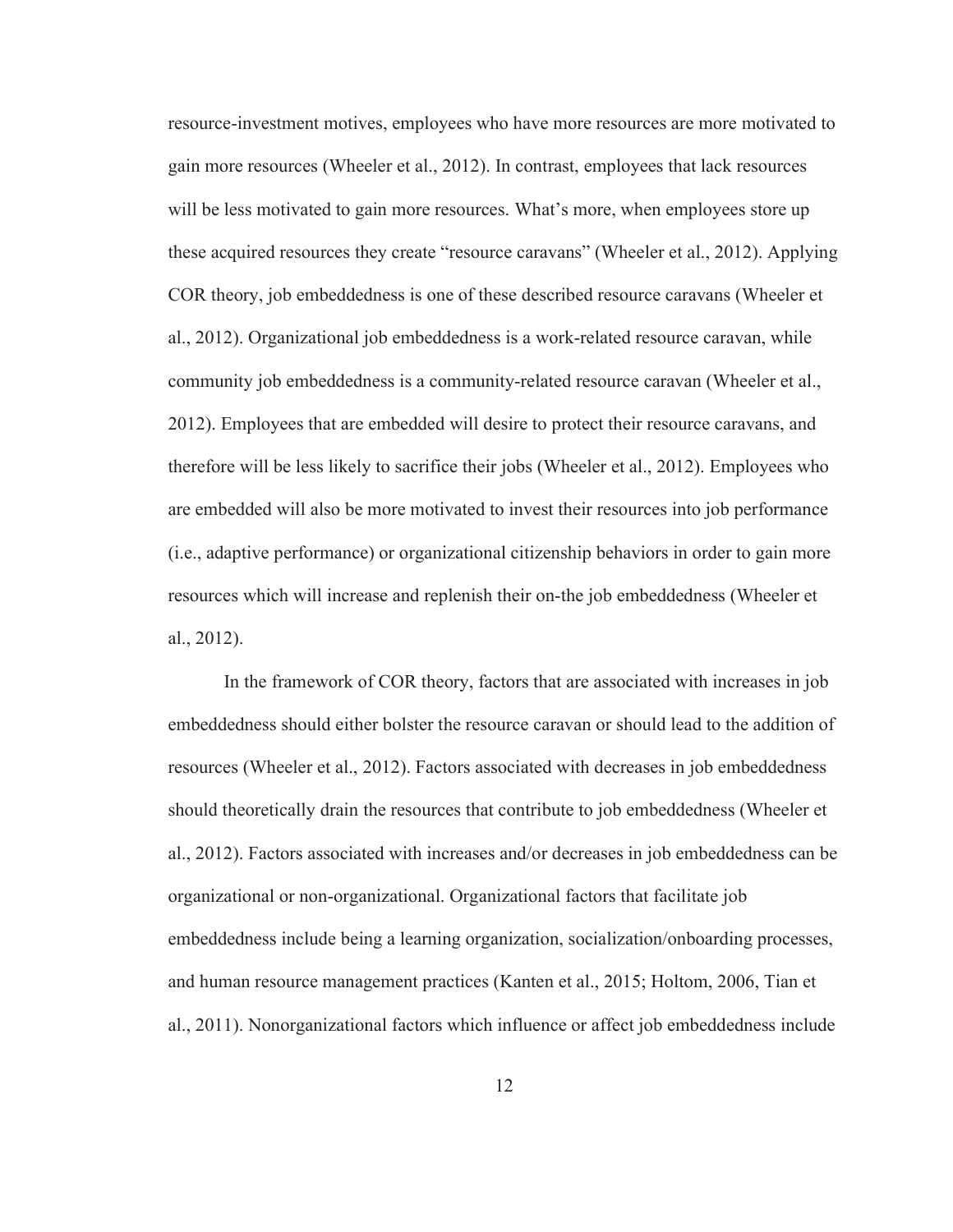work-to-family conflict, family-to-work conflict, psychological capital, and individual characteristics (Karatepe, 2013; Sun et al., 2011; Badr ElDin Aboul-Ela, 2018). How embedded an employee is in their organization or community is determined by the amount of resources they have in their related resource caravan. A person's level of embeddedness will also influence how they respond to a negative event. Therefore, it argued that job embeddedness buffers the negative effect of these events (Burton et al., 2010). Using COR theory and prior research which supports the association between job resources, job demands, and job embeddedness, I hypothesize the following:

*Hypothesis 2a:* Psychological capital will be positively associated with organizational job embeddedness.

*Hypothesis 2b:* Family-to-Work conflict will be negatively associated with organizational job embeddedness.

*Hypothesis 2c:* Job stress will be negatively associated with organizational job embeddedness.

The mediating role of job embeddedness. Research supports that job embeddedness is positively associated with both in-role performance and extra-role performance (Lee et al., 2004). Using COR theory, this suggests that those who are embedded, are resource-abundant (Wheeler et al., 2012). Along with being resourceabundant, as mentioned earlier, job embeddedness is considered a resource caravan. Within COR theory, resource caravans are the result of resources aggregating together, with the idea that resources primarily do not work alone (Hobfoll, 1989). The reasoning then for job embeddedness as a mediator, is that job embeddedness reflects this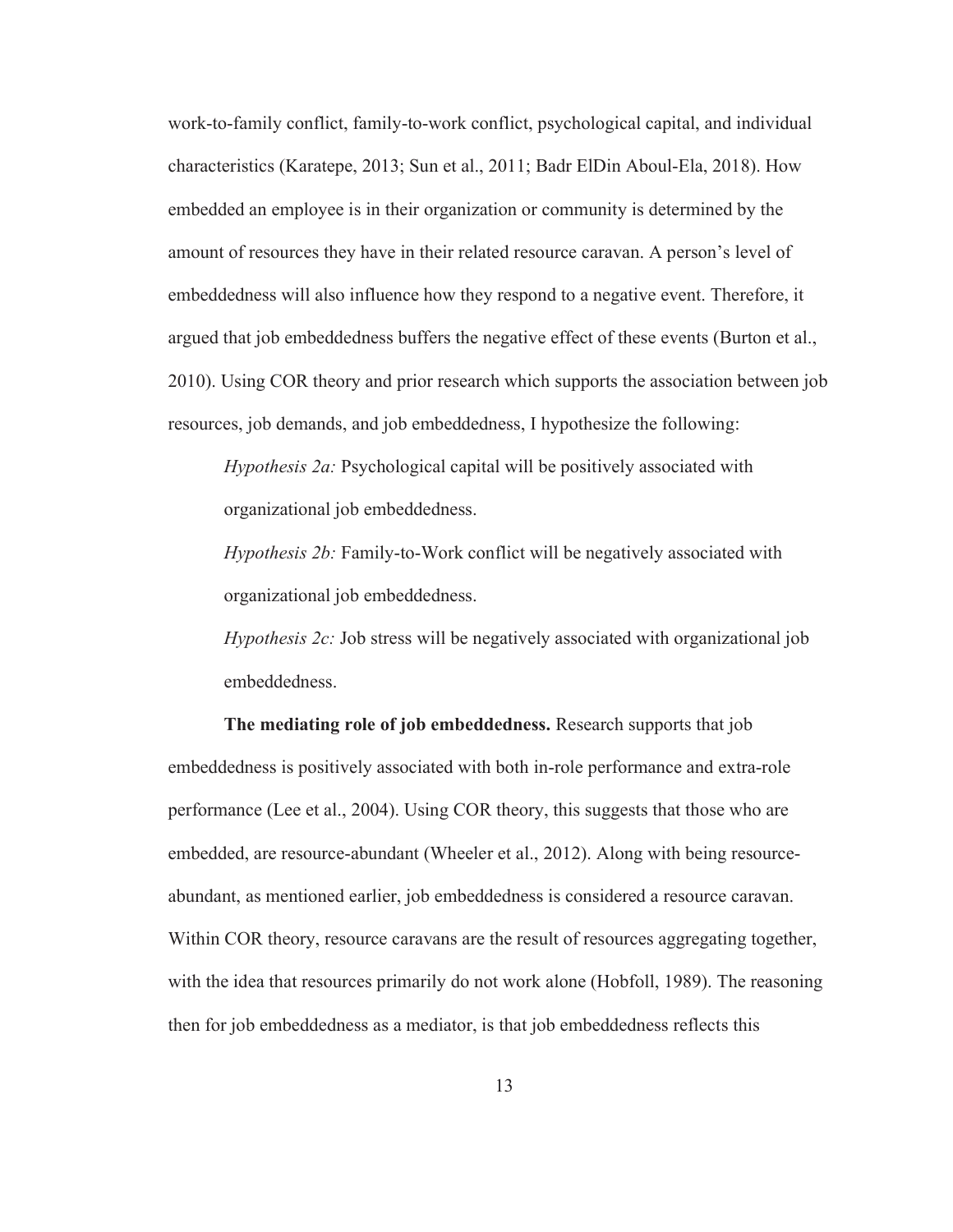aggregation of resources and it is from this combination that leads to outcomes like adaptive performance. Further, the mediation relationship makes sense because in order to gain resources and protect resources, embedded employees will invest resources they have into their job performance (Wheeler et al., 2012). Conversely, when those resources are depleted from the caravan, the relationship between the caravan and outcomes is weakened. Therefore, I hypothesize that:

*Hypothesis 3a:* Organizational job embeddedness will mediate the relationship between job resources (psychological capital) and adaptive performance (reactivity and training effort).

*Hypothesis 3b:* Organizational job embeddedness will mediate the relationship between job demands (Family-to-Work conflict, job stress) and adaptive performance (reactivity and training effort).

#### The Present Study

 Drawing on COR theory and prior research, this research examined the direct and indirect relationships between job resources and job demands, respectively, on adaptive performance via job embeddedness as a possible explanatory mechanism. The research examines factors that are thought to be more stable, and build up over time, therefore a cross-sectional study asking respondents to account for retrospective experiences was decided upon to be appropriate for examining the relationships of interest.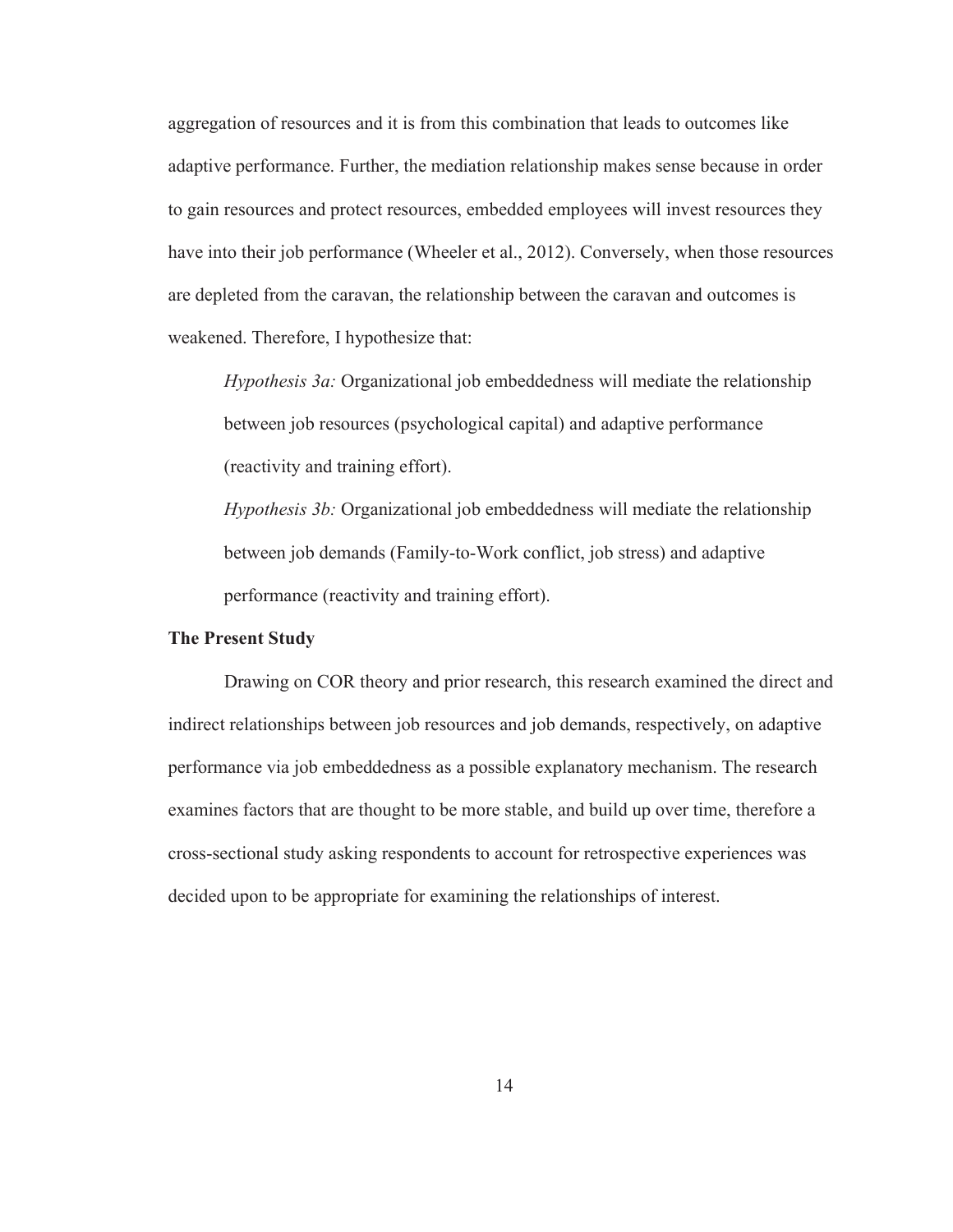#### Method

#### **Participants**

Participants were recruited through Amazon's Mechanical Turk (MTurk). Participants first completed a prescreening survey to ensure that they met the inclusion criteria: a minimum of 18 years of age, currently employed full-time, and working outside of the home more days than not (the latter criterion was waived due to stay a home orders related to the COVID-19 pandemic). Out of the 771 participants who completed the prescreening survey, 414 met eligibility criteria and were enrolled in the study. Of those 414, 354 responded (85.5% response rate). Data were excluded for 70 participants for incomplete data with a sample size of 284 participants.

The majority of participants were white (77%), male (60%), and had obtained a four-year college degree or higher (74%). The average age of participants was 35.7 years  $(SD = 9.75)$ , approximately 59% were married or living with a partner and 35.6% were single. About 32% of participants reported having children 18 and under living in their home. Participants reported an average time employed with their company as 5.8 years  $(SD = 5.02)$ , where about 16% reported a tenure of at least 10 years. In addition, the employment of the participants varied, including professional (23.7%), management/business/financial (22.4%), office administrative (18.5%), and sales related occupations (11.7%).

#### **Measures**

Adaptive Performance. For the sake of this study, we have chosen to examine two forms of adaptive performance: reactivity in the face of emergencies, and training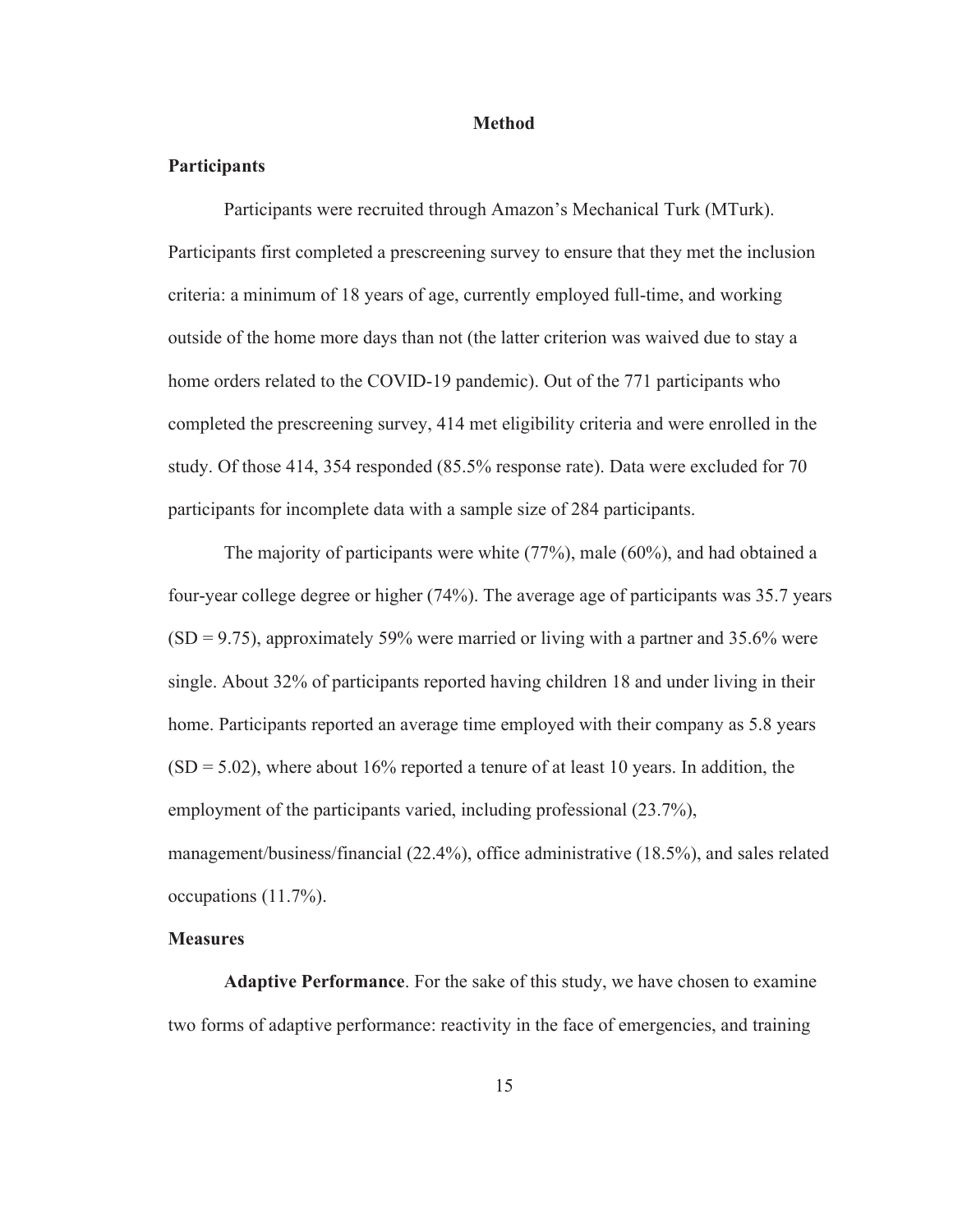effort. Reactivity in the face of emergencies was measured using the 4-item reactivity subscale of the Adaptive Performance Scale (Charbonnier-Voirin & Roussel, 2012). An example statement is, "I quickly decide on the actions to take to resolve problems." Responses were assessed using a 7-point Likert scale ranging from strongly disagree to strongly agree, and were coded such that higher values indicate more perceived reactivity (Cronbach's  $\alpha$  = .90). Training effort was measured using the 4-item training effort scale of the Adaptive Performance Scale (Charbonnier-Voirin & Roussel, 2012). An example statement is, "I undergo training on a regular basis at or outside of work to keep my competencies up to date." Responses were assessed using a 7-point Likert scale ranging from *strongly disagree* to *strongly agree,* and were coded such that higher values indicate more perceived training effort (Cronbach's  $\alpha = .87$ ).

Psychological Capital. Psychological capital was assessed using the 24-item PsyCap Questionnaire (Luthans et al., 2007). An example item is, "I feel confident analyzing a long-term problem to find a solution." Responses are assessed using a 6-point Likert scale ranging from *strongly disagree* to *strongly agree*, and were coded such that higher values indicate more psychological capital (Cronbach's  $\alpha = .90$ ).

Family-to-Work Conflict. Family-to-work conflict was assessed using the 6 item family-to-work conflict subscale of the Work Family Conflict Scale (Carlson, 2000). An example item is, "The time I spend on family responsibilities interferes with my work responsibilities." The responses were assessed using a 5-point frequency scale ranging from *never* to *a great deal,* and were coded such that higher scores indicate more familyto-work conflict (Cronbach's  $\alpha$  = .94).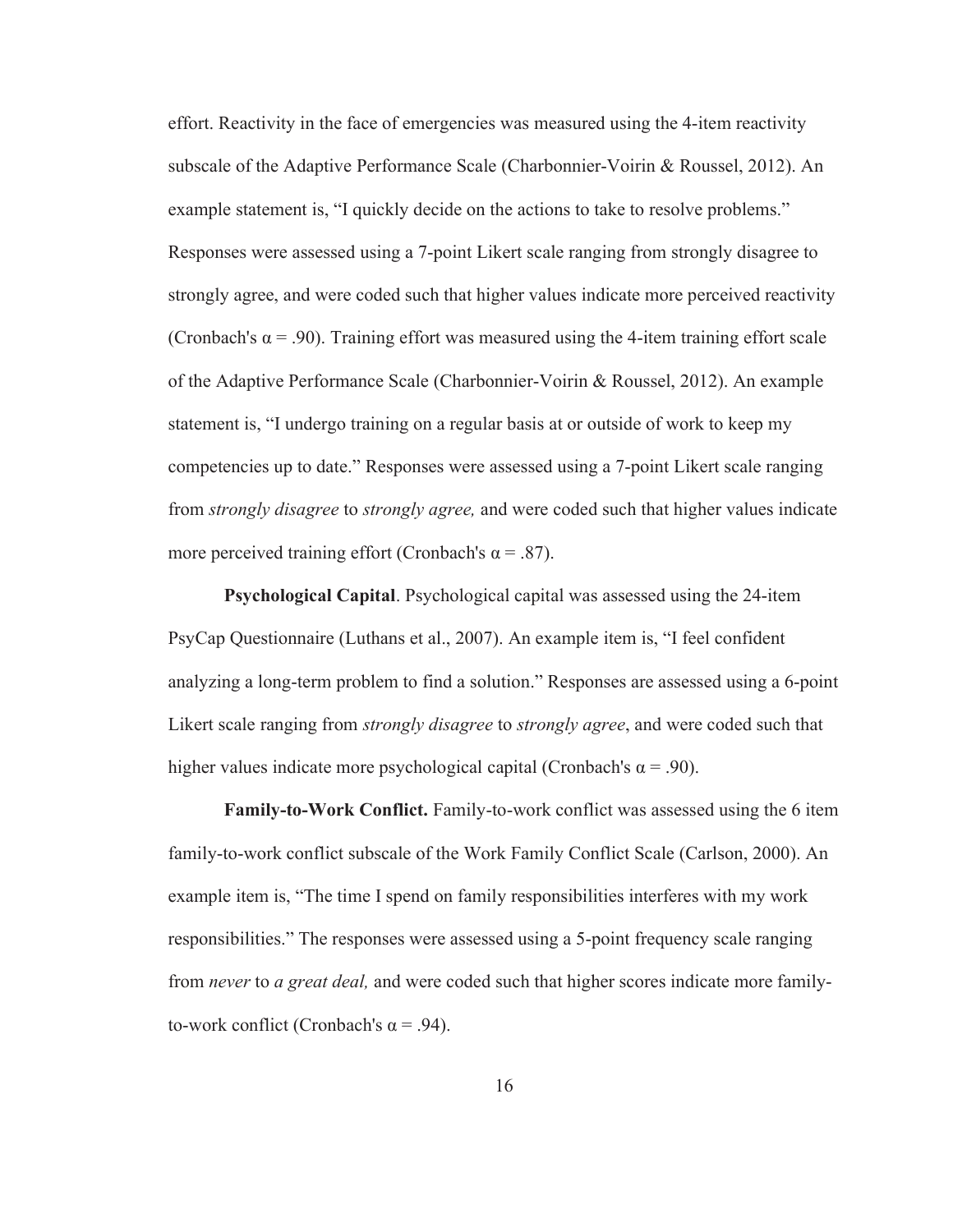Job Stress. Job stress was assessed using the 14 items from the Job Stress in General scale (Stanton et al., 2001). Participants were asked to respond to how they feel their average workday is using a string of descriptive adjectives. An example item is, "Demanding." Responses were assessed using a 4-point, forced choice, Likert scale ranging from *strongly disagree* to *strongly agree,* and are coded such that higher scores indicate more job stress (Cronbach's  $\alpha$  = .93).

Job Embeddedness. Organizational job embeddedness was assessed using the 9 item organizational job embeddedness subscale of the Job Embeddedness Survey (Mitchell et al., 2001). An example item is, "My job utilizes my skills and talents well." Responses were assessed using a 7-point Likert scale ranging from *strongly disagree* to *strongly agree*, with responses coded such that higher scores indicate more job embeddedness (Cronbach's  $\alpha$  = .92).

#### Procedure

After prescreening participants, participants were presented with the informed consent document at the beginning of the study. The measures for this thesis were included as a filler task in a vignette study reported elsewhere (Bramschreiber, 2020). In between sections related to the vignette study, the participants were asked to fill out the measures related to adaptive performance, psychological capital, family-to-work conflict, job stress and job embeddedness. Within the questionnaire there were manipulation checks related to the vignette study. The manipulation checks determined if the participants were included in the study and can be found in Bramschreiber (2020).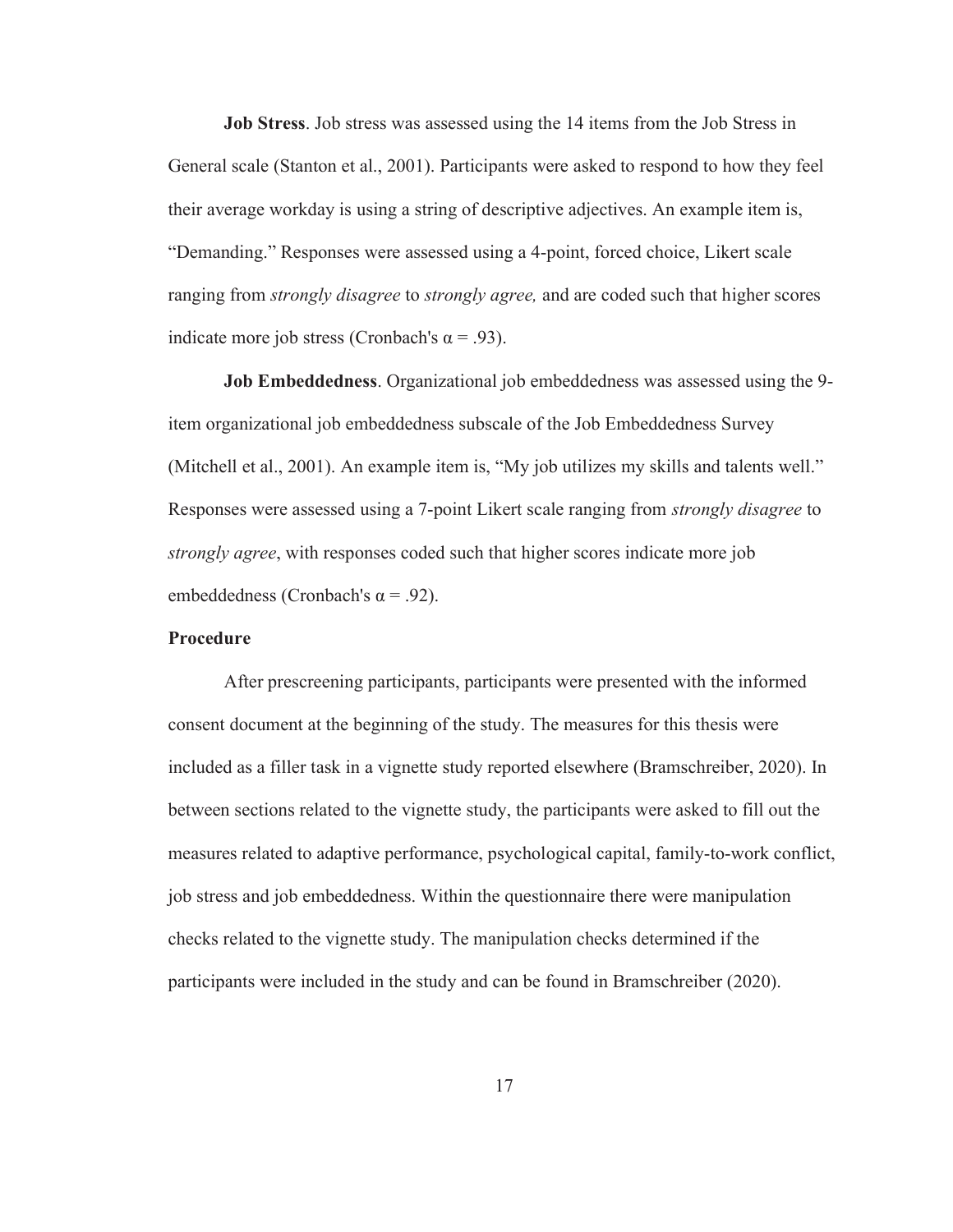Finally, participants who completed the study received \$5.00 compensation through MTurk.

#### **Results**

 Ordinary Least Squares regression and path analyses were utilized to examine all hypotheses of interest using Mplus 8.2. Predictor variables (i.e., psychological capital, job stress, family-to-work conflict) were entered with job embeddedness serving as the mediating variable. All direct and indirect paths were regressed onto adaptive performance (reactivity and training effort), as the dependent variable of interest. Fit statistics were examined to determine goodness-of-fit of the proposed path model (e.g., RMSEA, CFI, TLI). Bayes credibility intervals were utilized to assess the significance of the indirect effect(s).

Theoretically, marital status, gender, age, number of children in the household, and schedule control influence the relationships of interest. I examined potential control variables using zero-order bivariate correlations. Analyses indicated that age, number of children and schedule control should be controlled for in substantive analyses, therefore all substantive analyses of interest controlled for age, number of children, and schedule control. Correlation table can be found in Appendix B.

#### Hypothesis Testing

Hypothesis 1a stated that psychological capital will be positively associated with adaptive performance (reactivity and training effort). Hypothesis 1a was tested by regressing reactivity and training effort, respectively, on psychological capital. Results indicated that employees who reported higher levels of psychological capital reported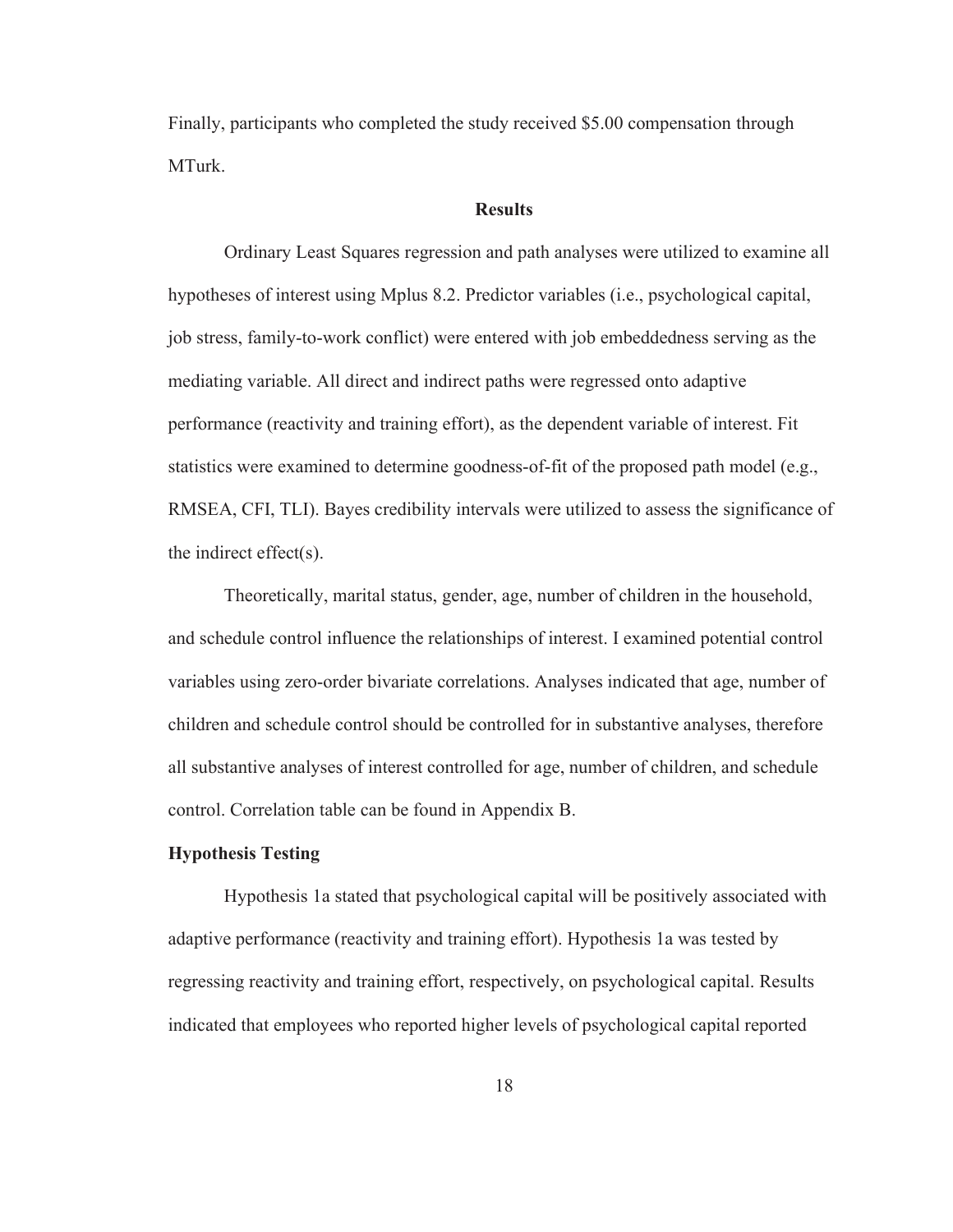greater reactivity  $(\beta = 0.79, p \le 0.001)$  and training effort  $(\beta = 0.66, p \le 0.001)$  supporting Hypothesis 1a.

Hypothesis 1b stated that family-to-work conflict will be negatively associated with adaptive performance (reactivity and training effort). Hypothesis 1b was tested by regressing reactivity and training effort, respectively, on family-to-work. Results indicated that employees who reported family-to-work conflict reported lower levels of reactivity ( $\beta$  = -0.22,  $p < 0.001$ ), however the effect of family-to-work conflict on training effort was nonsignificant ( $\beta$  = -0.06,  $p$  = 0.30), lending partial support for Hypothesis 1b.

Hypothesis 1c stated that job stress will be negatively associated with adaptive performance (reactivity and training effort). Hypothesis 1c was tested by regressing reactivity and training effort, respectively, on job stress. Results indicated that employees who reported higher levels of job stress also reported lower levels of reactivity ( $\beta$  = -0.28,  $p < 0.001$ ) and training effort ( $\beta = -0.19$ ,  $p = 0.001$ ) supporting Hypothesis 1c.

Hypothesis 2a stated that psychological capital will be positively associated with organizational job embeddedness, and was tested by regressing organizational job embeddedness onto psychological capital. Results indicated that employees who reported high levels of psychological capital also reported high levels of organizational job embeddedness ( $\beta$  = 0.70,  $p$  < 0.001) supporting Hypothesis 2a.

Hypothesis 2b stated that family-to-work conflict will be negatively associated with organizational job embeddedness, and was tested by regressing organizational job embeddedness onto family-to-work conflict. Results indicated that employees who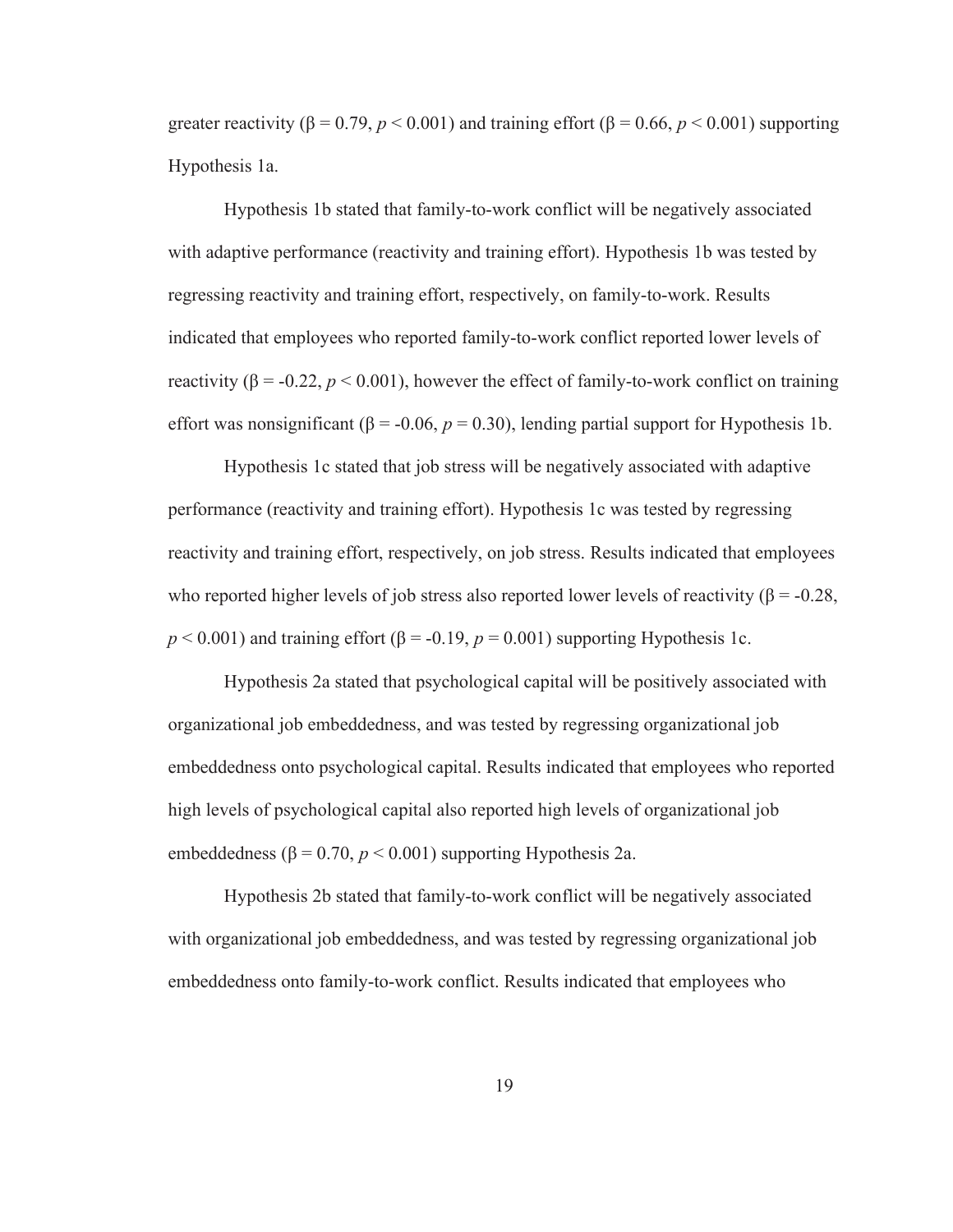reported high levels of family-to-work conflict had lower levels of organizational job embeddedness ( $\beta$  = -0.17,  $p$  = 0.002) supporting Hypothesis 2b.

Hypothesis 2c stated that job stress will be negatively associated with organizational job embeddedness, and was tested by regressing organizational job embeddedness onto job stress. Results indicated that employees who reported high levels of job stress reported lower levels of organizational job embeddedness (β = -0.42, *p* < 0.001) supporting Hypothesis 2c.

 Hypothesis 3a stated that organizational job embeddedness will mediate the relationship between job resources (psychological capital) and adaptive performance (reactivity, training effort). Hypothesis 3a was tested by entering psychological capital as the predictor variable, entering both reactivity and training effort as the outcome variables independently, and organizational job embeddedness as the mediating variable. For reactivity, a significant indirect effect ( $ab = 0.16$ ,  $p = 0.002$ , 95% Bayes CI = 0.06, 0.24), was found indicating a mediating effect of psychological capital on reactivity via organizational job embeddedness. The relationship between psychological capital and reactivity, accounting for organizational embeddedness, remained significant (β = 0.67, *p* <0.001), indicating partial mediation. For training effort, a significant indirect effect, (*ab*  $= 0.23$ ,  $p = 0.003$ , 95% Bayes CI = 0.07, 0.37), was found indicating a mediating effect of psychological capital on training effort via organizational job embeddedness. The relationship between psychological capital and training effort, accounting for organizational embeddedness, remained significant (β = 0.51, *p* <0.001), indicating partial mediation.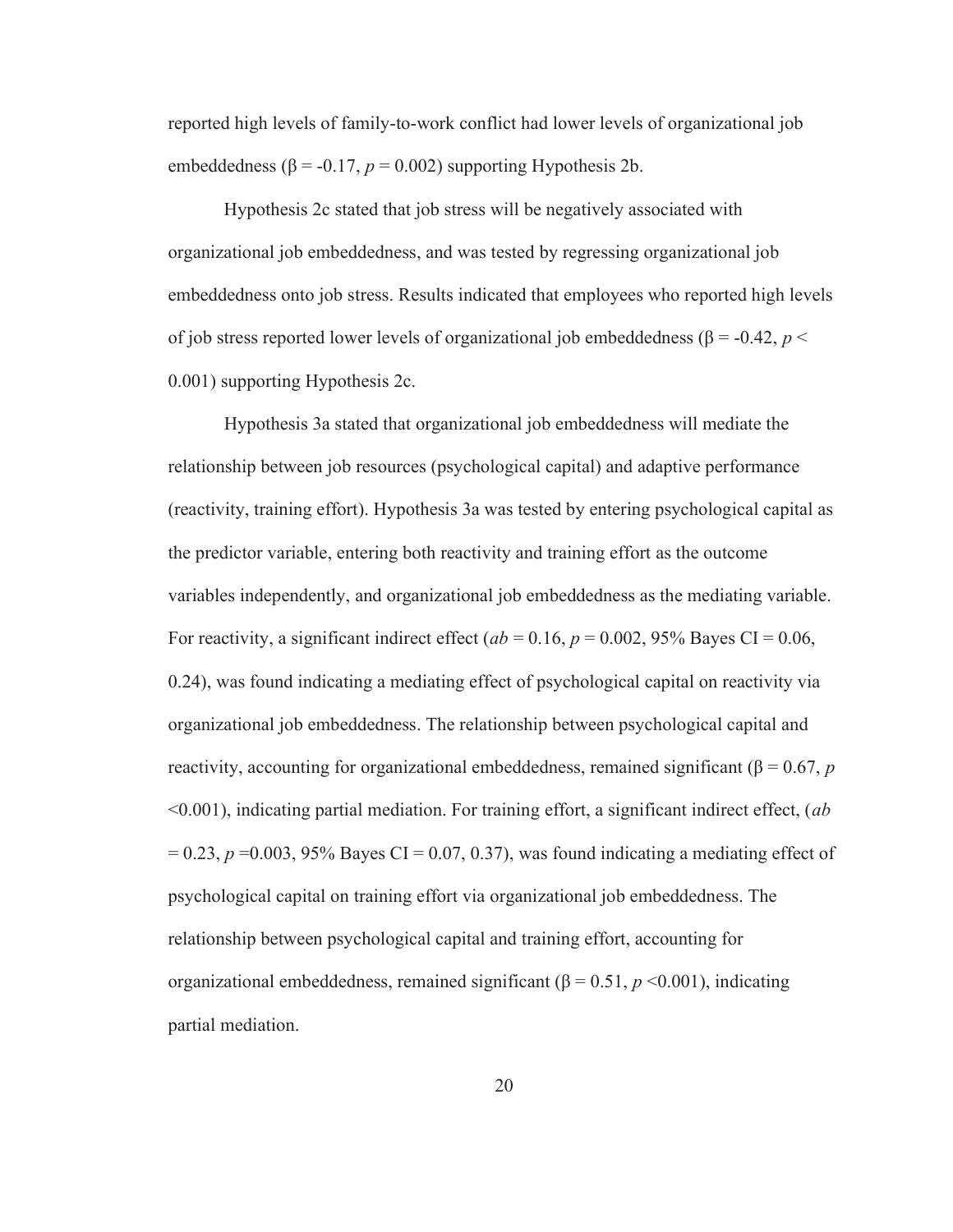Hypothesis 3b stated that organizational job embeddedness will mediate the relationship between job demands (family-to-work conflict, job stress) and adaptive performance (reactivity, training effort), and was tested by first entering family-to-work conflict as the predictor variable, entering both reactivity and training effort as the outcome variables independently, and organizational job embeddedness as the mediating variable. For reactivity, a significant indirect effect,  $(ab = -0.09, p = 0.02, 95\%$  Bayes CI = -0.17, -0.004), was found indicating a mediating effect of family-to-work conflict on reactivity via organizational job embeddedness. The relationship between family-to-work conflict and reactivity, accounting for organizational embeddedness, remained significant  $(\beta = -0.11, p = 0.01)$ , indicating partial mediation. I did not test the potential mediating effect of family-to-work conflict on training effort via organizational embeddedness, as Hypothesis 1b was not supported (no direct effect found for family-to-work conflict on training effort).

Hypothesis 3b also states that organizational job embeddedness will mediate the relationship between job stress and adaptive performance (reactivity and training effort). Therefore, job stress was entered as the predictor variable, entering both reactivity and training effort as the outcome variables independently, and organizational job embeddedness as the mediating variable. For reactivity, a significant indirect effect,  $(ab =$ -0.464, *p* <0.001, 95% Bayes CI = -0.68, -0.29), was found indicating a mediating effect of job stress on reactivity via organizational job embeddedness. When accounting for organizational job embeddedness, the direct effect of job stress on reactivity was not significant ( $\beta$  = -0.02,  $p$  = 0.35) indicating full mediation. For training effort, a significant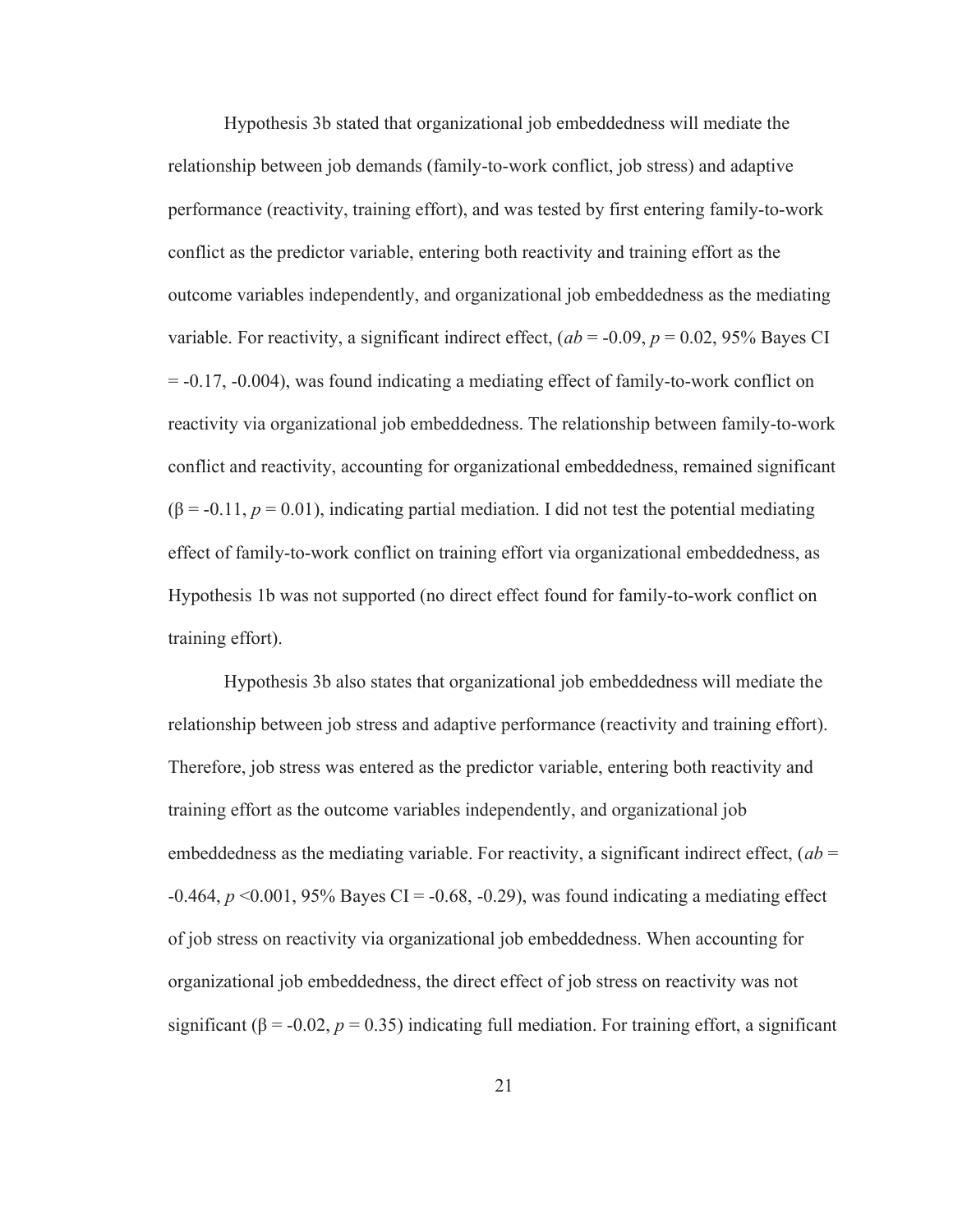indirect effect,  $(ab = -0.52, p < 0.001, 95\%$  Bayes CI =  $-0.71, -0.40$ ), was found indicating a mediating effect of job stress on training effort via organizational job embeddedness. When accounting for organizational job embeddedness, the direct effect of job stress on training effort was not significant ( $\beta$  = 0.06,  $p$  = 0.15) indicating full mediation.

#### Path Analysis

Finally, I examined the full hypothesis model using path analysis. It should be noted that I examined two path models, one each for reactivity and training performance. The results of each path analysis are presented below in figures 2 and 3. Along with testing the significance of the paths, we also tested each of the model's goodness of fit. We assessed model via  $\chi^2$ , RMSEA, CFI and TLI. RMSEA is the root mean square error of approximation and is an absolute fit index. An acceptable RMSEA value is lower than 0.07, which indicates a good fit, values lower than 0.1 are considered poor fit and values higher than 0.1 are unacceptable (Ghasemi et al, 2017). The comparative fit index (CFI) "explain how close the hypothesized model is to a baseline ideal model" (Ghasemi et al, 2017). A CFI value higher than 0.95 indicates good fit. Lastly, the Tucker Lewis Index (TLI), also referred to as the Normed-Fit Index, indicates the percentage the model of interest improves the fit relative to the null model. A TLI that represents good fit is 0.95 or above (Kenny, 2020).

Reactivity. Please see Figure 2 and Table 2 in Appendix C for path analytic estimates, standard errors, and  $\mathbb{R}^2$ . Model fit of the full hypothesized model using reactivity as an outcome variable was good  $[\gamma 2(3) = 3.45, p = 0.33; RMSEA = 0.023]$  $(90\%, \text{CI} = 0.00 - 0.105); \text{CFI} = 0.99; \text{TLI} = 0.996].$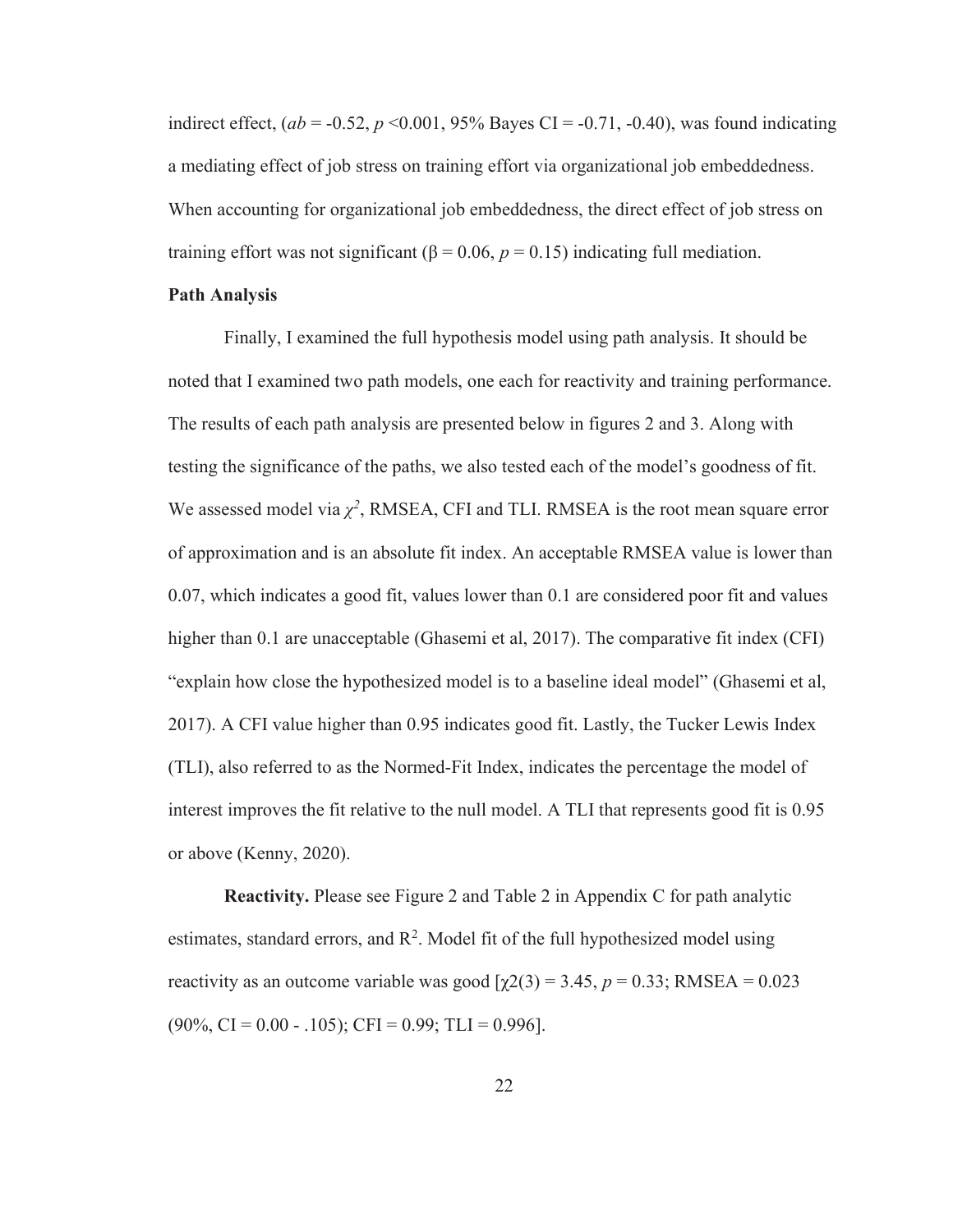Training Effort. Please see Figure 3 and Table 3 in Appendix C for path analytic estimates, standard errors, and  $\mathbb{R}^2$ . Model fit of the full hypothesized model using training effort as an outcome variable was good  $[\gamma 2(3) = 3.54, p = 0.32; RMSEA = 0.022 (90\%,$  $CI = 0.00, .106$ ;  $CFI = 0.99$ ;  $TLI = 0.994$ ].

#### **Discussion**

 I sought to examine factors that influence an employees' adaptability in their job. Using COR theory, I posited that family-to-work conflict and job stress would be demands that would lessen an employee's ability to be adaptive, while psychological capital would work as a resource to increase adaptability. Along with this, in the framework of conservation of resources theory, I posited that job embeddedness would act as a resource caravan that would mediate the relationship between job demands/resources and adaptive performance. Results indicated that employees with more psychological capital have greater adaptive performance. Results further indicated that employees who experience more job stress have less adaptive performance, while employees who have family-to-work conflict are able to appropriate react in the face of emergencies. Family-to-work conflict exhibited no relationship with training effort. In addition, I found that employees' resources (PsyCap) and demands (job stress, family-towork conflict) were positively and negatively associated with organizational embeddedness, respectively. Finally, as expected, organizational embeddedness mediated the relationship between employee resources and adaptive performance. However, only partial support was found for the hypothesis that organizational job embeddedness mediates the relationship between demands and adaptive performance. I found that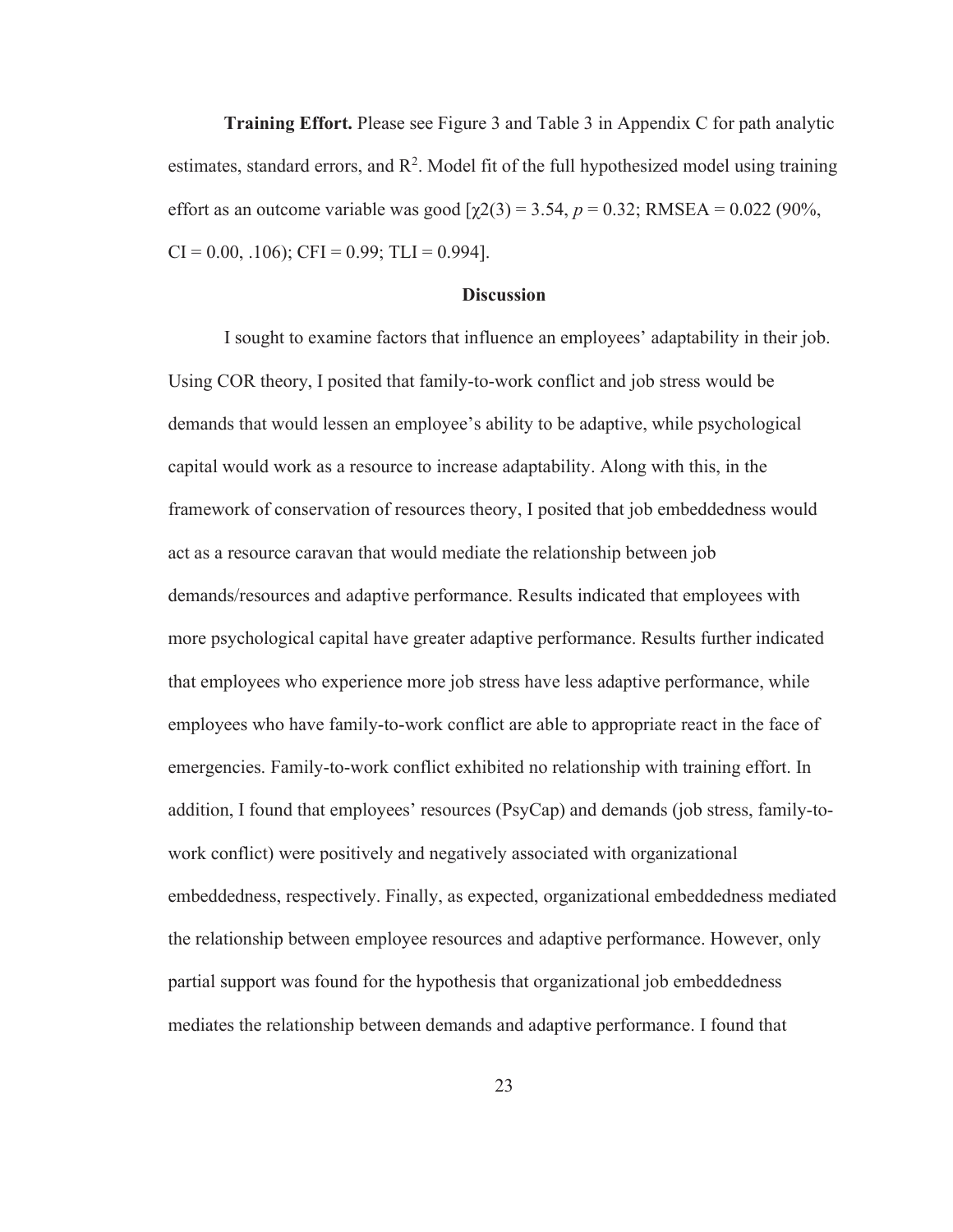organizational job embeddedness mediates the relationship between job stress and adaptive performance, but no mediating relationship was found for family-to-work conflict and adaptive performance.

Taken together these findings lend further support to the role of psychological capital in facilitating adaptive performance (Madrid et al., 2017; Krauter, 2019). Moreover, the strong relationship between psychological capital and adaptive performance supports the theory that employees high in psychological capital are resource abundant and are able to translate these resources to perform and adapt well in their jobs. On the other hand, the partial support for the relationship between job demands and adaptive performance is interesting. Specifically, the nonsignificant relationship between family-to-work conflict and adaptive performance may reflect what types of resources family-to-work conflict depletes. It may be that the resources that family-towork conflict depletes are only associated with some forms of adaptive performance, but not all forms of adaptive performance. As discussed previously, adaptive performance has not been narrowly defined and involves a varying set of dimensions. It theoretically makes sense that some dimensions of adaptive performance require certain resources that others do not.

 However, the relationship between job stress and adaptive performance was supported but was fully mediated by organizational job embeddedness. This finding is in accord with what is known of job stress in the COR theory framework. In the COR framework, job stress will occur when an individual's resources are threatened or lost (Hobfoll, 2001). If job stress is the result of lost resources, then it makes sense that those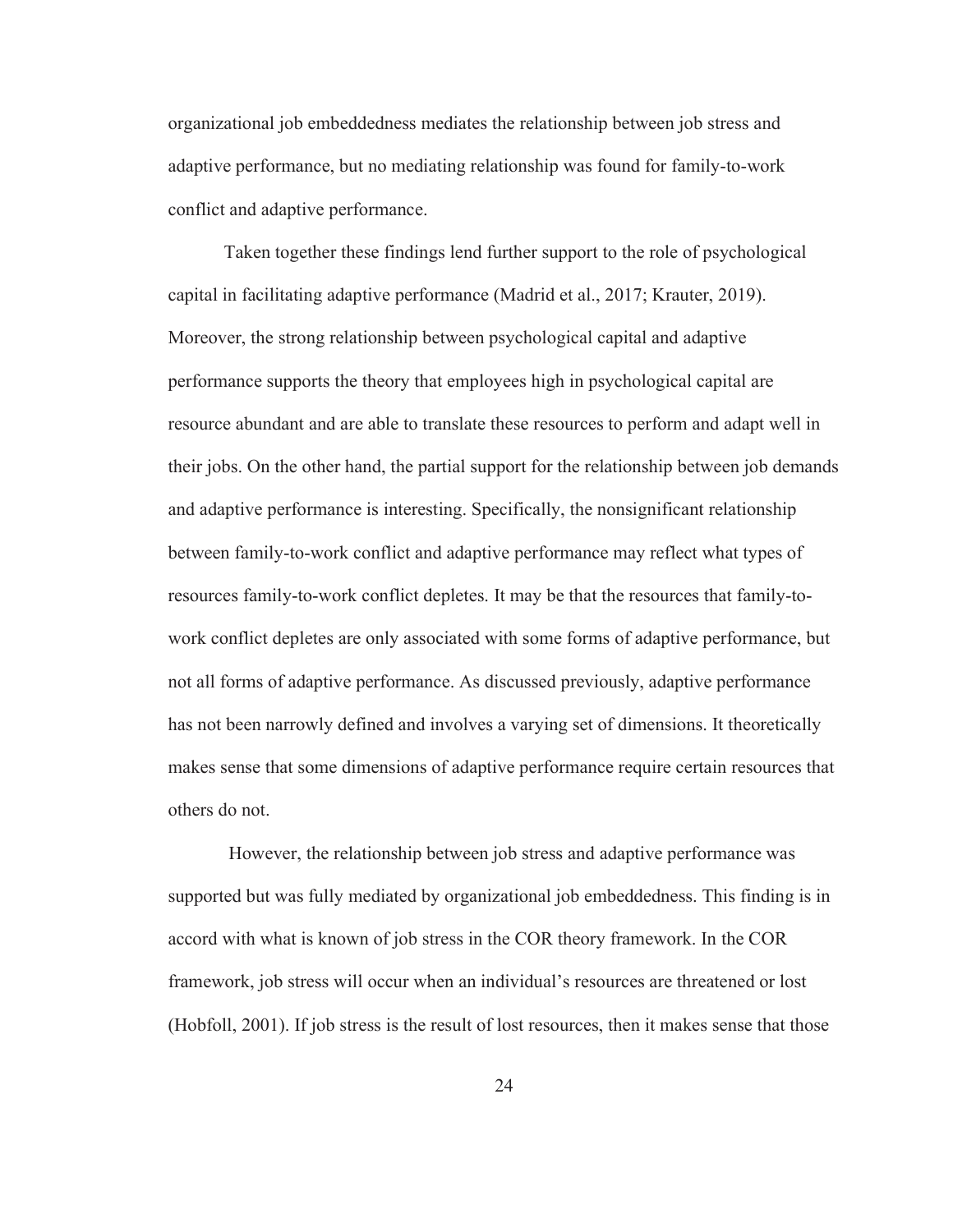with high levels of job stress would lack the necessary resources to be adaptive. Results may indicate that job stress depletes a greater amount of resources than family-to-work conflict, or that the resources job stress depletes are specifically salient to the dimensions of adaptive performance under investigation in my thesis.

 Furthermore, according to the COR theory framework, job embeddedness is theorized as a resource caravan (Wheeler et al., 2012). Specifically, organizational job embeddedness would hold work related resources. Therefore, it would be expected that resources would be positively associated with job embeddedness, and demands would be negatively associated with it. My results largely support this notion and are in accordance with prior research (Badr ElDin Aboul-Ela, 2018). In addition, the finding that family-towork conflict is associated with organizational job embeddedness suggests that the role strain that occurs when the family role conflicts in the work domain can decrease an individual's ability to be embedded in their organization.

 Finally, I examined the theory that job embeddedness works as a caravan of resources, therefore mediating the relationship between demands, resources, and adaptive performance. A partial mediation was found for psychological capital and adaptive performance via organizational job embeddedness, suggesting that organizational job embeddedness does not hold all the work-related resources that are used to be adaptive on the job. Another possibility is that within the COR theory framework an employee may have multiple resource caravans that they draw resources from. In fact, some have considered that psychological capital may itself be considered a resource caravan (Krauter, 2019). If psychological capital is itself another resource caravan, then one may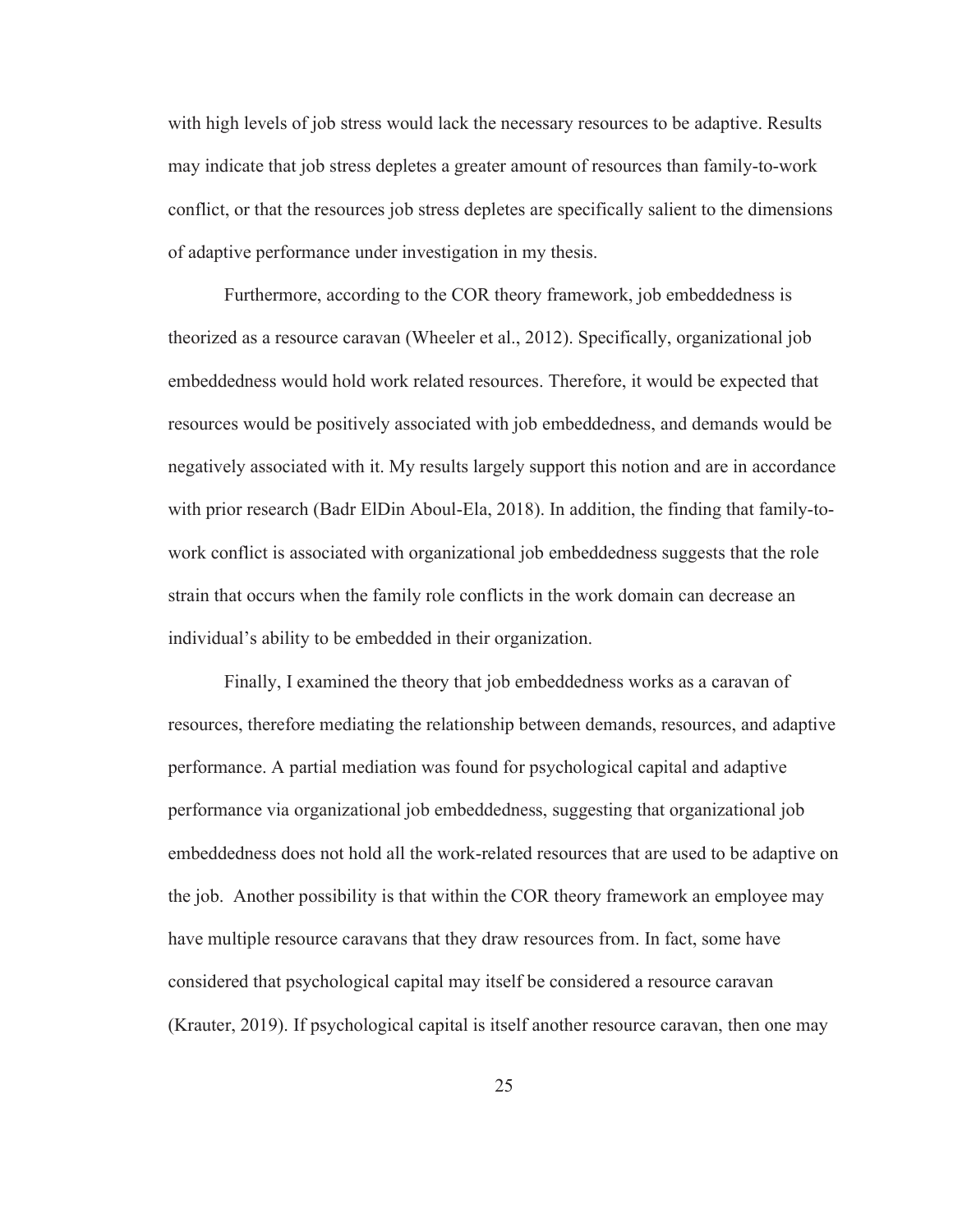rationalize from these findings that adaptive performance draws more resources from the psychological capital resource caravan than the organizational job embeddedness resource caravan.

 Furthermore, I explored the potential mediating relationship of organizational job embeddedness on job demands and adaptive performance. While there was no relationship between family-to-work conflict and training effort, organizational job embeddedness did partially mediate the relationship between family-to-work conflict and reactivity. However, organizational job embeddedness fully mediated the relationship between job stress and adaptive performance. This is an interesting result, as it further highlights the differences between the job stress and family-to-work conflict as job demands. This difference may be the effect of job stress being a directly related form of role stress caused by work experiences, and therefore the resources it depletes are more likely found in the organizational job embeddedness resource caravan compared to other caravans. On the other hand, family-work-conflict, while occurring in the work domain, because of its relationship to the family domain may be more affected by community job embeddedness rather than organizational job embeddedness.

 Finally, some results need to be explained and interpreted more cautiously. The first issue is that family-to-work conflict has a significant positive relationship with organizational job embeddedness. This is contrary to previous research and seems to make little theoretical sense. Family-to-work conflict produces role strain and should therefore deplete resources needed to be embedded (Karatepe, 2013). There are a few potential reasons for this strange occurrence. One, when looking at the descriptive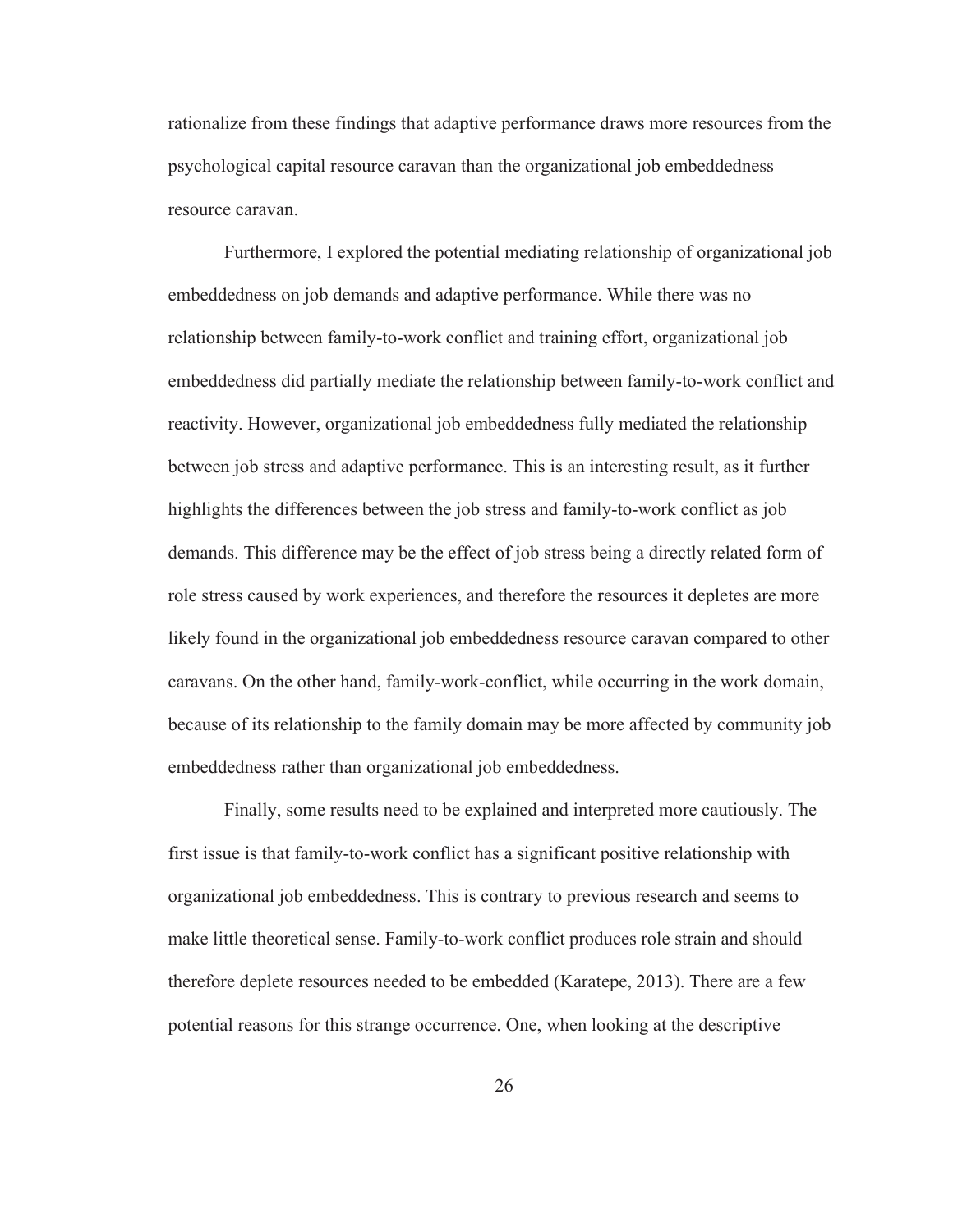statistics the average mean score for the family-to-work subscale was just 1.9 out of 5. This would indicate that the sample as a whole leaned towards dealing with little to no family-to-work conflict at all. This may be a result of the fact that this data was collected during the COVID-19 pandemic, meaning that it is possible many of these employees may have been home with their families due to lockdowns. If many of the participants were completing their work from home, then any role conflict would likely be better described as work-to-family conflict, because it would be occurring in the family domain. This is a limitation of this study and will be further discussed in the limitations section.

The second issue with my original theory for the model, is organizational job embeddedness only partially mediated the relationship between psychological capital and adaptive performance. It was discussed previously that organizational job embeddedness only partially mediated the relationship between psychological capital and adaptive performance. On the other hand, organizational job embeddedness fully mediated the relationship between job stress and adaptive performance. This may indicate that while organizational job embeddedness may diminish the effects of lost resources, leading to a reduced negative impact on adaptive performance, the resources it holds as a resource caravan are less salient at affecting adaptability. Meanwhile, psychological capital may be better considered a resource caravan itself, one that holds resources that are more salient to adaptability.

#### Strengths and Limitations

There were a few limitations with this study. First, as this is non-experimental research and data were collected through MTurk, I am unable to control for sampling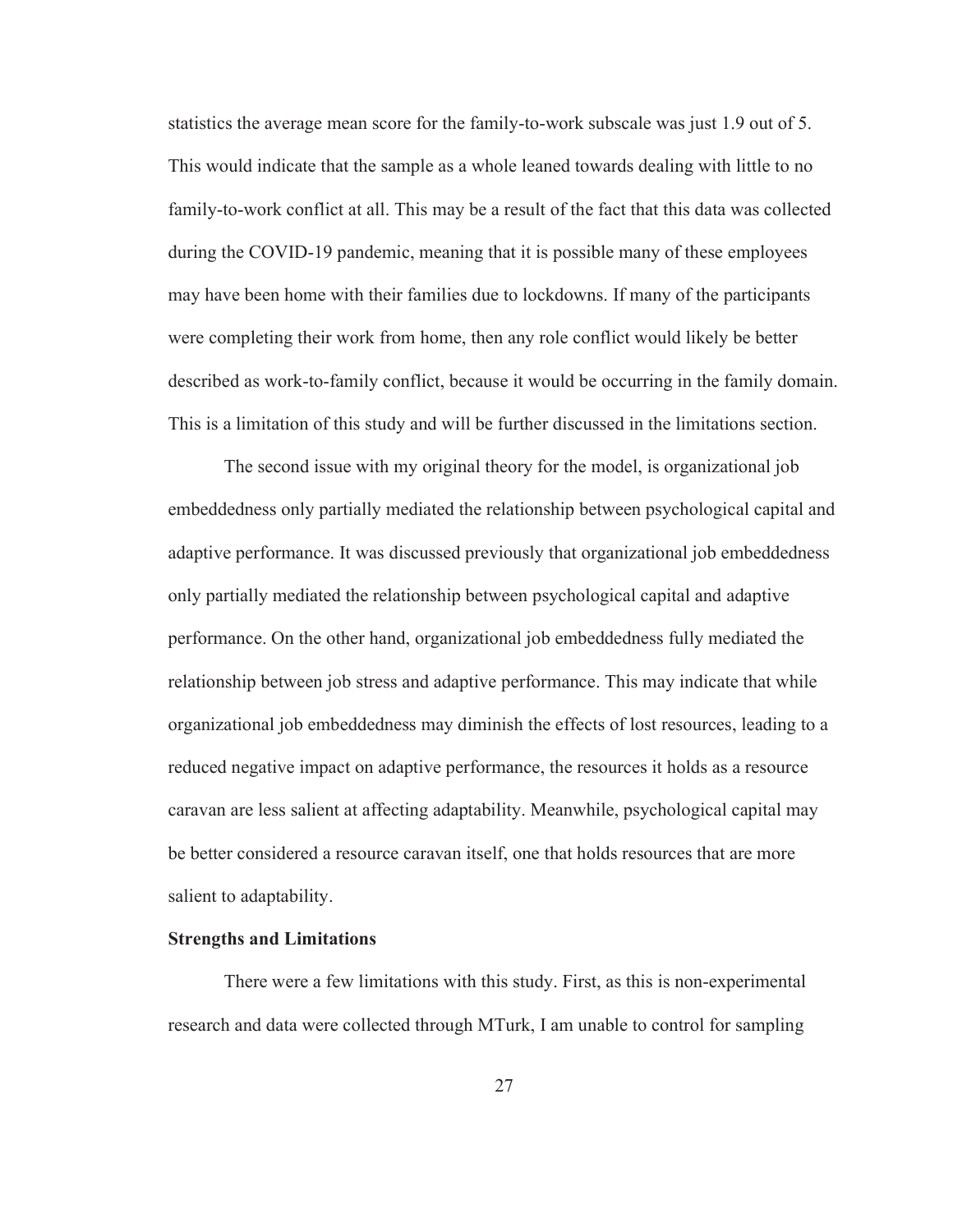error and environmental inference. Along with this, the data were gathered during the COVID-19 global pandemic, meaning participants may not have been working outside the home at the time of the study due to many organizations needing to rapidly shift to having their employees working from home. While this is a potential limitation, it is also a potential strength giving the salience of adaptive performance at this point in time for the sample (early pandemic). Another limitation is the lack of diversity of the sample. The sample consisted of primarily white men, and thus the results may not be representative of, or generalizable to, other ethnicities and women. A final limitation with my study is the dependence on self-report questionnaires. Self-report requires individuals to respond truthfully, and therefore results can be affected when participants are not honest in their reporting. However, there are strengths to collecting data online such as standardization, replicability, and lack of researcher error or bias.

#### Practical Implications and Future Research

 In a technologically advancing world of work, people and organizations will need to constantly adapt to new knowledge and skills in order to be successful. No person or organization should be caught off guard when technology makes some jobs obsolete. At the same time, new jobs will be created, and organizations will need individuals who are trained and ready to meet those needs. In fact, organizations should feel a responsibility to ensure that their workers have the necessary training and skills to adapt. Along with this, local governments and non-profits should consider enhancing their current workforce development programs with additional training to assist individuals with becoming adaptive employees, ready to handle the changes that occur in the workplace.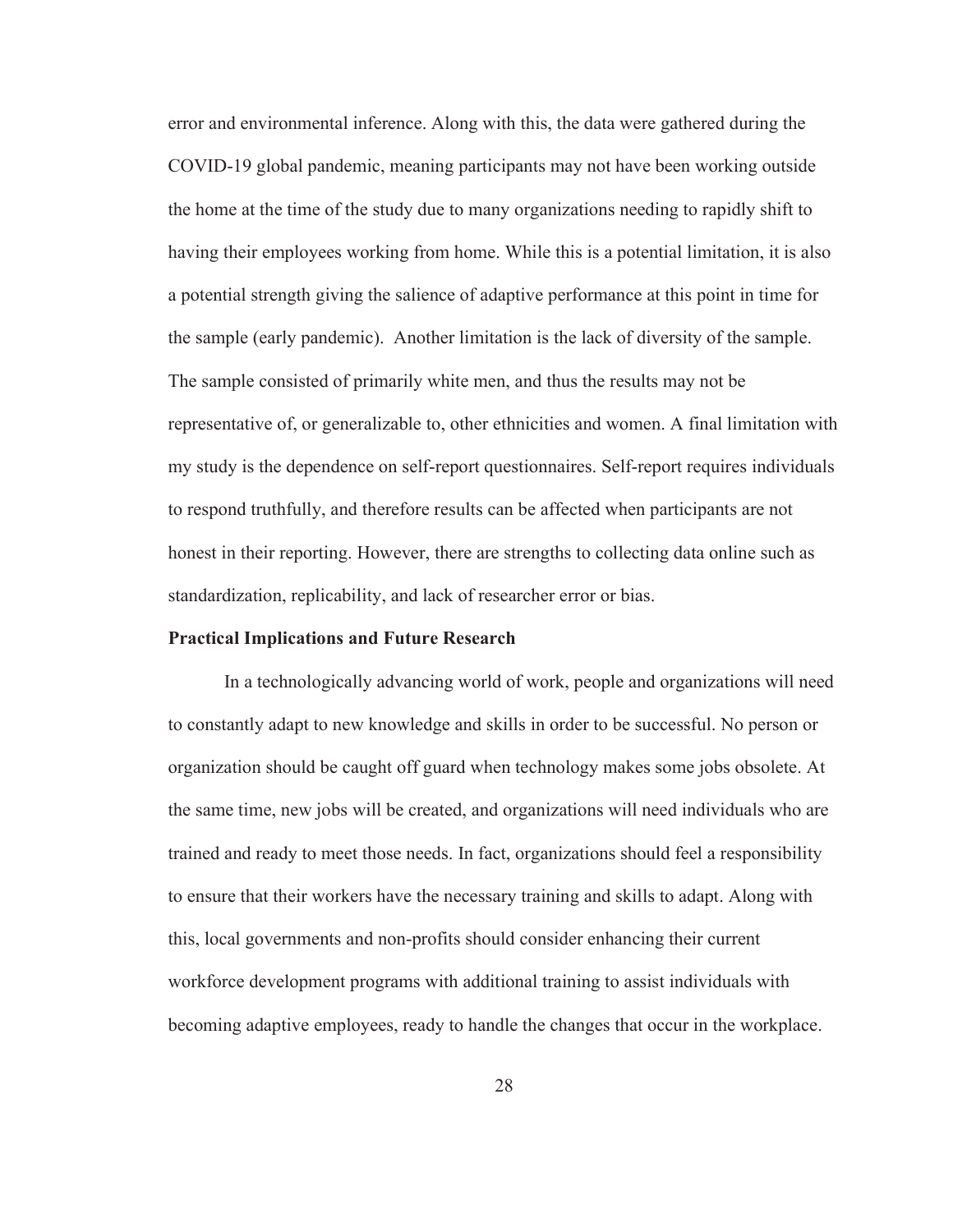Organizations should consider the importance of improving their employee's psychological capital. It is clear that hope, self-efficacy, resilience, and optimism are some of the best resources' employees can have to stay adaptive. Organizations should also consider the importance of embedding their employees into the organization. Embedding them means giving them work related resources that they need to be successful. Not only will this buffer the effects of dramatic changes in the work environment, it will lead to a better performing organization.

 Finally, coincidentally this thesis research was conceptualized before the COVID-19 pandemic, yet the pandemic only made the research ever more relevant. In a matter of days, many organizations went from working in a physical location, to working remotely. The organizations that succeeded with this quick change, were the ones with adaptive employees. If organizations did not see the importance of adaptive performance before the pandemic, they (hopefully) see it now.

 Along with highlighting the relevance of this study, the COVID-19 pandemic also raises some interesting questions going forward for future research. One question that has yet to be fully researched is the effect of telework on job embeddedness. Can employees be as embedded in their organization when they complete all of their work from home? In like manner, how is the family and work domains affected by use of telework? I saw an interesting result in my model in which somehow family-to-work conflict was positively related to organizational job embeddedness. Now this finding may just be the result of a Type 1 error, but it definitely raises some questions about how the work domain is perceived when employees work from home.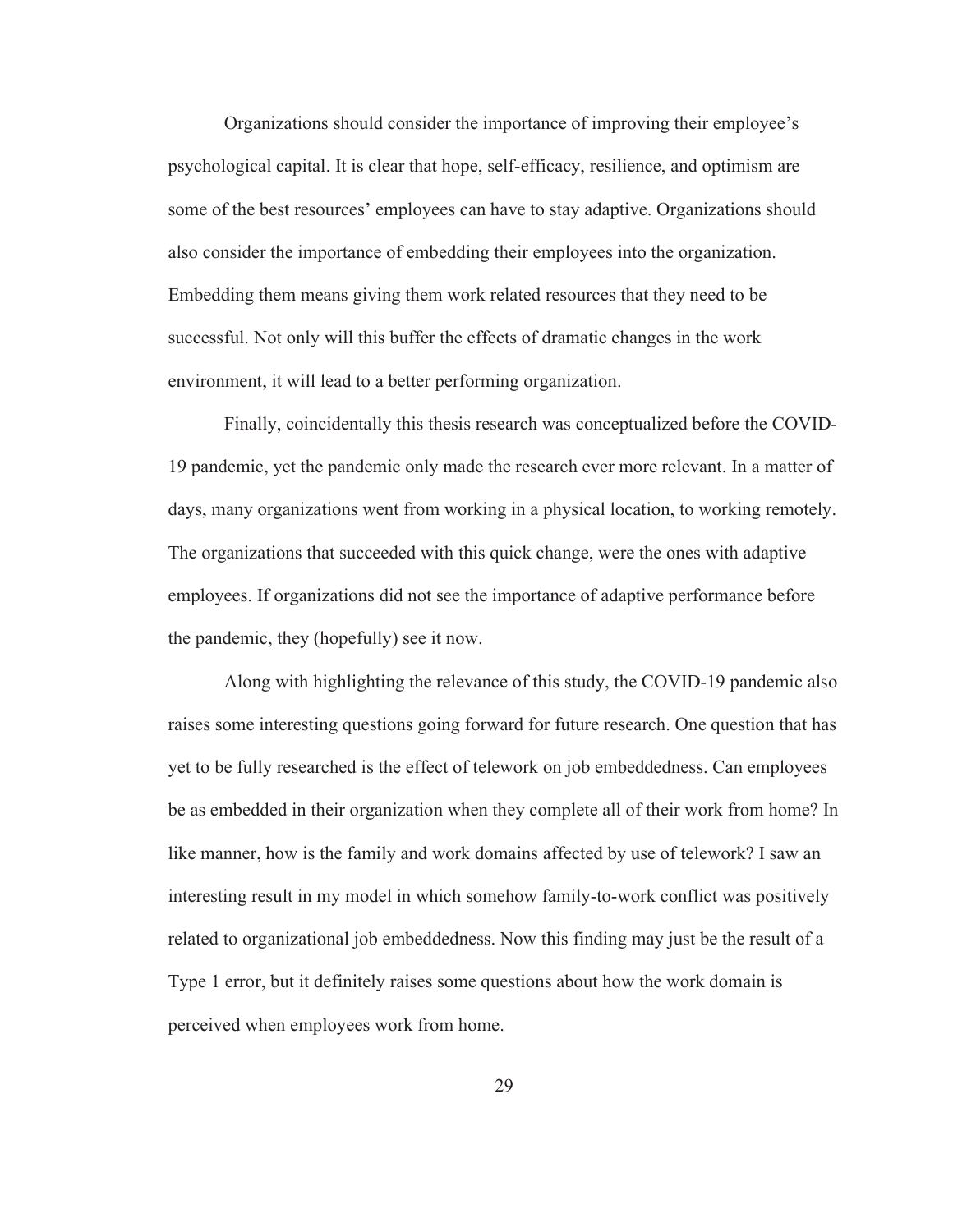A second area of future research is looking further into the relationship between psychological capital and different forms of adaptive performance. As I discussed early on, there is little research study the relationship between these two variables, despite the obvious theoretical connection between the two. The strength of the relationship between these two variables is a very promising result for future research. And finally, with organizational job embeddedness's failure to fully mediate the relationship between psychological capital and adaptive performance, raises questions about how to interpret psychological capital in the COR theory framework. Should psychological capital be viewed as a separate but related resource caravan? These are all important questions that further research should examine.

 Lastly, within this research project I did not test my models against any competing models. Therefore, this leaves open the possibility of future research to test competing models against the ones in this thesis. By testing other competing path models, it may be found that there is greater support for my models or potentially a better path model.

#### **Conclusion**

Understanding how to improve employee adaptability in their job will be critical in order for organizations to survive. The COVID-19 pandemic was a wake-up call for organizations to start seeing the importance of an adaptive workforce if they had not already. Psychological capital is a great set of resources for organizations to start focusing on to reach this goal of an adaptability. Along with this, organizations need to be aware how job demands may hinder their employee's adaptability.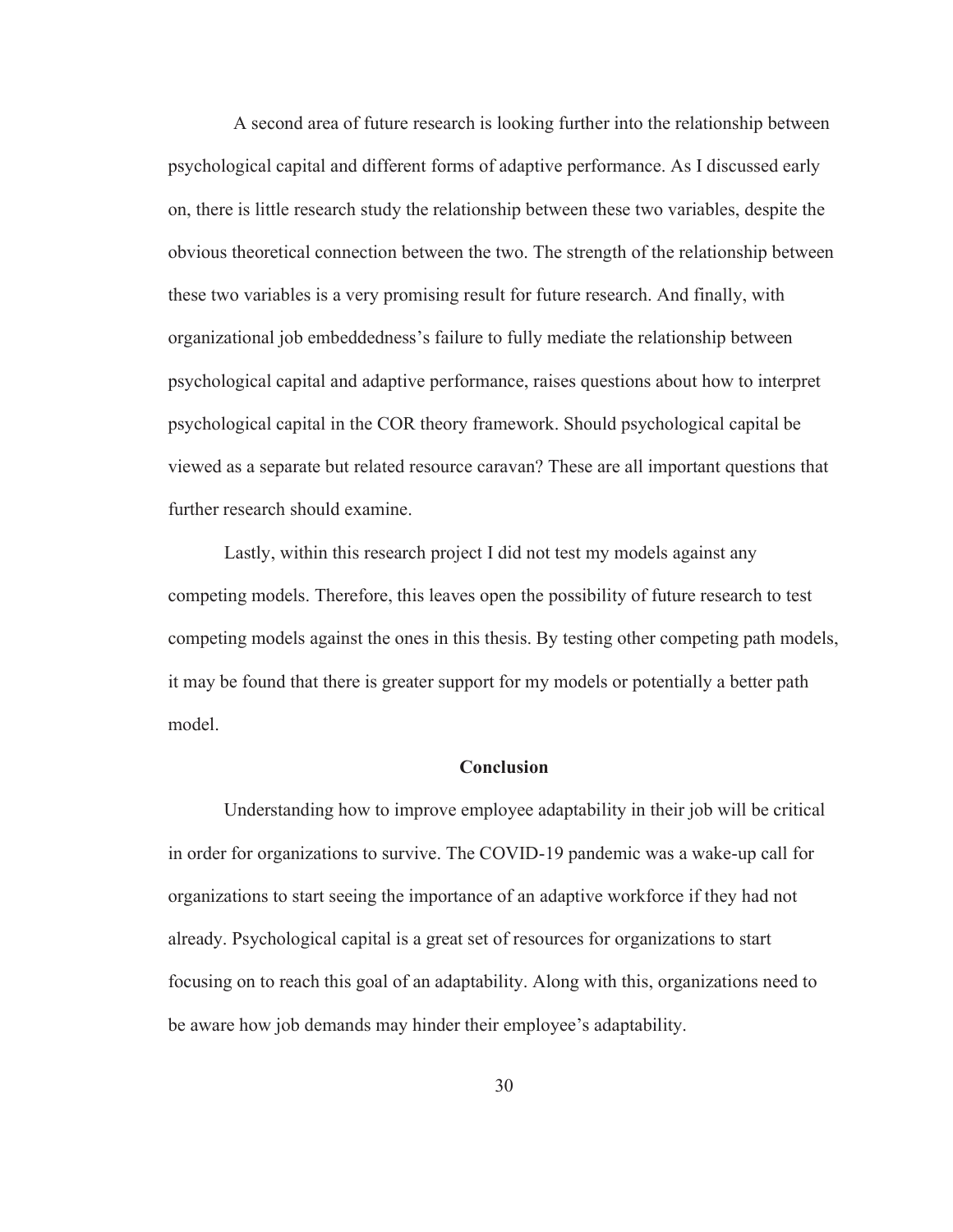#### References

- Allen, D. G., Peltokorpi, V., & Rubenstein, A. L. (2016). When "embedded" means "stuck": Moderating effects of job embeddedness in adverse work environments. *Journal of Applied Psychology*, 101(12), 1670-1686. doi:10.1037/apl0000134
- Allworth, E., & Hesketh, B. (1999). Construct-oriented Biodata: Capturing Changerelated and Contextually Relevant Future Performance. *International Journal of Selection and Assessment*, *7*(2), 97–111. doi.org/10.1111/1468-2389.00110
- Avey, J., Luthans, F., & Jensen, S. (2009). Psychological capital: A positive resource for combating employee stress and turnover. *Human Resource Management*, *48*(5), 677–693. https://doi.org/10.1002/hrm.20294
- Badr ElDin Aboul-Ela, G. M. (2018). Exploring job embeddedness' antecedents. *Journal of Human Resource Management, 21*(1), 58-78.
- Bramschreiber, Siera N., "Organizational Dissent: The Implications of Race and Dissent Outcomes" (2020). *Masters Theses & Specialist Projects.* Paper 3212. https://digitalcommons.wku.edu/theses/3212
- Bretado, D. (2016, October 26). Retaining Talent Is More Cost Effective Than Hiring. Retrieved from https://www.tlnt.com/retaining-talent-is-more-cost-effective-thanhiring/
- Burton, J. P., Holtom, B. C., Sablynski, C. J., Mitchell, T. R., & Lee, T. W. (2010). The buffering effects of job embeddedness on negative shocks. *Journal of Vocational Behavior, 76*(1), 42-51. doi:10.1016/j.jvb.2009.06.006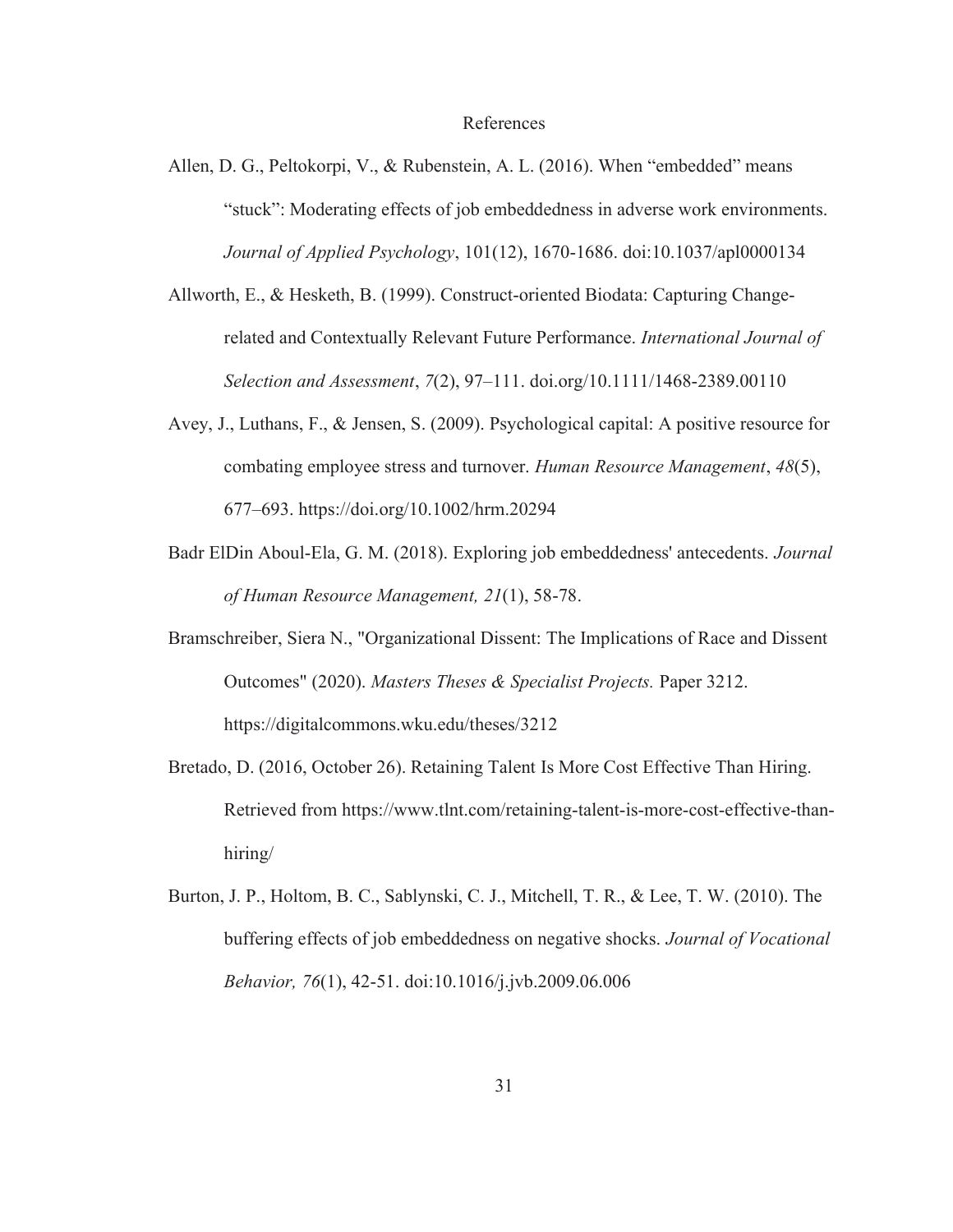- Clark, S. C. (2000). Work/family border theory: A new theory of work/family balance. *Human Relations*, 53(6), 747-770.
- Chong, C. (2015, July 17). Blockbuster's CEO once passed up a chance to buy Netflix for only \$50 million. Retrieved October 02, 2020, from https://www.businessinsider.com/blockbuster-ceo-passed-up-chance-to-buynetflix-for-50-million-2015-7
- Coetzer, A., Inma, C., Poisat, P., Redmond, J. and Standing, C. (2018), "Job embeddedness and employee enactment of innovation-related work behaviours", *International Journal of Manpower*, Vol. 39 No. 2, pp. 222-239.

https://doi.org/10.1108/IJM-04-2016-0095

- Demerouti, E., Bakker, A. B., Nachreiner, F., & Schaufeli, W. B. (2001). The job demands-resources model of burnout. *Journal of Applied Psychology, 86*(3), 499- 512. https://doi.org/10.1037/0021-9010.86.3.499
- Forrester. (2019, August 01). The Future of Work Is an Adaptive Workforce. Retrieved October 02, 2020, from https://www.forbes.com/sites/forrester/2019/08/01/thefuture-of-work-is-an-adaptive-workforce/
- Ghasemi, F., Kalatpour, O., Moghimbeigi, A., & Mohhamadfam, I. (2017). A path analysis model for explaining unsafe behavior in workplaces: The effect of perceived work pressure. *International Journal of Occupational Safety and Ergonomics*, 24(2), 303-310. doi:10.1080/10803548.2017.1313494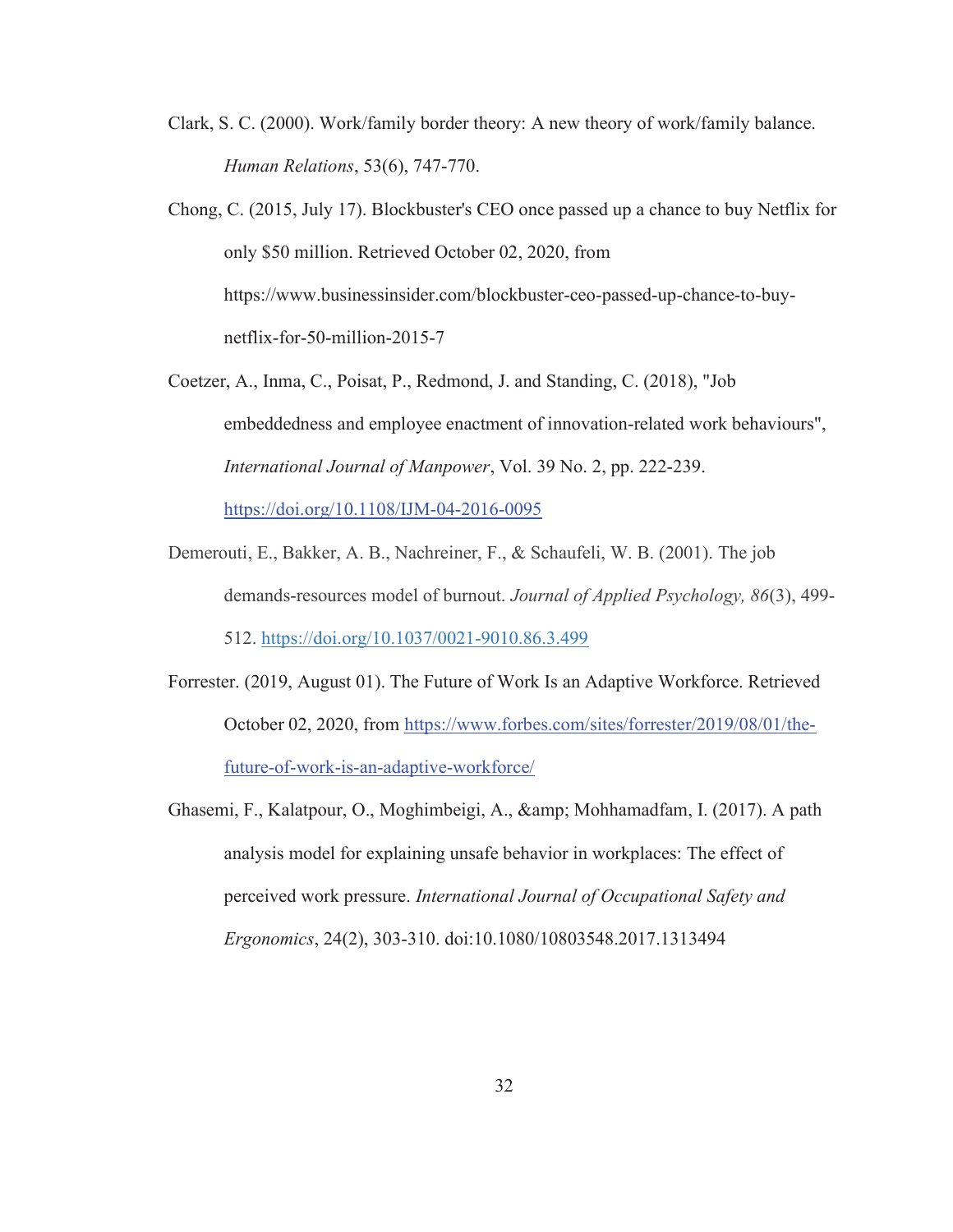- Ghosh, S. K. (2017). The direct and interactive effects of job insecurity and job embeddedness on unethical pro-organizational behavior: An empirical examination. *Personnel Review, 46*(6), 1182-1198. doi:10.1108/PR-05-2015-0126
- Grandey, A., & Cropanzano, R. (1999). The conservation of resources model and workfamily conflict and strain. *Journal of Vocational Behavior*, 54, 350-370.
- Greene, J., Mero, N., & Werner, S. (2018). The negative effects of job embeddedness on performance. *Journal of Managerial Psychology*, *33*(1), 58–73.
- Halbesleben, J.R.B. & Wheeler, A.R., (2008). The relative roles of engagement and embeddedness in predicting job performance and intention to leave, *Work & Stress*, 22 (3), 242-256.
- Halbesleben, J. R. B., Neveu, J.-P., Paustian-Underdahl, S. C., & Westman, M. (2014). Getting to the "COR": Understanding the Role of Resources in Conservation of Resources Theory. *Journal of Management*, 40(5), 1334–1364. https://doi.org/10.1177/0149206314527130
- Hom, P., Lee, T., Shaw J., Hausknecht J. (2017) One hundred years of employee turnover theory and research. *Journal of Applied Psychology*. 2017 Mar;102(3):530-545. doi: 10.1037/apl0000103.
- Hobfoll, S. E. (1989). Conservation of resources: A new attempt at conceptualizing stress. *American Psychologist*, 44(3), 513–524. doi.org/10.1037/0003- 066X.44.3.513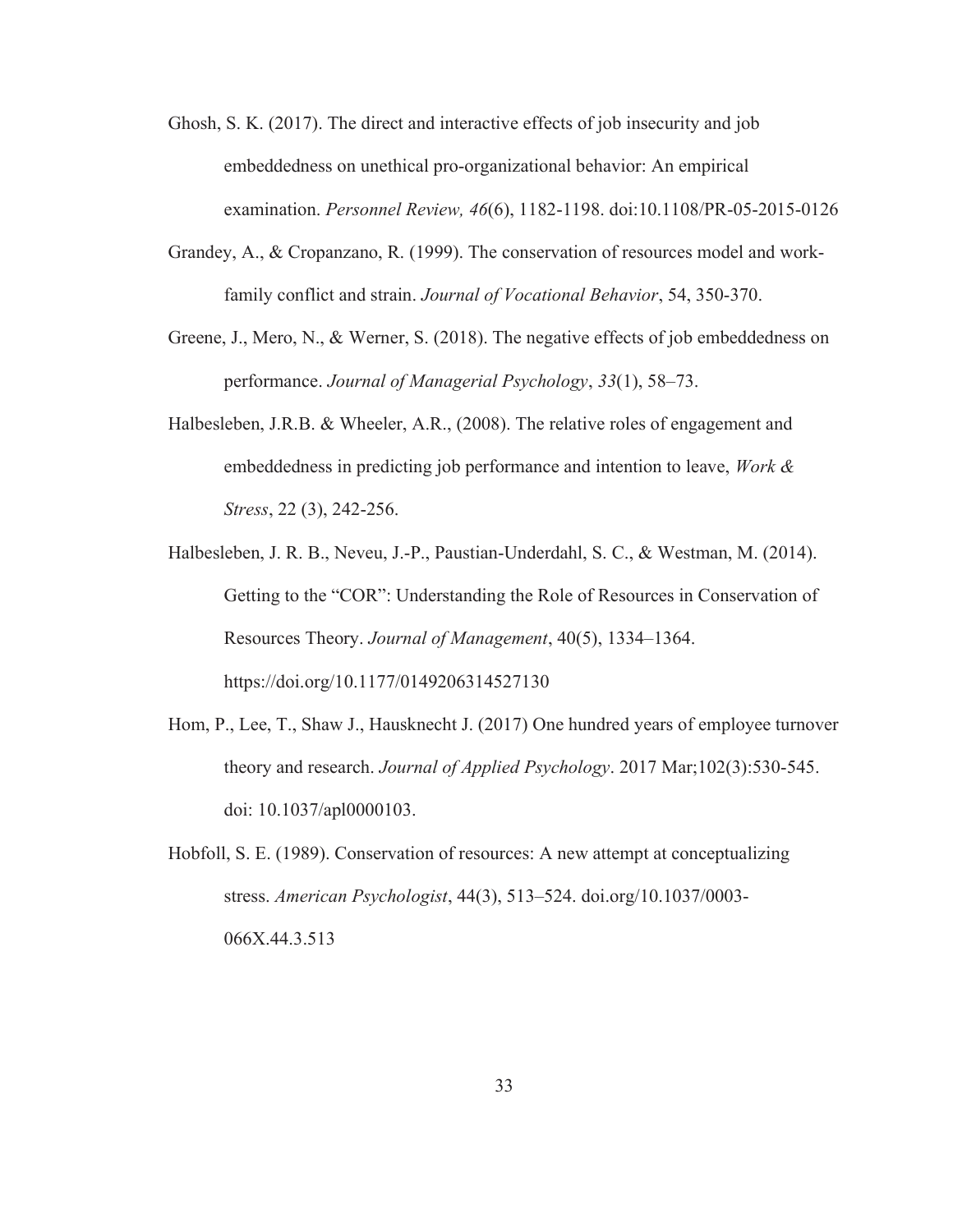- Hobfoll, S. (2001). The Influence of Culture, Community, and the Nested‐Self in the Stress Process: Advancing Conservation of Resources Theory. *Applied Psychology*, 50(3), 337–421. doi.org/10.1111/1464-0597.00062
- Holtom, B. C., & Inderrieden, E. J. (2006). Integrating the Unfolding Model and Job Embeddedness Model to Better Understand Voluntary Turnover. *Journal of Managerial Issues, 18*(4), 435–452.
- Holtom, B. C., Mitchell, T. R., & Lee, T. W. (2006). Increasing human and social capital by applying job embeddedness theory. *Organizational Dynamics*, 35(4), 316–331. doi: 10.1016/j.orgdyn.2006.08.007
- Kanten, P., Kanten, S., & Gurlek, M. (2015). The effects of organizational structures and learning organization on job embeddedness and individual adaptive performance. *Procedia Economics and Finance*, *23*, 1358–1366.
- Karatepe, O. M. (2013). The effects of work overload and work-family conflict on job embeddedness and job performance: The mediation of emotional exhaustion. *International Journal of Contemporary Hospitality Management*, 25 (4), 614-634.
- Kenny, D. A. (2020, June 5). Measuring Model Fit. Retrieved March 28, 2021, from http://davidakenny.net/cm/fit.htm
- Lee, T., & Mitchell, T. (1994). An Alternative Approach: The Unfolding Model of Voluntary Employee Turnover. *The Academy of Management Review*, 19(1), 51- 89.
- Lee, T. W., Mitchell, T. R., Sablynski, C. J., Burton, J. P., & Holtom, B. C. (2004). The Effects of Job Embeddedness on Organizational Citizenship, Job Performance,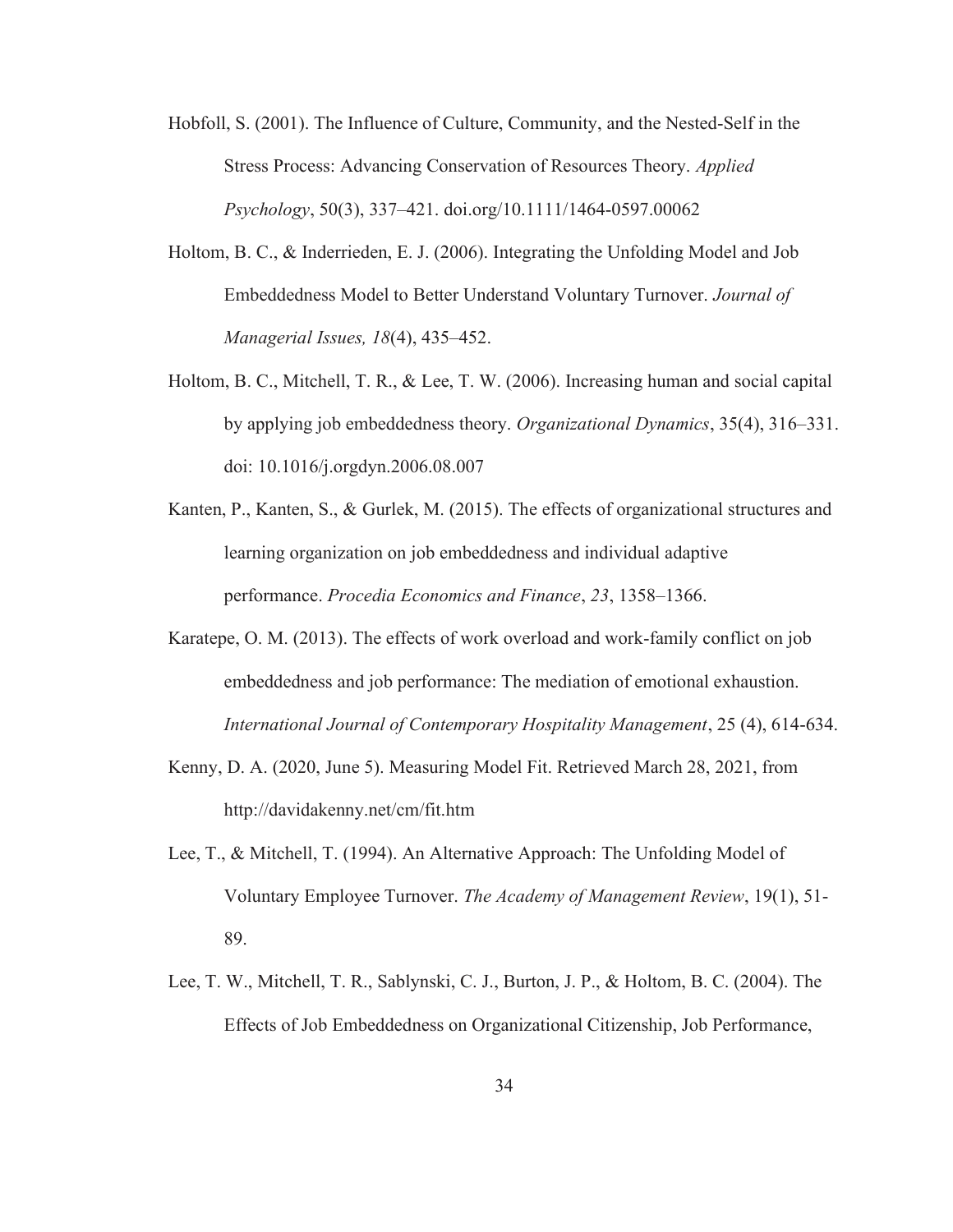Volitional Absences, and Voluntary Turnover. *Academy of Management Journal, 47*(5), 711–722. doi.org/10.2307/20159613

- Lepsinger, R. (2017, August 16). 3 Companies That Failed to Adapt, And Where They Went Wrong. Retrieved October 02, 2020, from https://curious.stratford.edu/2017/08/16/3-companies-that-failed-to-adapt-andwhere-they-went-wrong/
- Lewin, K. (1939). Field Theory and Experiment in Social Psychology: Concepts and Methods. *American Journal of Sociology, 44*(6), 868-896.
- Luthans F., Avolio, B.J., Avey, J.B., & Norman, S. M. (2007). Psychological capital: Measurement and relationship with performance and job satisfaction. *Personnel Psychology*, 60, 541-572.
- Luthans, F., & Youssef, C. M. (2004). Human, Social, and Now Positive Psychological Capital Management:. *Organizational Dynamics, 33*(2), 143-160. doi:10.1016/j.orgdyn.2004.01.003
- Madrid, H., Diaz, M., Leka, S., Leiva, P., & Barros, E. (2017). A Finer Grained Approach to Psychological Capital and Work Performance. *Journal of Business and Psychology*, *33*(4), 461–477. doi.org/10.1007/s10869-017-9503-z
- Mitchell,  $T_{\rm H}$ , & Lee, T.W. (2001). The unfolding model of voluntary turnover and job embeddedness: Foundations for a comprehensive theory of attachment. *Research in Organizational Behavior, 23*, 189-246.
- Obrenovic, B., Jianguo, D., Khudaykulov, A., & Khan, M. (2020). Work-Family Conflict Impact on Psychological Safety and Psychological Well-Being: A Job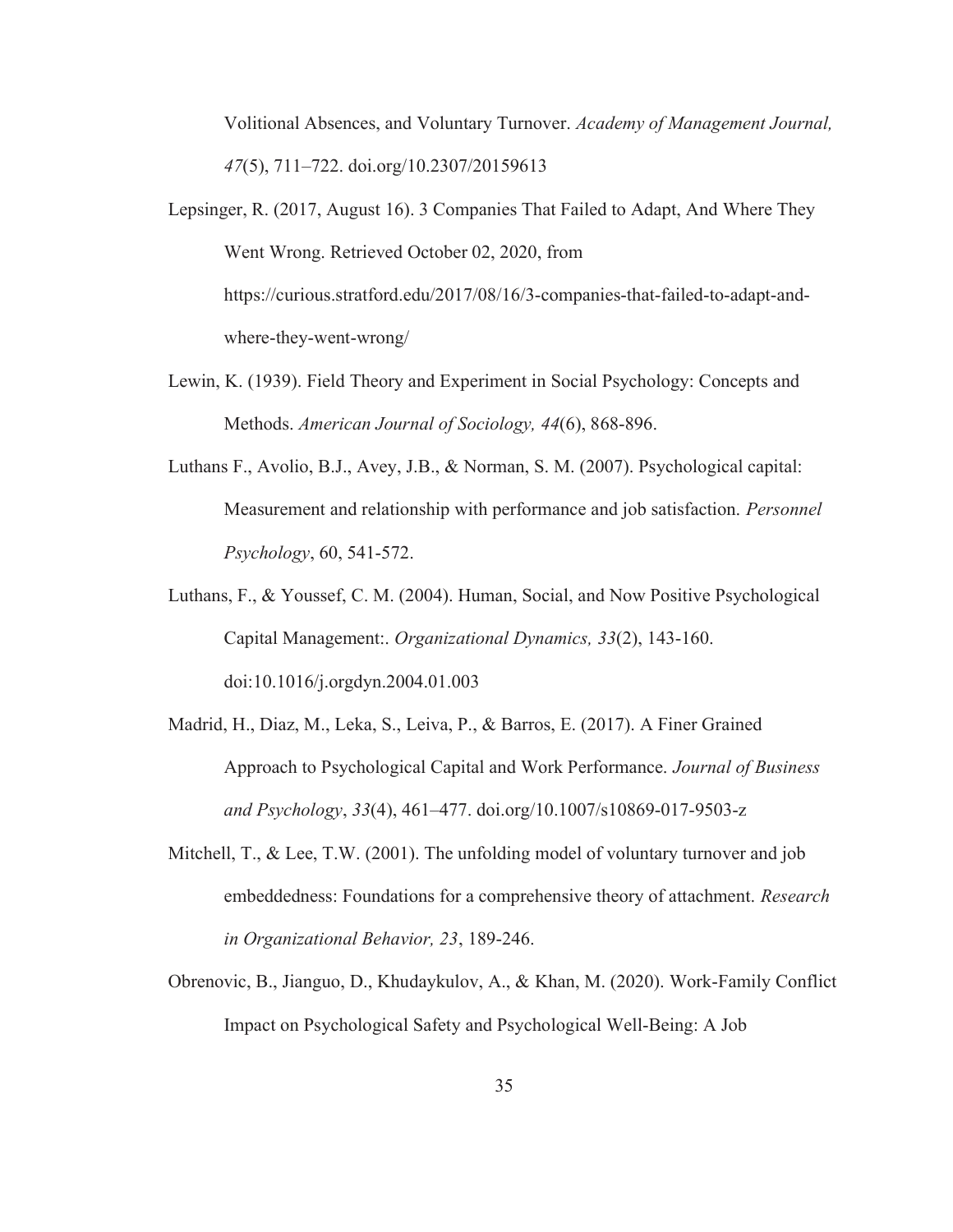Performance Model. *Frontiers in Psychology*, *11*, 475. doi.org/10.3389/fpsyg.2020.00475

- Park, S., & Park, S. (2019). Employee adaptive performance and its antecedents: Review and synthesis. *Human Resource Development Review*, *18*(3), 294–324.
- Quora. (2019, September 27). Automation will dramatically change the Workforce. Andrew Yang has a plan to bridge the gap. Retrieved March 27, 2021, from https://www.forbes.com/sites/quora/2019/09/27/automation-will-dramaticallychange-the-workforce-andrew-yang-has-a-plan-to-bridge-the-gap/
- Solís, M. (2017). Moderators of telework effects on the work-family conflict and on worker performance. *European Journal of Management and Business Economics, 26*(1), 21-34. dx.doi.org.libsrv.wku.edu/10.1108/EJMBE-07-2017-00
- Sun, T., Zhao, X. W., Yang, L. B., & Fan, L. H. (2011). The impact of psychological capital on job embeddedness and job performance among nurses: a structural equation approach. *Journal of Advanced Nursing*, *68*(1), 69–79.
- Tian, A. W., Cordery, J., & Gamble, J. (2016). Staying and performing: How human resource management practices increase job embeddedness and performance. *Personnel Review, 45*(5), 947-968. doi:10.1108/PR-09-2014-0194
- van den Heuvel, M., Demerouti, E., Bakker, A., & Schaufeli, W. (2013). Adapting to change: The value of change information and meaning-making. *Journal of Vocational Behavior*, *83*(1), 11–21. doi.org/10.1016/j.jvb.2013.02.004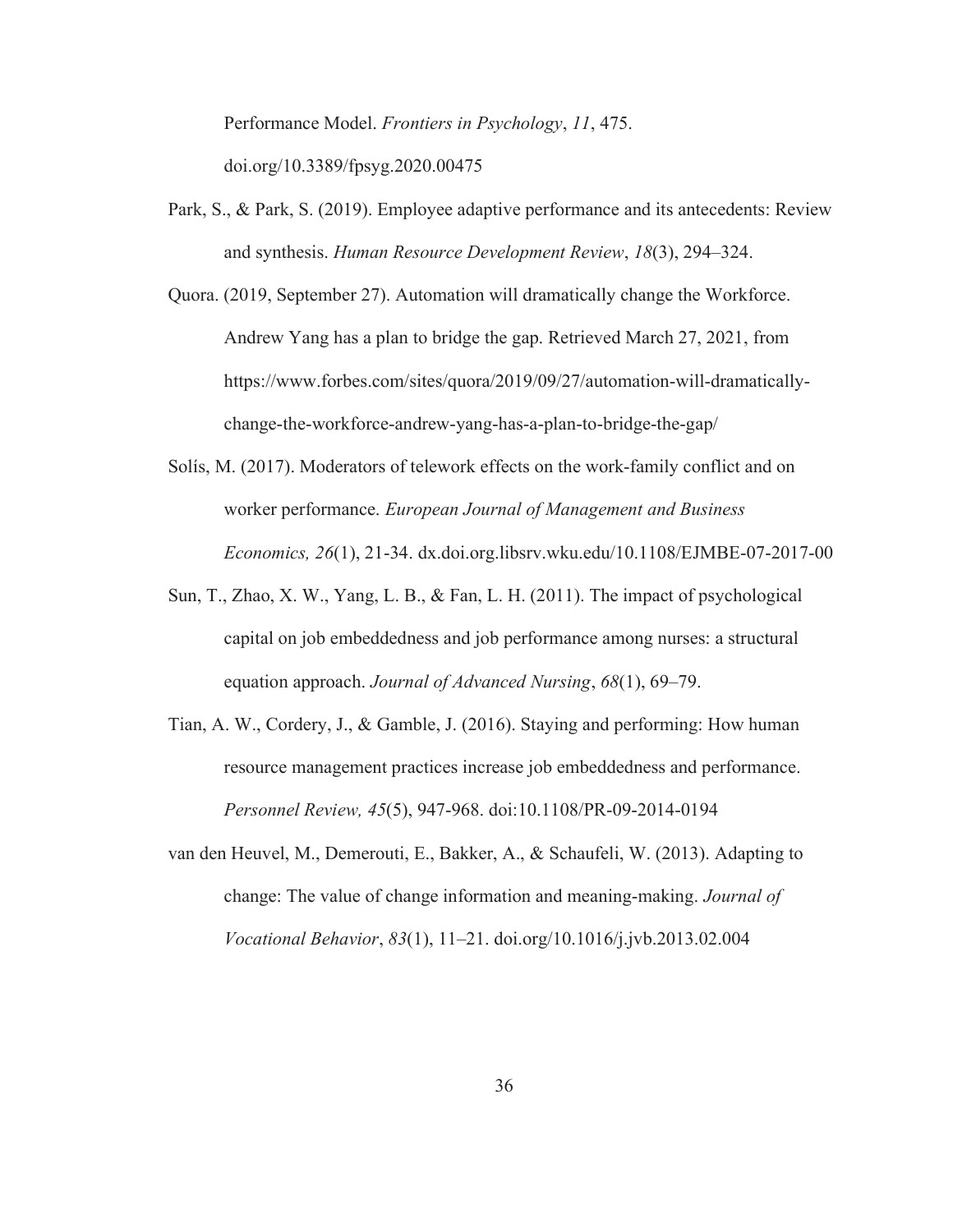- Wang, Y., Chang, Y., Fu, J. *et al.* Work-family conflict and burnout among Chinese female nurses: the mediating effect of psychological capital. *BMC Public Health* 12, 915 (2012). doi.org/10.1186/1471-2458-12-915
- Witt, L., & Carlson, D. (2006). The Work-Family Interface and Job Performance: Moderating Effects of Conscientiousness and Perceived Organizational Support. *Journal of Occupational Health Psychology*, *11*(4), 343–357. doi.org/10.1037/1076-8998.11.4.343
- Wheeler, A. R., Harris, K. J., & Sablynski, C. J. (2012). How do Employees invest abundant Resources? The Mediating Role of Work Effort in the Job-Embeddedness/Job-Performance Relationship. *Journal of Applied Social Psychology*, *42*, 244–266
- Zacher, H. (2015). Daily manifestations of career adaptability: Relationships with job and career outcomes. *Journal of Vocational Behavior, 91*, 76–86.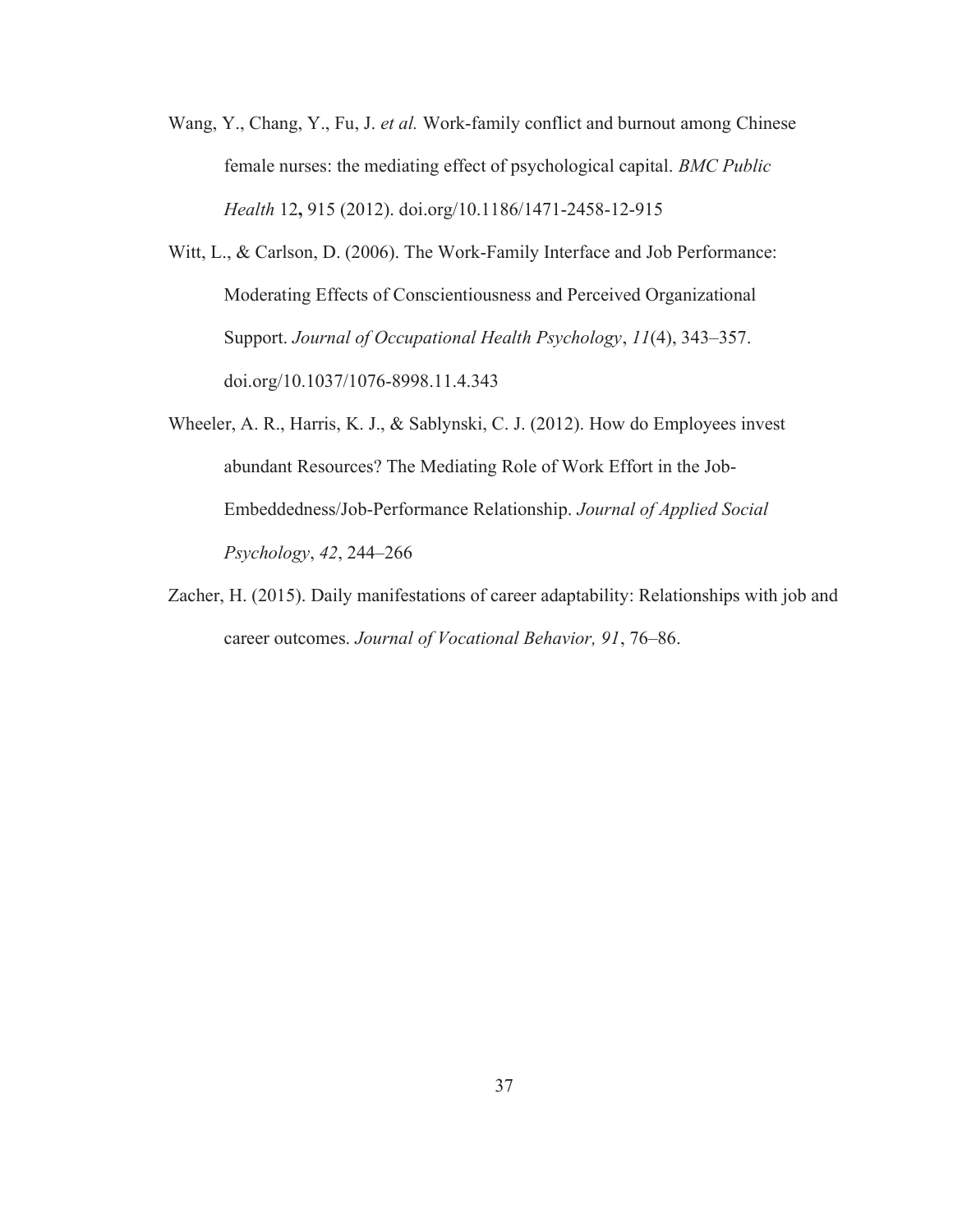

Appendix A Appendix A

38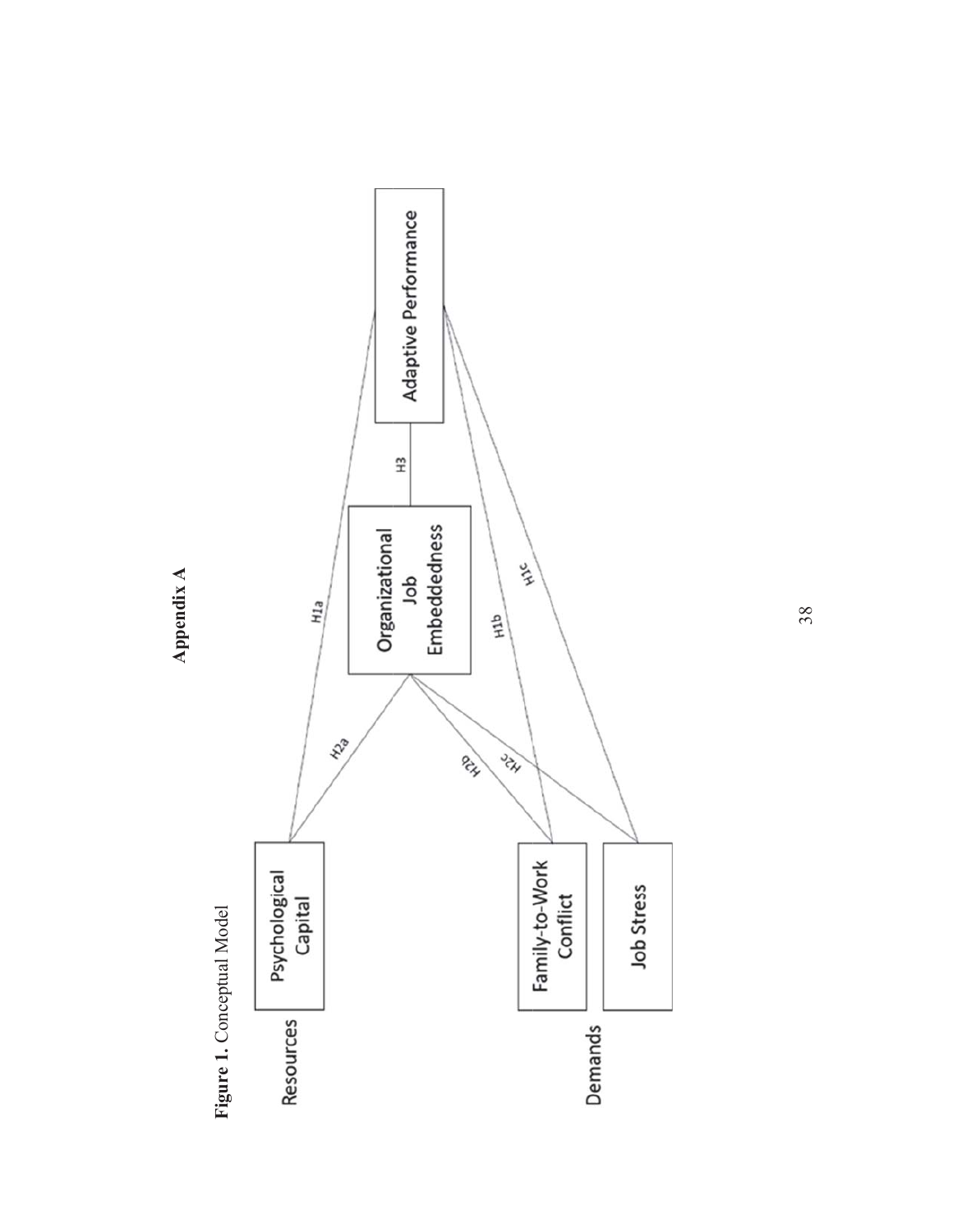| ≃ |
|---|
| è |
|   |
| г |
| ø |

Table 1. Correlation Matrix Table 1. Correlation Matrix

| Measure                                                                                      |                                | $1 \quad 2 \quad 3$ |                       | $\overline{A}$   | $\frac{5}{2}$                    | $\circ$            | $\overline{C}$ | $\infty$                 | $\circ$ |                            |                                                     |
|----------------------------------------------------------------------------------------------|--------------------------------|---------------------|-----------------------|------------------|----------------------------------|--------------------|----------------|--------------------------|---------|----------------------------|-----------------------------------------------------|
| $1. \text{Age}$                                                                              |                                |                     |                       |                  |                                  |                    |                |                          |         | 35.67                      | M SD<br>5.67 9.75                                   |
| 2. Children                                                                                  |                                | ł                   |                       |                  |                                  |                    |                |                          |         | 0.53                       | 0.93                                                |
| 3. Schedule control                                                                          |                                |                     | ł                     |                  |                                  |                    |                |                          |         |                            |                                                     |
| 4. Psychological capital                                                                     | $03*$                          | $-0.5$              | $\overline{11}$       | (35)             |                                  |                    |                |                          |         | 2.50<br>4.32               | 1.09<br>0.83                                        |
| 5. Family-to-work conflict                                                                   |                                | $\frac{17*}{00}$    |                       |                  |                                  |                    |                |                          |         |                            | $\begin{array}{c} 0.93 \\ 0.60 \\ 1.23 \end{array}$ |
| 6. Job stress                                                                                |                                |                     | $15*$<br>-21*<br>-16* |                  |                                  |                    |                |                          |         |                            |                                                     |
| 7. Organizational job embeddedness                                                           | $-0.04$<br>5.5 $\frac{15}{15}$ |                     |                       | $-34*$<br>$-34*$ | $(1, 6)$<br>$(1, 6)$<br>$(1, 6)$ | $(.93)$<br>$-.39*$ | (.92)          |                          |         | $1.93$<br>$2.46$<br>$5.08$ |                                                     |
| 8. Reactivity                                                                                | $\Box$                         | .03                 | $-0.03$               | $.78*$           | $-18*$                           | $-0.22*$           | *99.           | $\widetilde{\mathbf{5}}$ |         | 5.15                       | 1.12                                                |
| 9. Training effort                                                                           | $\overline{0}$                 | $\prod_{i=1}^{n}$   | $\overline{0}$        | 67*              | $-0.1$                           | $-18*$             | $60*$          | 66*                      | (387)   | 4.76                       | 1.29                                                |
| $N_{\alpha\beta}$ Relighility is displayed in parenthesis on the diagonal $* \in \mathbb{R}$ |                                |                     |                       |                  |                                  |                    |                |                          |         |                            |                                                     |

*Note.* Reliability is displayed in parenthesis on the diagonal. \* p< .05 *Note*. Keliability is displayed in parenthesis on the diagonal.  $\gamma$  p $\leq$ .05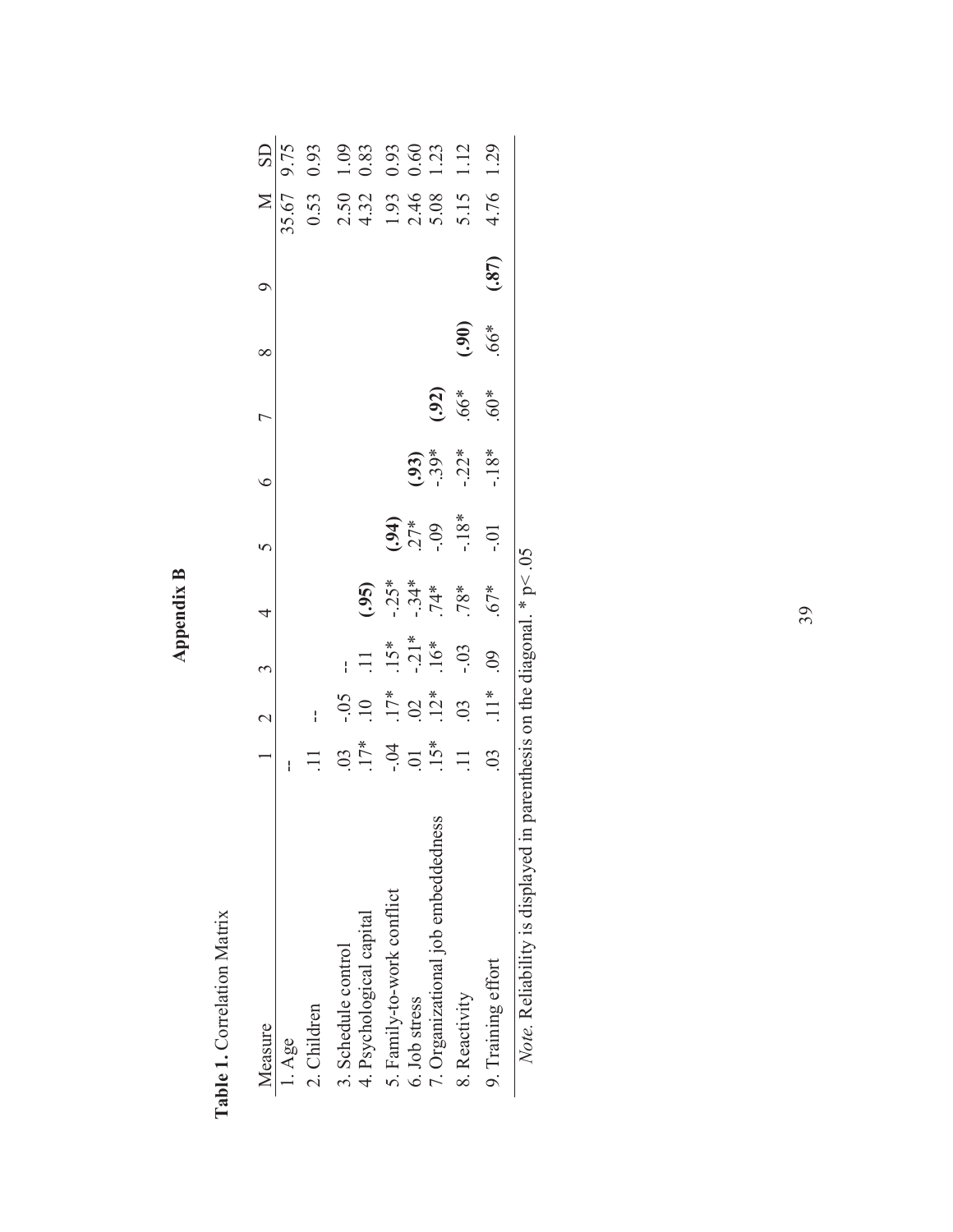|                                              | Reactivity                                                      |                      |                |                        | Organizational JE                                   |                |                      |              | Indirect Effect                                             |                       |
|----------------------------------------------|-----------------------------------------------------------------|----------------------|----------------|------------------------|-----------------------------------------------------|----------------|----------------------|--------------|-------------------------------------------------------------|-----------------------|
|                                              | $\mathbf{\Omega}$                                               | SE                   | R <sup>2</sup> | ≏                      | SE                                                  | R <sup>2</sup> | Est.                 | SE           | 95% Bayes CI                                                |                       |
| Direct Effects                               |                                                                 |                      |                |                        |                                                     |                |                      |              |                                                             |                       |
| PsyCap                                       |                                                                 |                      |                |                        |                                                     |                |                      |              |                                                             |                       |
| <b>Job Stress</b>                            | $\begin{array}{c} 0.69^* \\ 0.07 \\ 0.02 \\ 0.19^* \end{array}$ | 0.03<br>0.04<br>0.06 |                | $\frac{0.67*}{-0.19*}$ | $\begin{array}{c} 0.04 \\ 0.05 \\ 0.04 \end{array}$ |                |                      |              |                                                             |                       |
| FWC                                          |                                                                 |                      |                |                        |                                                     |                |                      |              |                                                             |                       |
| Organizational JE                            |                                                                 |                      |                |                        |                                                     |                |                      |              |                                                             |                       |
| Total                                        |                                                                 |                      | 0.63           |                        |                                                     | 0.55           |                      |              |                                                             |                       |
| Controls                                     |                                                                 |                      |                |                        |                                                     |                |                      |              |                                                             |                       |
| Age                                          |                                                                 |                      |                |                        |                                                     |                |                      |              |                                                             |                       |
| Schedule Control                             | $-0.05$<br>$-0.12$<br>$-0.07$                                   | $0.04$<br>0.04       |                |                        |                                                     |                |                      |              |                                                             |                       |
| Children                                     |                                                                 |                      |                |                        |                                                     |                |                      |              |                                                             |                       |
| <b>Indirect Effect</b>                       |                                                                 |                      |                |                        |                                                     |                |                      |              |                                                             |                       |
| PsyCap -- Organizational JE -- Reactivity    |                                                                 |                      |                |                        |                                                     |                | $0.16*$              |              |                                                             |                       |
| FWC-- Organizational JE -- Reactivity        |                                                                 |                      |                |                        |                                                     |                | $-0.09*$<br>$-0.46*$ | 0.05<br>0.05 | $\begin{array}{c} 0.06 \\ 1.17 \\ 0.17 \\ 0.68 \end{array}$ | $\frac{0.24}{-0.004}$ |
| Job Stress-- Organizational JE -- Reactivity |                                                                 |                      |                |                        |                                                     |                |                      |              |                                                             |                       |
| Note, $p < 0.5^*$                            |                                                                 |                      |                |                        |                                                     |                |                      |              |                                                             |                       |
|                                              |                                                                 |                      |                |                        |                                                     |                |                      |              |                                                             |                       |

Appendix C Appendix C

> Table 2. Reactivity Path Analytics Table Table 2. Reactivity Path Analytics Table

40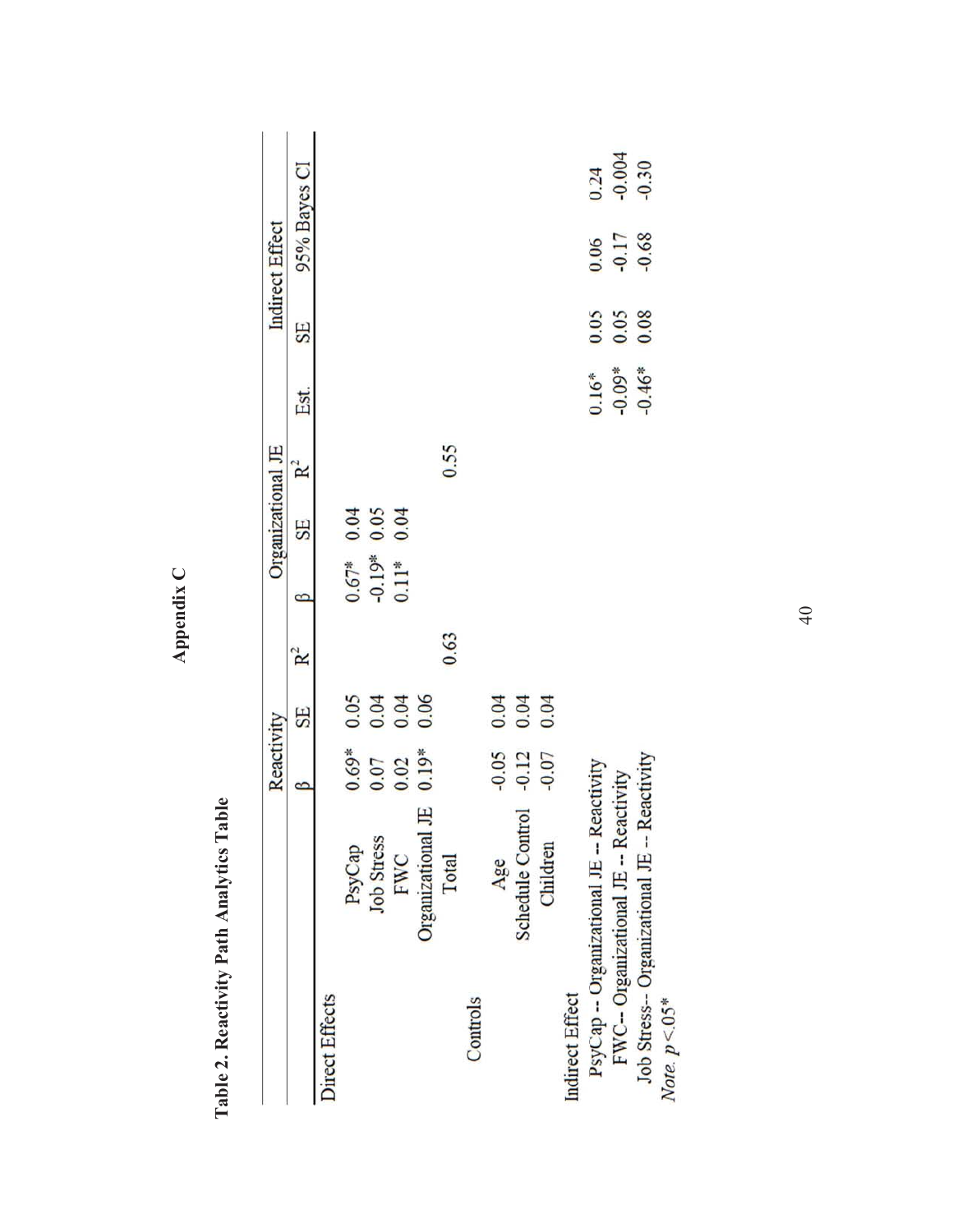

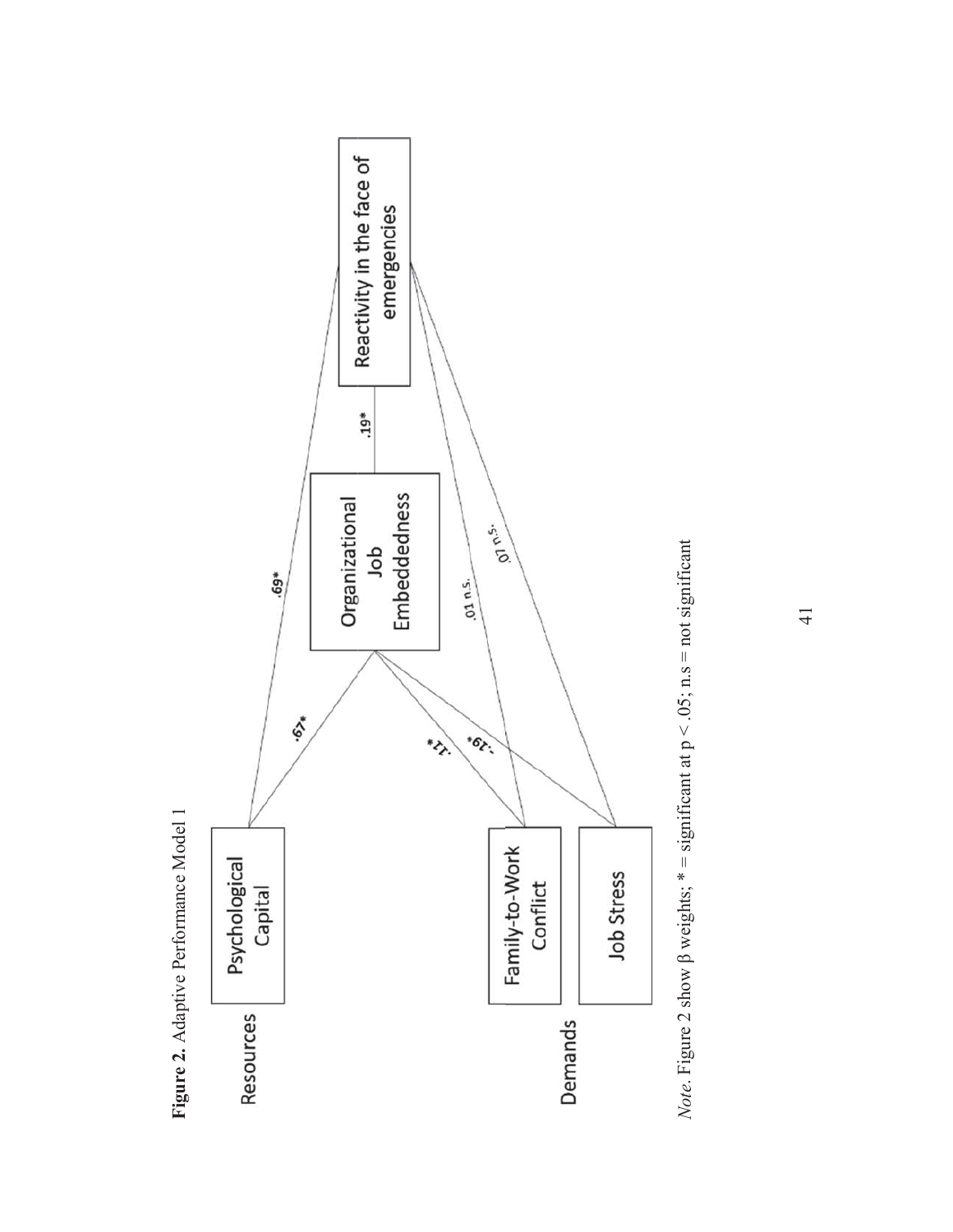|                                                                      |                   | <b>Training Effort</b> |                                                             |                |                      | Organizational JE                                   |                |          |                                                     | <b>Indirect Effect</b> |                        |
|----------------------------------------------------------------------|-------------------|------------------------|-------------------------------------------------------------|----------------|----------------------|-----------------------------------------------------|----------------|----------|-----------------------------------------------------|------------------------|------------------------|
|                                                                      |                   | ß                      | SE                                                          | R <sup>2</sup> | ß                    | SE                                                  | R <sup>2</sup> | Est.     | SE                                                  | 95% Bayes CI           |                        |
| Direct Effects                                                       |                   |                        |                                                             |                |                      |                                                     |                |          |                                                     |                        |                        |
|                                                                      | PsyCap            | $0.59*$                |                                                             |                | $0.67*$              |                                                     |                |          |                                                     |                        |                        |
|                                                                      | <b>Job Stress</b> |                        |                                                             |                | $-0.19$ <sup>*</sup> | $\begin{array}{c} 0.04 \\ 0.05 \\ 0.04 \end{array}$ |                |          |                                                     |                        |                        |
|                                                                      | FWC               | $\frac{0.08}{0.13}$    | $\begin{array}{c} 0.06 \\ 0.05 \\ 0.05 \\ 0.06 \end{array}$ |                |                      |                                                     |                |          |                                                     |                        |                        |
|                                                                      | Organizational JE |                        |                                                             |                |                      |                                                     |                |          |                                                     |                        |                        |
|                                                                      | Total             |                        |                                                             | 0.48           |                      |                                                     | 0.55           |          |                                                     |                        |                        |
| Controls                                                             |                   |                        |                                                             |                |                      |                                                     |                |          |                                                     |                        |                        |
|                                                                      | Age               | $-0.12*$               |                                                             |                |                      |                                                     |                |          |                                                     |                        |                        |
|                                                                      | Schedule Control  | $-0.001$               | $\begin{array}{c} 0.04 \\ 0.05 \\ 0.05 \end{array}$         |                |                      |                                                     |                |          |                                                     |                        |                        |
|                                                                      | Children          | 0.02                   |                                                             |                |                      |                                                     |                |          |                                                     |                        |                        |
| Indirect Effect                                                      |                   |                        |                                                             |                |                      |                                                     |                |          |                                                     |                        |                        |
| PsyCap -- Organizational JE -- Training Effort                       |                   |                        |                                                             |                |                      |                                                     |                | $0.23*$  |                                                     |                        |                        |
| FWC-- Organizational JE -- Training Effort                           |                   |                        |                                                             |                |                      |                                                     |                | $-0.09$  | $\begin{array}{c} 0.05 \\ 0.06 \\ 0.08 \end{array}$ | $\frac{0.07}{0.21}$    | 0.37<br>0.020<br>-0.40 |
| Job Stress-- Organizational JE -- Training Effort<br>Note. $p < 05*$ |                   |                        |                                                             |                |                      |                                                     |                | $-0.52*$ |                                                     |                        |                        |
|                                                                      |                   |                        |                                                             |                |                      |                                                     |                |          |                                                     |                        |                        |

Table 3. Training Effort Path Analytics Table Table 3. Training Effort Path Analytics Table

42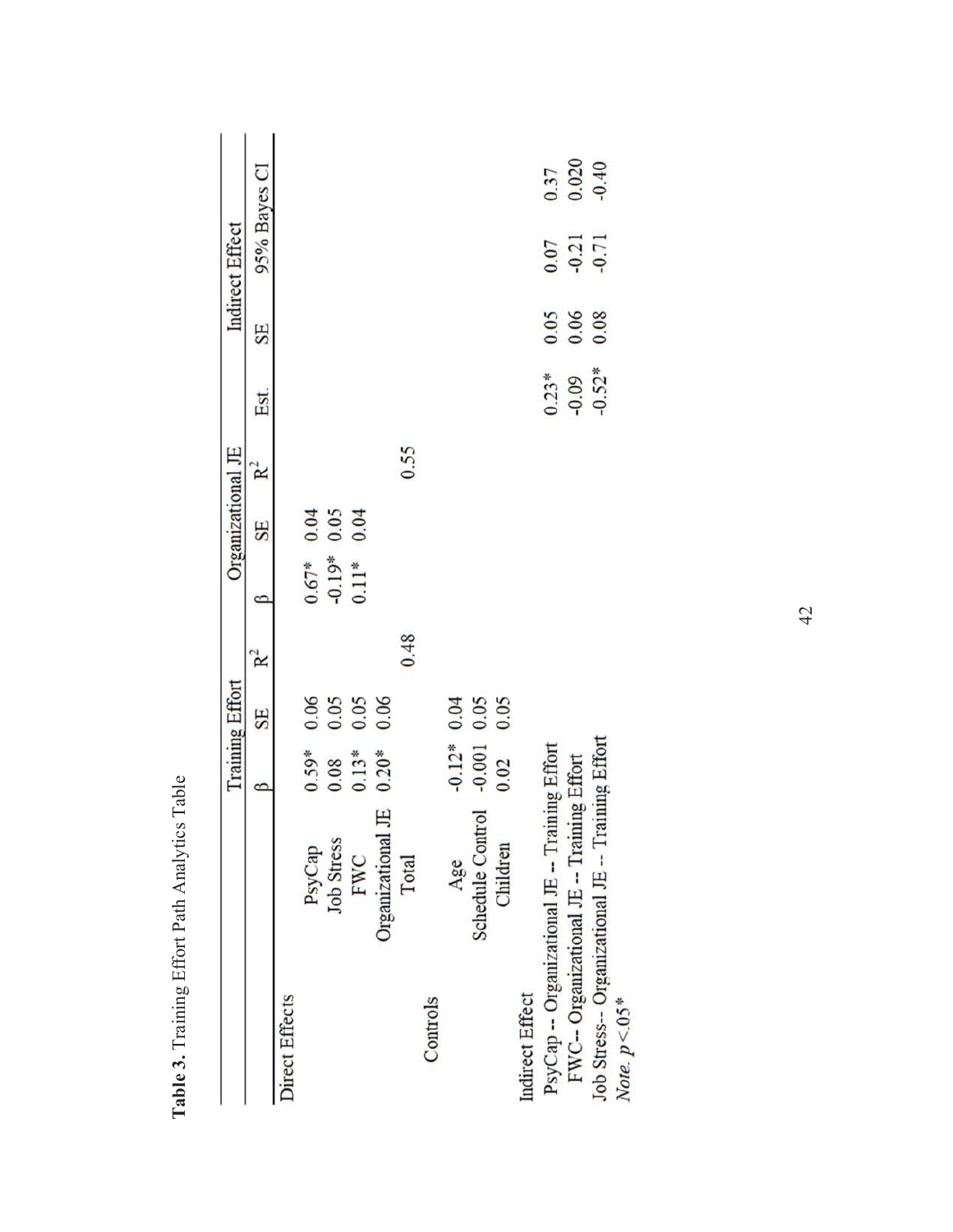

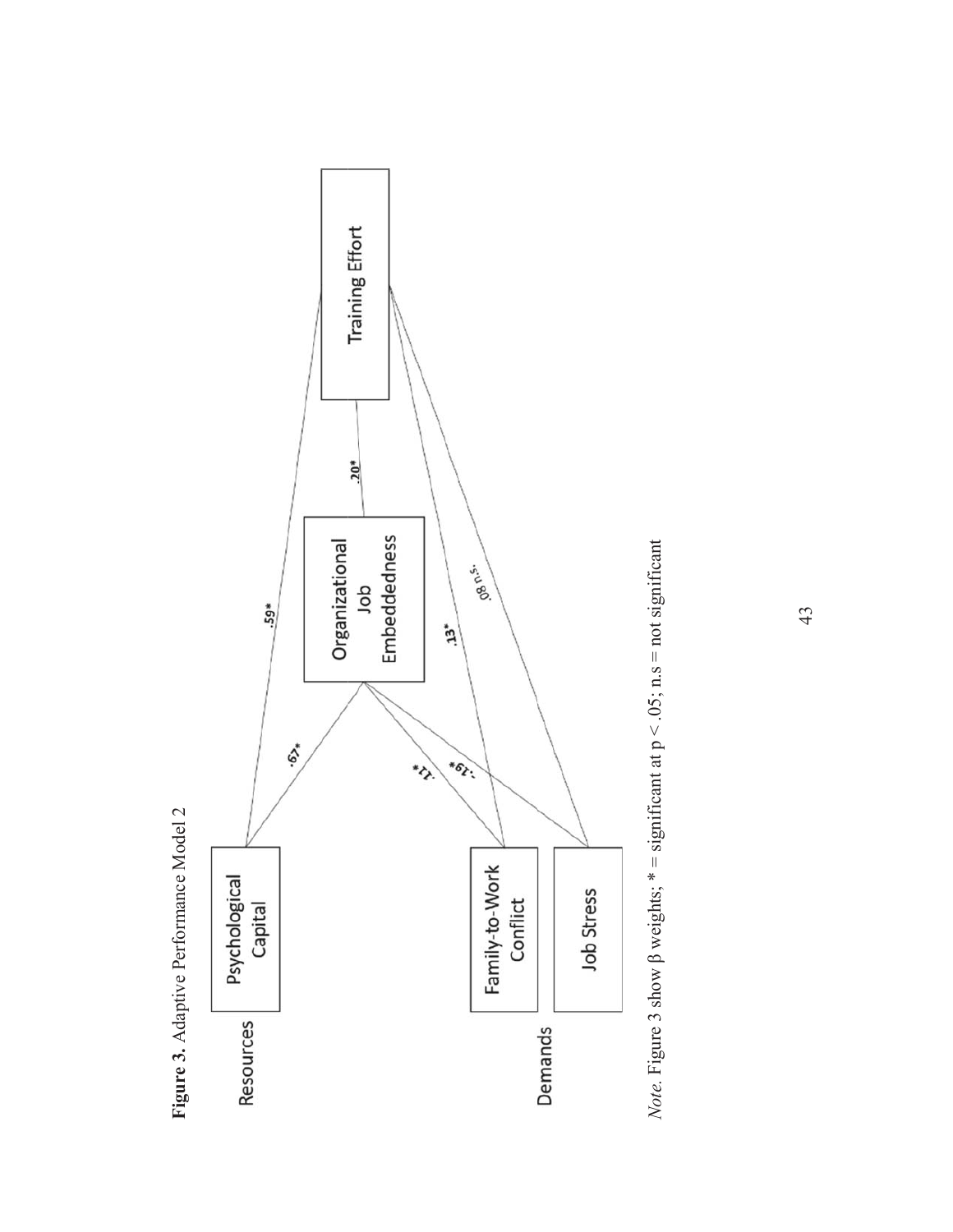# Appendix D

## Survey Codebook

|                          |                  | <b>Job Stress (14)</b>                                                                                                                                                                                                 |                         |
|--------------------------|------------------|------------------------------------------------------------------------------------------------------------------------------------------------------------------------------------------------------------------------|-------------------------|
|                          |                  | <b>REFERENCE:</b> Stanton, J., Balzer, W., Smith, P., Parra, L., & Ironson, G. (2001). A general<br>measure of work stress: The stress in general scale. Educational and Psychological<br>Measurement, 61(5), 866-888. |                         |
|                          | WORK felt        | STEM: Please indicate the extent to which you agree with the following statements. Today,                                                                                                                              |                         |
| Q#                       | <b>Var. Name</b> |                                                                                                                                                                                                                        | <b>Response Scale</b>   |
| 1                        | JSP1             | Demanding                                                                                                                                                                                                              | $1 =$ strongly disagree |
| $\overline{2}$           | JSP <sub>2</sub> | Pressured                                                                                                                                                                                                              | $2 =$ disagree          |
| 3                        | JSP3             | Hectic                                                                                                                                                                                                                 | $3 = \text{agree}$      |
| $\overline{4}$           | JSP4             | Calm (Reverse)                                                                                                                                                                                                         | $4 =$ strongly agree    |
| $\overline{\mathcal{L}}$ | JSP <sub>5</sub> | Relaxed (Reverse)                                                                                                                                                                                                      |                         |
| 6                        | JSP <sub>6</sub> | Stressful                                                                                                                                                                                                              |                         |
| 7                        | JSP7             | Pushed                                                                                                                                                                                                                 |                         |
| 8                        | JST <sub>1</sub> | Irritating                                                                                                                                                                                                             |                         |
| 9                        | JST <sub>2</sub> | Under control (Reverse)                                                                                                                                                                                                |                         |
| 10                       | JST3             | Nerve-wracking                                                                                                                                                                                                         |                         |
| 11                       | JST4             | Hassled                                                                                                                                                                                                                |                         |
| 12                       | JST <sub>5</sub> | Comfortable (Reverse)                                                                                                                                                                                                  |                         |
| 13                       | JST6             | More stressful than I'd like                                                                                                                                                                                           |                         |
| 14                       | JST7             | Smooth running (Reverse)                                                                                                                                                                                               |                         |

|    |                                 | FWC(6)                                                                                               |                       |
|----|---------------------------------|------------------------------------------------------------------------------------------------------|-----------------------|
|    | <b>REFERENCE:</b> Carlson, 2000 |                                                                                                      |                       |
|    |                                 | <b>STEM:</b> How often have you experienced each of the situations listed below in the PAST MONTH?   |                       |
|    |                                 | Work is defined as any activity related to your job, including the time you spend at your work site, |                       |
|    |                                 | commuting, and working while at home.                                                                |                       |
| Q# | Var. Name                       |                                                                                                      | <b>Response Scale</b> |
| 7  | <b>FWC</b>                      | The time I spend on family responsibilities                                                          | $l =$ Never           |
|    |                                 | interferes with my work responsibilities (7)                                                         | $2 =$ Rarely          |
| 8  |                                 | The time I spend with my family causes me not to                                                     | $3=$ Sometimes        |
|    |                                 | spend time in activities at work that could be                                                       | $4=$ Often            |
|    |                                 | helpful to my career $(8)$                                                                           | $5 = A$ Great Deal    |
| 9  |                                 | I have to miss work activities due to the amount of                                                  |                       |
|    |                                 | time I must spend on family responsibilities (9)                                                     |                       |
| 10 |                                 | Due to stress at home, I am preoccupied with                                                         |                       |
|    |                                 | family matters at work (10)                                                                          |                       |
| 11 |                                 | Because I am stressed from family responsibilities,                                                  |                       |
|    |                                 | I have a hard time concentrating on my work (11)                                                     |                       |
| 12 |                                 | Tension and anxiety from my family life weakens                                                      |                       |
|    |                                 | my ability to do my job (12)                                                                         |                       |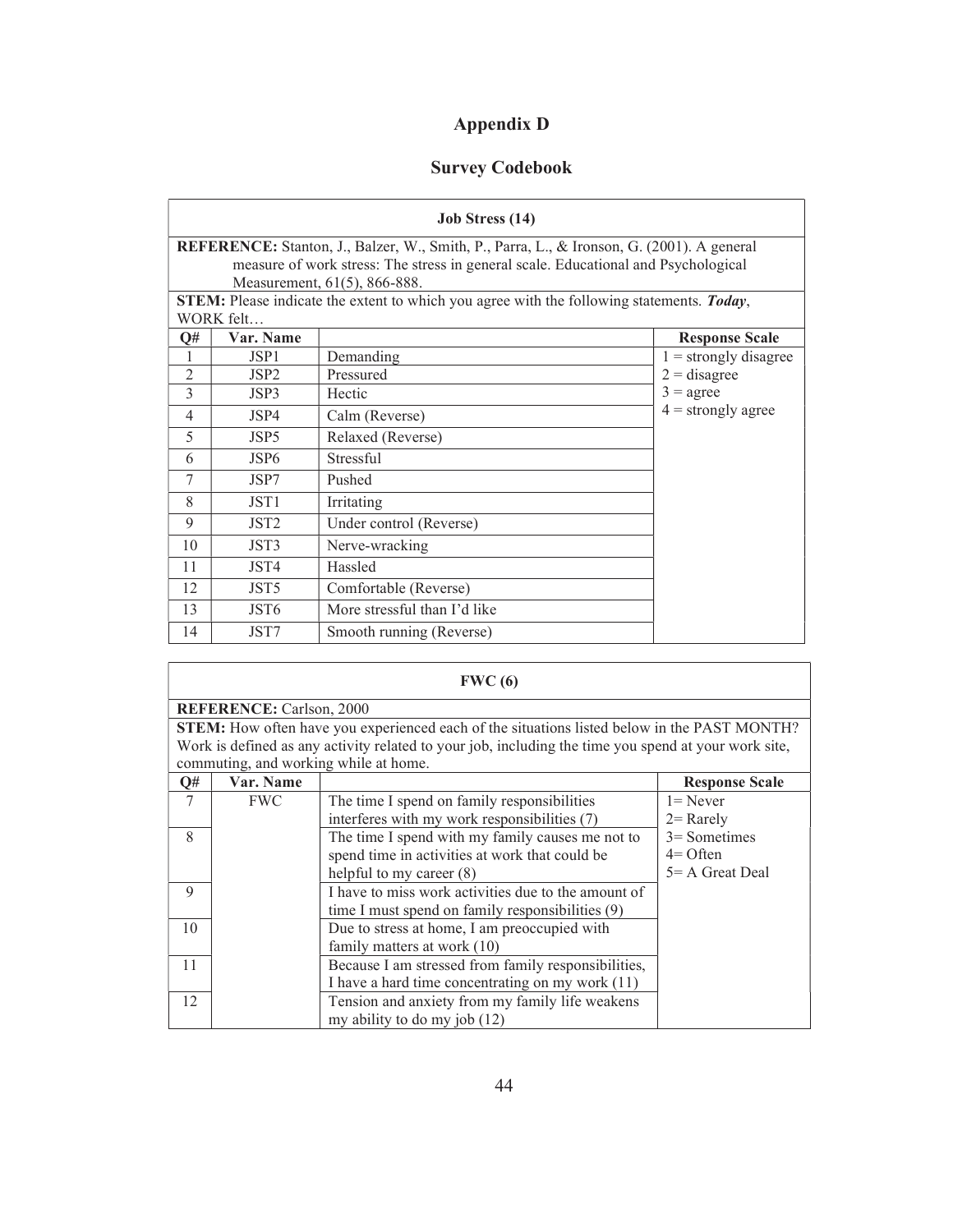|                |                                       | P <sub>SY</sub> Cap(24)                                                                                            |                                         |
|----------------|---------------------------------------|--------------------------------------------------------------------------------------------------------------------|-----------------------------------------|
|                | <b>REFERENCE:</b> Luthans et al, 2007 |                                                                                                                    |                                         |
|                |                                       | STEM: Please indicate the extent to which you agree with the following statements.                                 |                                         |
| Q#             | Var. Name                             |                                                                                                                    | <b>Response Scale</b>                   |
| 1              | Efficacy                              | I feel confident analyzing a long-term problem to<br>find a solution. $(1)$                                        | 1= Strongly disagree<br>$2 = Disagree$  |
| $\overline{2}$ | Efficacy                              | I feel confident in representing my work area in<br>meetings with management. (2)                                  | 3= Somewhat<br>disagree                 |
| $\mathfrak{Z}$ | Efficacy                              | I feel confident contributing to discussions about<br>the company's strategy. (3)                                  | 4= Somewhat agree<br>$5 = \text{Agree}$ |
| $\overline{4}$ | Efficacy                              | I feel confident helping to set targets/goals in my<br>work area. (4)                                              | 6 = Strongly agree                      |
| 5              | Efficacy                              | I feel confident contacting people outside the<br>company (e.g., suppliers, customers) to discuss<br>problems. (5) |                                         |
| 6              | Efficacy                              | I feel confident presenting information to a group<br>of colleagues. (6)                                           |                                         |
| 7              | Optimism                              | If I should find myself in a jam at work, I could<br>think of many ways to get out of it. (7)                      |                                         |
| 8              | Optimism                              | At the present time, I am energetically pursuing my<br>work goals. (8)                                             |                                         |
| 9              | Optimism                              | There are lots of ways around any problem. (9)                                                                     |                                         |
| 10             | Optimism                              | Right now I see myself as being pretty successful at<br>work. (10)                                                 |                                         |
| 11             | Optimism                              | I can think of many ways to reach my current work<br>goals. $(11)$                                                 |                                         |
| 12             | Optimism                              | At this time, I am meeting the work goals that I<br>have set for myself. (12)                                      |                                         |
| 13             | Resilience                            | When I have a setback at work, I have trouble<br>recovering from it and/or moving on. (13)                         |                                         |
| 14             | Resilience                            | I usually manage difficulties one way or another at<br>work. (14)                                                  |                                         |
| 15             | Resilience                            | I can be "on my own" so to speak, at work if I have<br>to. $(15)$                                                  |                                         |
| 16             | Resilience                            | I usually take stressful things in stride. (16)                                                                    |                                         |
| 17             | Resilience                            | I can get through difficult times at work because<br>I've experienced difficulty before. (17)                      |                                         |
| 18             | Resilience                            | I feel I can handle many things at a time at this job.<br>(18)                                                     |                                         |
| 19             | Hope                                  | When things are uncertain for me at work, I usually<br>expect the best. (19)                                       |                                         |
| 20             | Hope                                  | If something can go wrong for me work-wise, it<br>will. $(20)$                                                     |                                         |
| 21             | Hope                                  | I always look on the bright side of things regarding<br>my job. $(21)$                                             |                                         |
| 22             | Hope                                  | I'm optimistic about what will happen to me in the<br>future as it pertains to work. (22)                          |                                         |
| 23             | Hope                                  | In this job, things never work out the way I want<br>them to. $(23)$                                               |                                         |
| 24             | Hope                                  | I approach this job as if "every cloud has a silver<br>lining." $(24)$                                             |                                         |